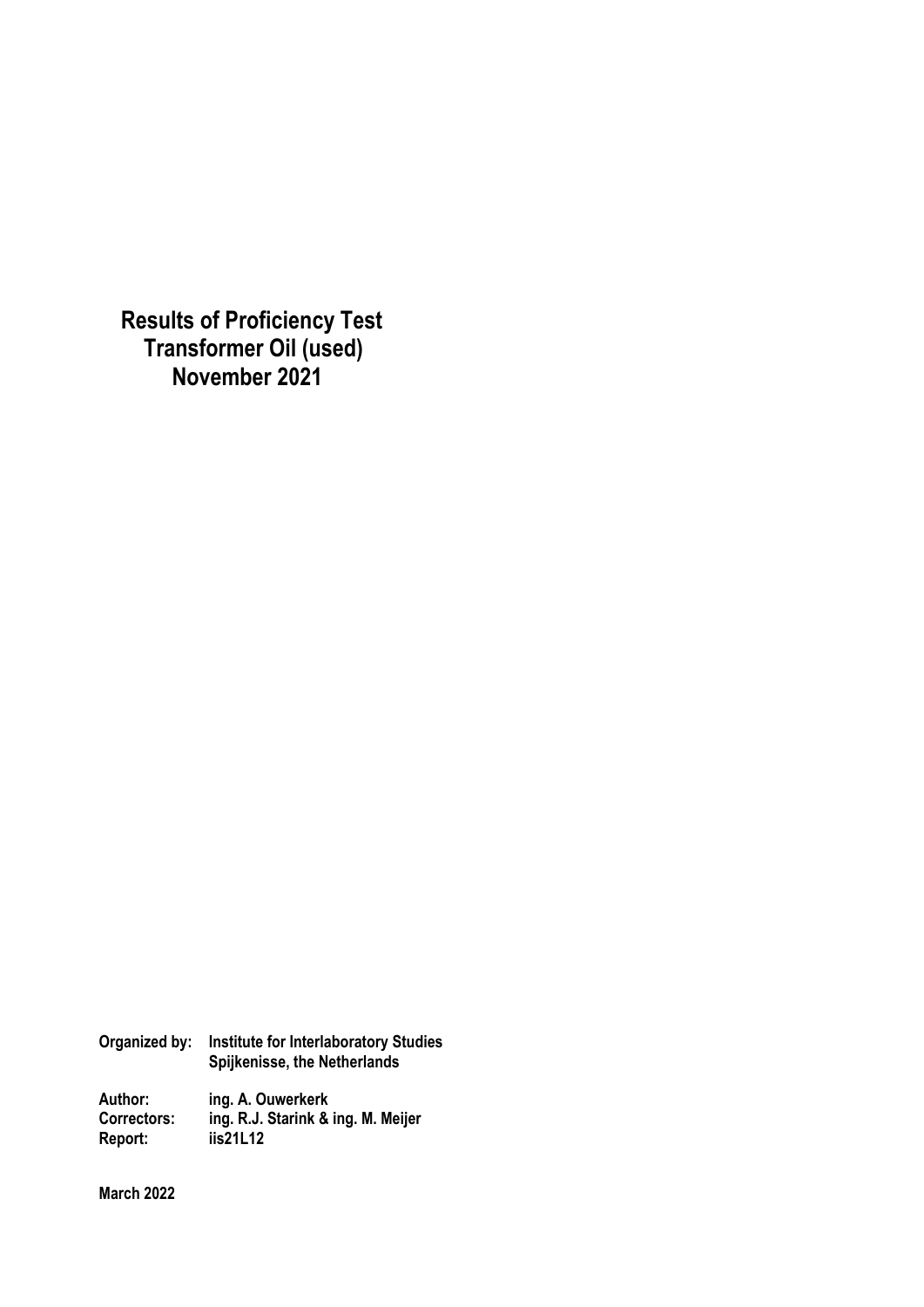# **CONTENTS**

| $\mathbf{1}$   |                                                                           |  |
|----------------|---------------------------------------------------------------------------|--|
| $\overline{2}$ |                                                                           |  |
| 2.1            |                                                                           |  |
| 2.2            |                                                                           |  |
| 2.3            |                                                                           |  |
| 2.4            |                                                                           |  |
| 2.5            |                                                                           |  |
| 2.6            |                                                                           |  |
| 3              |                                                                           |  |
| 3.1            |                                                                           |  |
| 3.2            |                                                                           |  |
| 3.3            |                                                                           |  |
| $\overline{4}$ |                                                                           |  |
| 4.1            |                                                                           |  |
| 4.2            |                                                                           |  |
| 4.3            | COMPARISON OF THE PROFICIENCY TEST OF NOVEMBER 2021 WITH PREVIOUS PTS  12 |  |
| 5              |                                                                           |  |

## Appendices: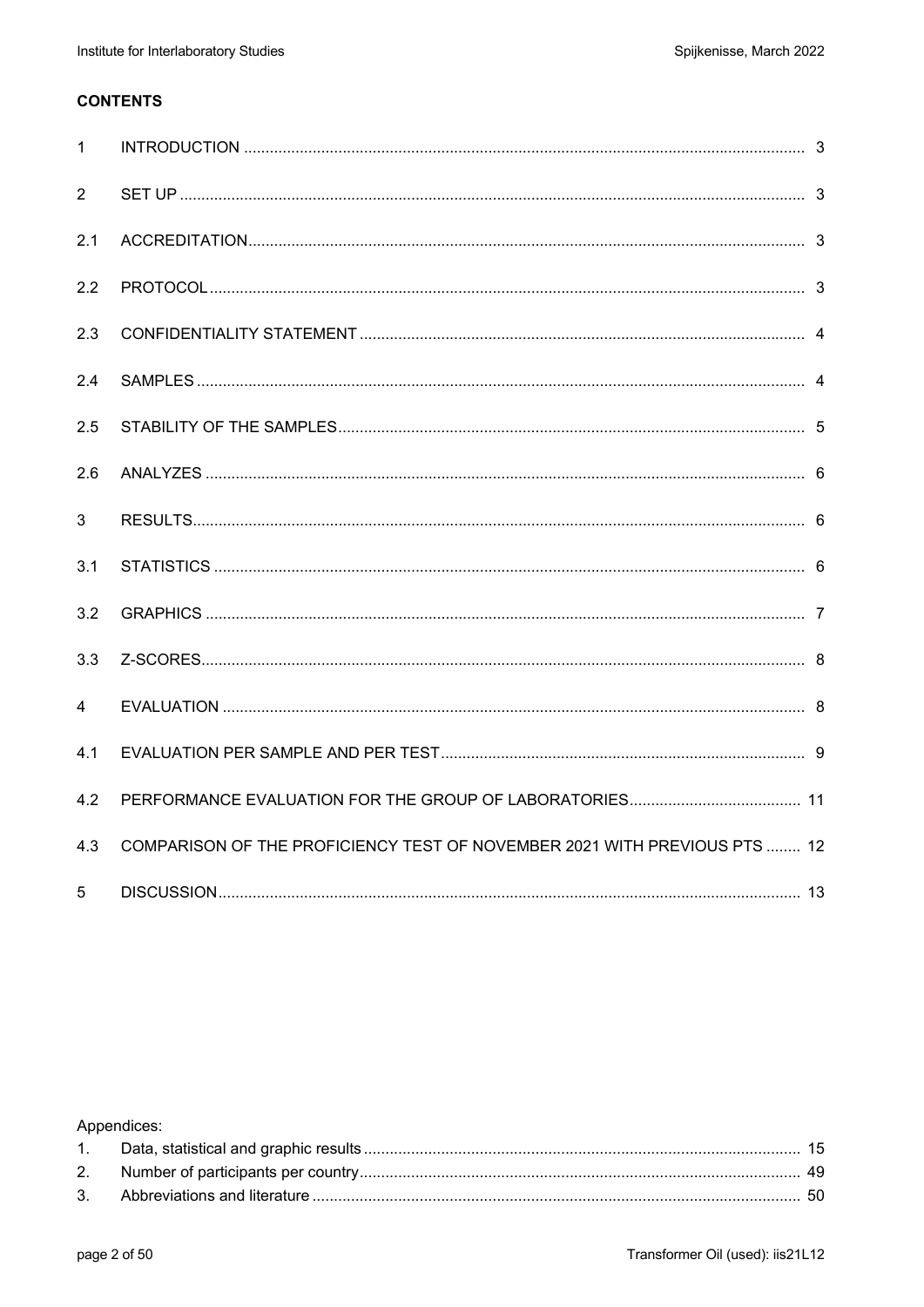### **1 INTRODUCTION**

Since 2014 the Institute for Interlaboratory Studies (iis) organizes a proficiency scheme for the analysis of Transformer Oil (used) and a proficiency scheme for the analysis of Furanics in Transformer Oil (used), both in accordance with the latest version of IEC60296 and ASTM D3487, every year. During the annual proficiency testing program 2021/2022 it was decided to continue the round robin for the analysis of Transformer Oil (used) and the round robin for the analysis of Furanics in Transformer Oil (used).

In this interlaboratory study 80 laboratories in 41 different countries registered for participation for the PT on Transformer Oil (used) and 51 laboratories in 30 different countries registered for participation for the PT on Furanics in Transformer Oil (used).

In total 81 laboratories in 42 different countries registered for participation in one or more proficiency tests. See appendix 2 for the number of participants per country. In this report the results of the proficiency tests on Transformer Oil (used) and Furanics in Transformer Oil (used) are presented and discussed. This report is also electronically available through the iis website www.iisnl.com.

## **2 SET UP**

The Institute for Interlaboratory Studies (iis) in Spijkenisse, the Netherlands, was the organizer of this proficiency test (PT). Sample analyzes for fit-for-use and homogeneity testing were subcontracted to an ISO/IEC17025 accredited laboratory. It was decided to send for the PT on Transformer Oil (used) one sample in a 1L bottle labelled #21241 and for the PT on Furanics in Transformer Oil (used) one sample in a

100mL glass bottle labelled #21242. The participants were requested to report rounded and unrounded test results. The

unrounded test results were preferably used for the statistical evaluation.

## **2.1 ACCREDITATION**

The Institute for Interlaboratory Studies in Spijkenisse, the Netherlands, is accredited in agreement with ISO/IEC17043:2010 (R007), since January 2000, by the Dutch Accreditation Council (Raad voor Accreditatie). This PT falls under the accredited scope. This ensures strict adherence to protocols for sample preparation and statistical evaluation and 100% confidentiality of participant's data. Feedback from the participants on the reported data is encouraged and customer's satisfaction is measured on regular basis by sending out questionnaires.

## **2.2 PROTOCOL**

The protocol followed in the organization of this proficiency test was the one as described for proficiency testing in the report 'iis Interlaboratory Studies: Protocol for the Organisation, Statistics and Evaluation' of June 2018 (iis-protocol, version 3.5). This protocol is electronically available through the iis website www.iisnl.com, from the FAQ page.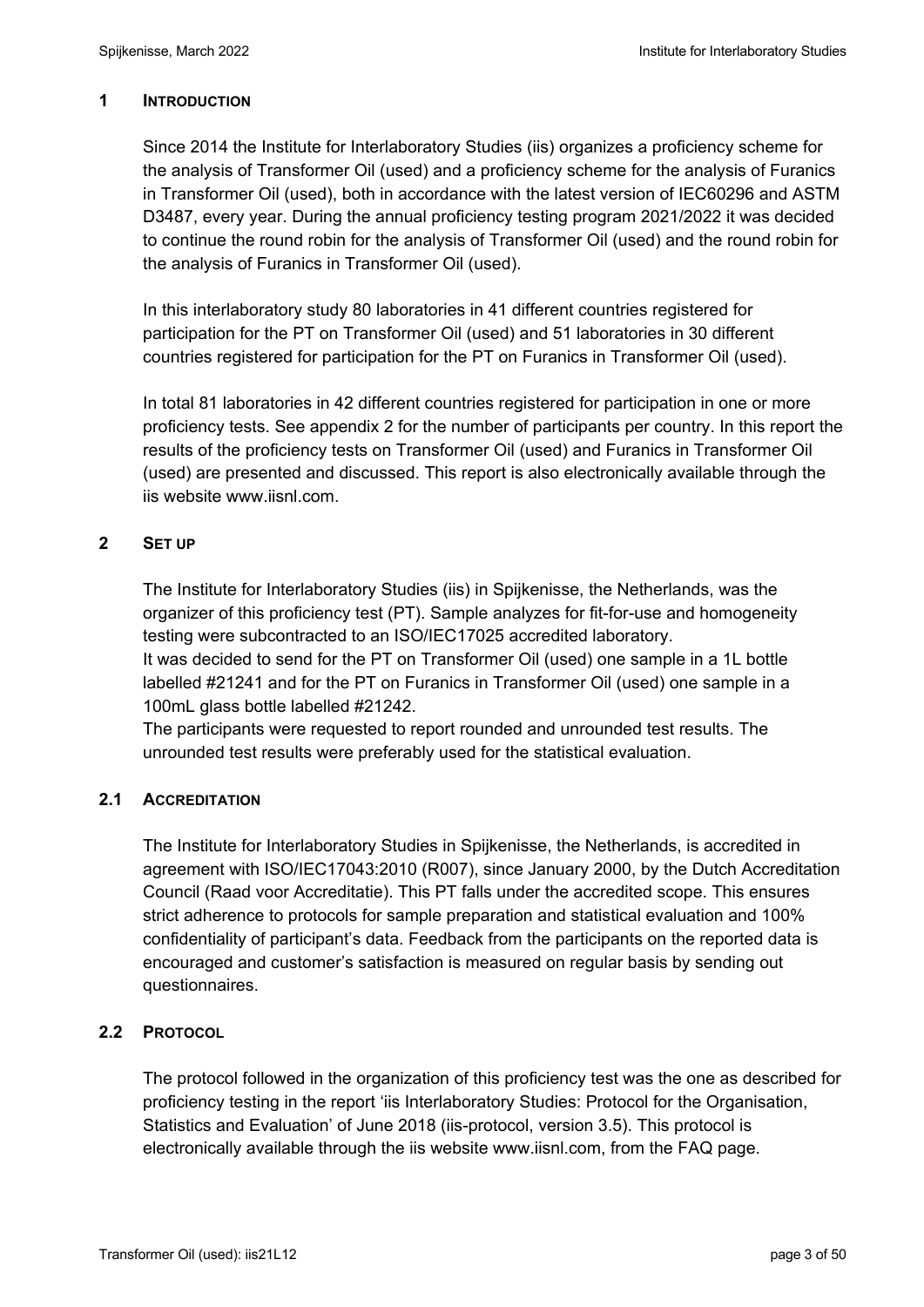### **2.3 CONFIDENTIALITY STATEMENT**

All data presented in this report must be regarded as confidential and for use by the participating companies only. Disclosure of the information in this report is only allowed by means of the entire report. Use of the contents of this report for third parties is only allowed by written permission of the Institute for Interlaboratory Studies. Disclosure of the identity of one or more of the participating companies will be done only after receipt of a written agreement of the companies involved.

## **2.4 SAMPLES**

For the preparation of the sample for the regular analyzes in Transformer Oil (used) a batch of approximately 110 liters of Transformer Oil (used) was obtained from a third party. After homogenization 106 amber glass bottles of 1L were filled and labelled #21241. The homogeneity of the subsamples was checked by determination of Density at 20 °C in accordance with ISO3675 on 8 stratified randomly selected subsamples.

|                 | Density at 20°C<br>in kg/ $m3$ |
|-----------------|--------------------------------|
| sample #21241-1 | 868.42                         |
| sample #21241-2 | 868.43                         |
| sample #21241-3 | 868.44                         |
| sample #21241-4 | 868.44                         |
| sample #21241-5 | 868.43                         |
| sample #21241-6 | 868.43                         |
| sample #21241-7 | 868.43                         |
| sample #21241-8 | 868.47                         |

Table 1: homogeneity test results of subsamples #21241

From the above test results the repeatability was calculated and compared with 0.3 times the reproducibility of the reference test method in agreement with the procedure of ISO13528, Annex B2 in the next table.

|                                 | Density at 20°C<br>in $\text{kg/m}^3$ |  |  |
|---------------------------------|---------------------------------------|--|--|
| r (observed)                    | 0.04                                  |  |  |
| reference test method           | ISO3675:98                            |  |  |
| 0.3 x R (reference test method) | 0.36                                  |  |  |

Table 2: evaluation of the repeatability of subsamples #21241

The calculated repeatability is in agreement with 0.3 times the reproducibility of the reference test method. Therefore, homogeneity of the subsamples was assumed.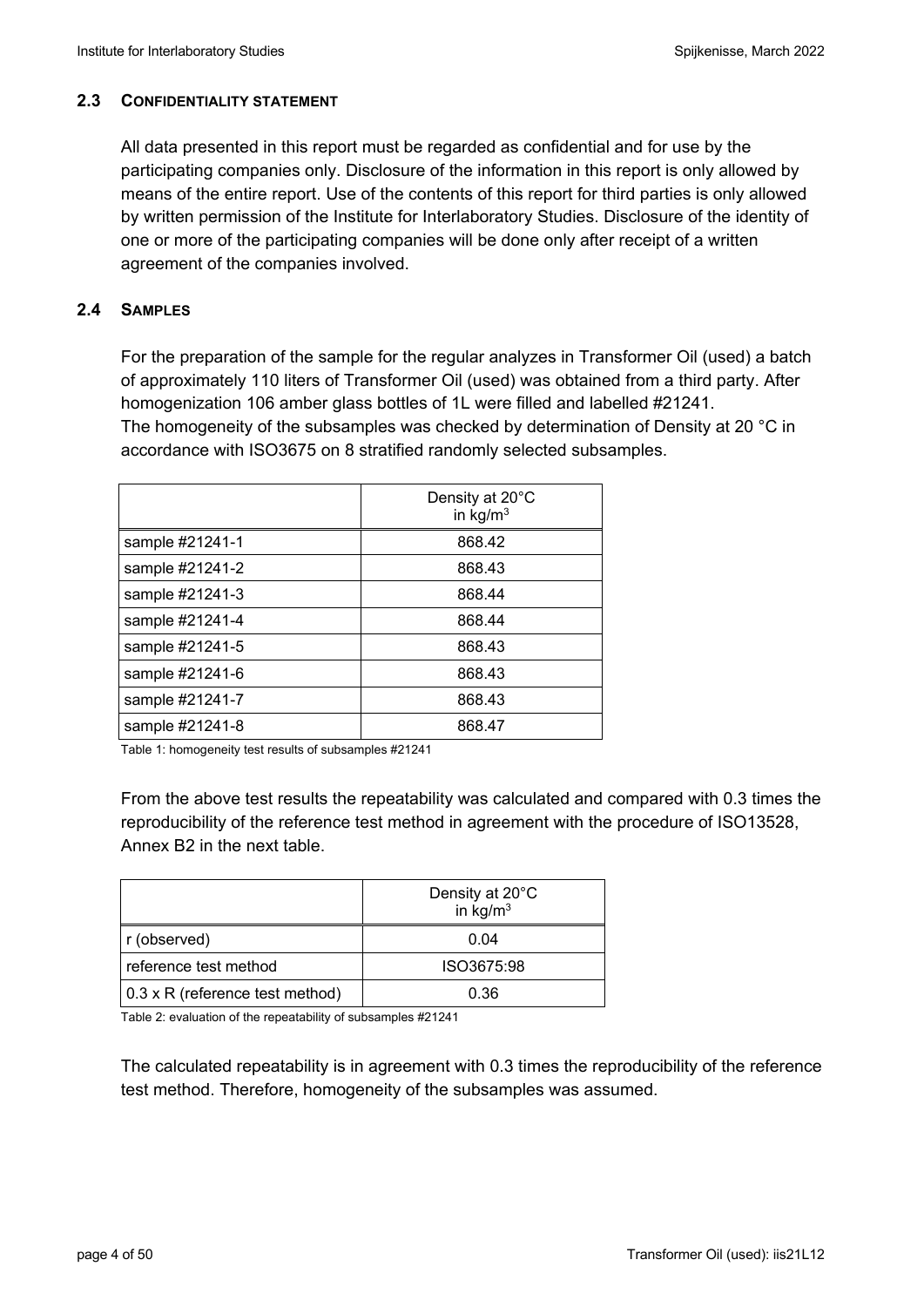For the preparation of the sample for the analyzes of Furanics in Transformer Oil (used) a batch of approximately 700 milliliters of Transformer Oil (which was highly positive on Furanics) was mixed with approximately 7 liters of Transformer Oil (fresh). After homogenization 70 amber glass bottles of 100mL were filled and labelled #21242. The homogeneity of the subsamples was checked by determination of Density at 20 °C in accordance with ISO3675 on 8 stratified randomly selected subsamples.

|                 | Density at 20°C<br>in $kg/m3$ |
|-----------------|-------------------------------|
| sample #21242-1 | 874.31                        |
| sample #21242-2 | 874.30                        |
| sample #21242-3 | 874.29                        |
| sample #21242-4 | 874.30                        |
| sample #21242-5 | 874.28                        |
| sample #21242-6 | 874.28                        |
| sample #21242-7 | 874.29                        |
| sample #21242-8 | 874.29                        |

Table 3: homogeneity test results of subsamples #21242

From the above test results the repeatability was calculated and compared with 0.3 times the reproducibility of the reference test method in agreement with the procedure of ISO13528, Annex B2 in the next table.

|                            | Density at 20°C<br>in $\text{kg/m}^3$ |
|----------------------------|---------------------------------------|
| r (observed)               | 0.03                                  |
| reference test method      | ISO3675:98                            |
| 0.3 x R (reference method) | 0.36                                  |

Table 4: evaluation of the repeatability of subsamples #21242

The calculated repeatability is in agreement with 0.3 times the reproducibility of the reference test method. Therefore, homogeneity of the subsamples was assumed.

Depending on the registration the appropriate set of PT samples was sent on October 27, 2021. An SDS was added to the sample package.

### **2.5 STABILITY OF THE SAMPLES**

The stability of Transformer Oil (used) packed in amber glass bottles was checked. The material was found sufficiently stable for the period of the proficiency test.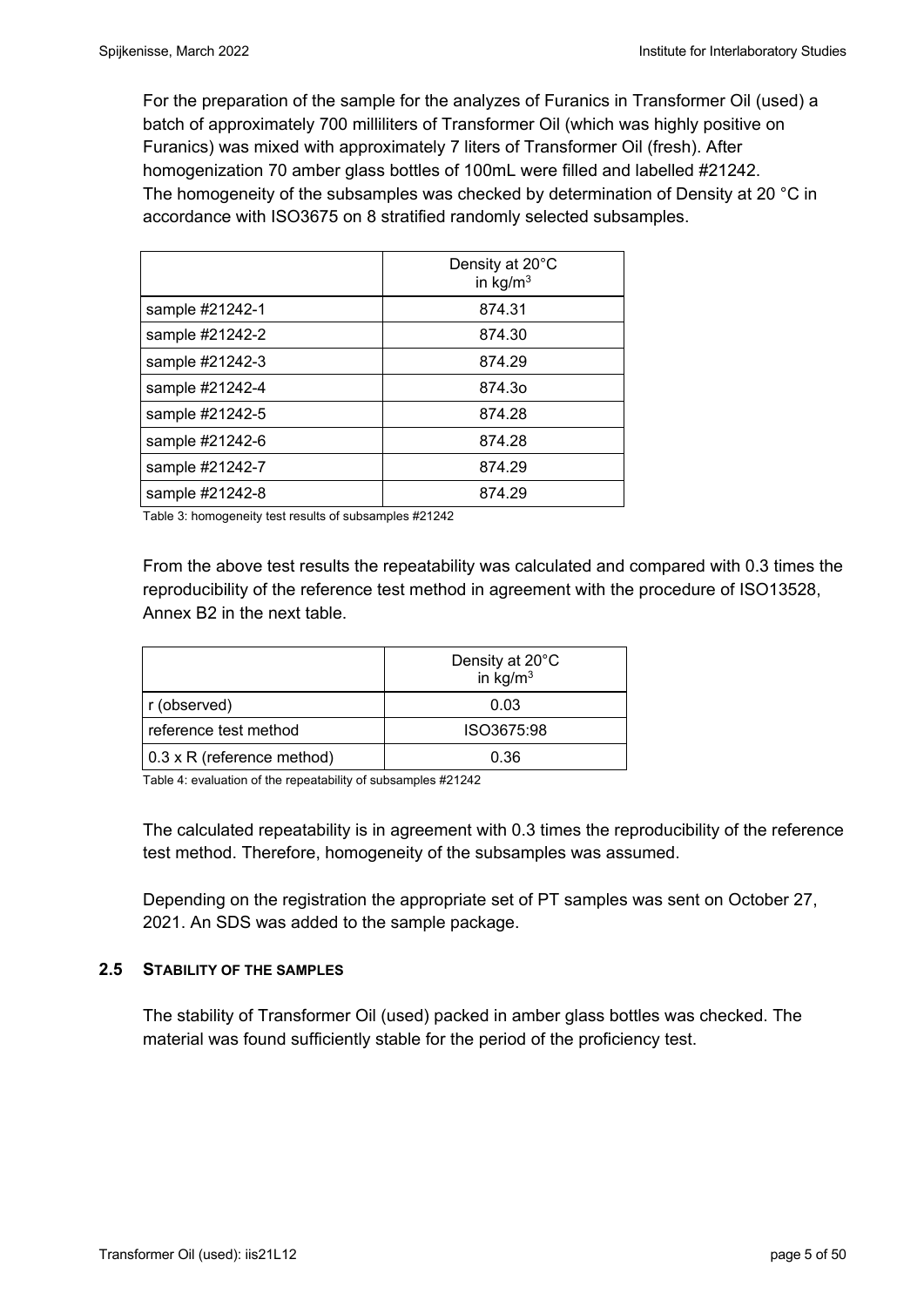### **2.6 ANALYZES**

The participants were requested to determine on sample #21241: Total Acid Number (Potentiometric and Colorimetric), Breakdown Voltage, Density at 20°C, Di-electric Dissipation Factor (DDF) at 90°C and Specific Resistance at 90°C, Flash Point (C.O.C. and PMcc), Interfacial Surface Tension, Kinematic Viscosity at 40°C and Water. Also, some analytical details were asked for the Total Acidity (Potentiometric) and for the Breakdown Voltage determination.

On sample #21242 it was requested to determine: Total Furanic Compounds, 2-Acetyl Furan, 2-Furfural, 2-Furfurylalcohol, 5-Hydroxy Methyl-2-Furfural and 5-Methyl-2-Furfural.

It was explicitly requested to treat the samples as if they were routine samples and to report the test results using the indicated units on the report form and not to round the test results, but report as much significant figures as possible. It was also requested not to report 'less than' test results, which are above the detection limit, because such test results cannot be used for meaningful statistical evaluations.

To get comparable test results a detailed report form and a letter of instructions are prepared. On the report form the reporting units are given as well as the reference test methods (when applicable) that will be used during the evaluation. The detailed report form and the letter of instructions are both made available on the data entry portal www.kpmd.co.uk/sgs-iis/. The participating laboratories are also requested to confirm the sample receipt on this data entry portal. The letter of instructions can also be downloaded from the iis website www.iisnl.com.

### **3 RESULTS**

During five weeks after sample dispatch, the test results of the individual laboratories were gathered via the data entry portal www.kpmd.co.uk/sgs-iis/. The reported test results are tabulated per determination in appendix 1 of this report. The laboratories are presented by their code numbers.

Directly after the deadline, a reminder was sent to those laboratories that had not reported test results at that moment. Shortly after the deadline, the available test results were screened for suspect data. A test result was called suspect in case the Huber Elimination Rule (a robust outlier test) found it to be an outlier. The laboratories that produced these suspect data were asked to check the reported test results (no reanalyzes). Additional or corrected test results are used for data analysis and the original test results are placed under 'Remarks' in the result tables in appendix 1. Test results that came in after the deadline were not taken into account in this screening for suspect data and thus these participants were not requested for checks.

## **3.1 STATISTICS**

The protocol followed in the organization of this proficiency test was the one as described for proficiency testing in the report 'iis Interlaboratory Studies: Protocol for the Organisation, Statistics and Evaluation' of June 2018 (iis-protocol, version 3.5).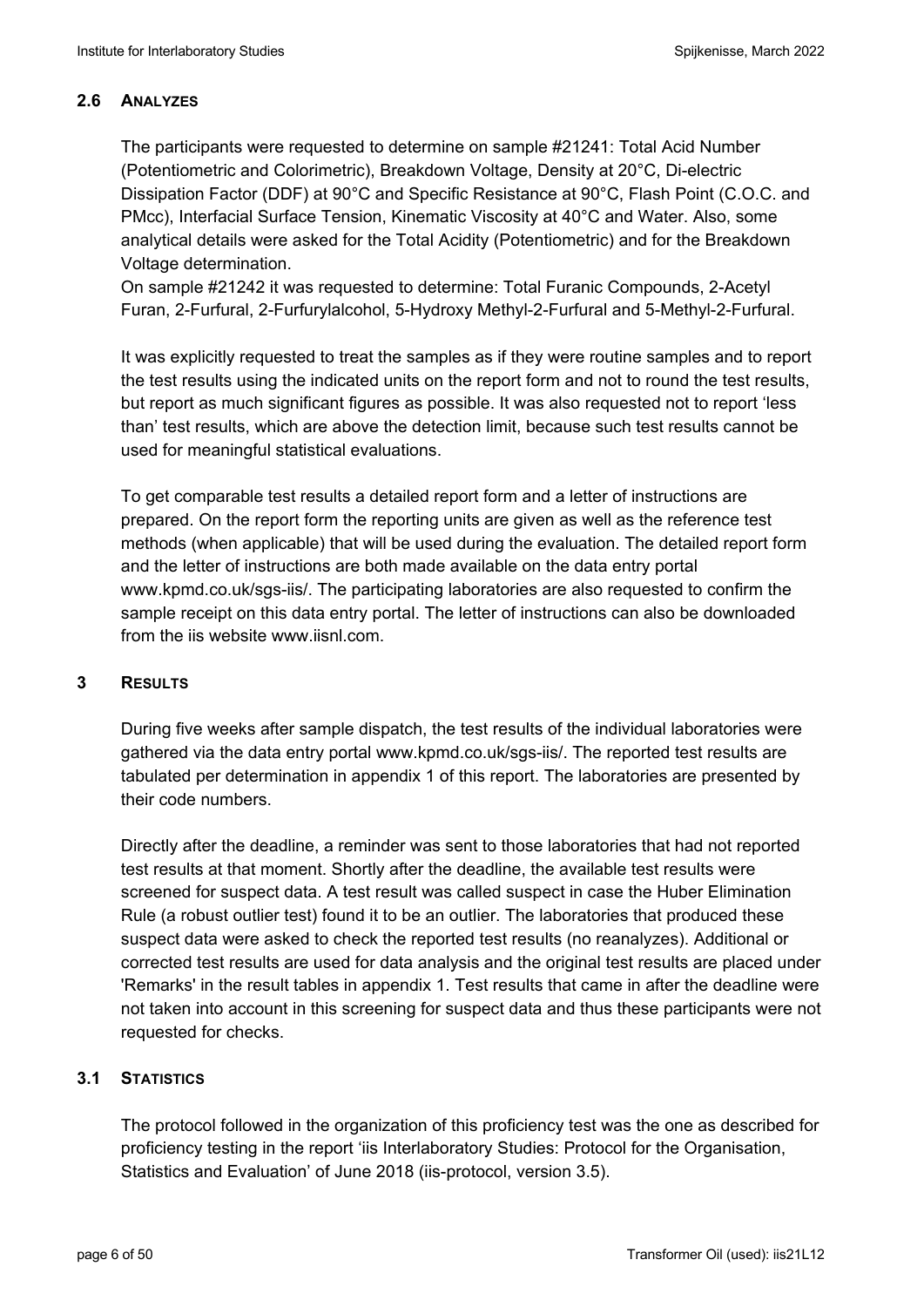For the statistical evaluation the *unrounded* (when available) figures were used instead of the rounded test results. Test results reported as '<…' or '>…' were not used in the statistical evaluation.

First, the normality of the distribution of the various data sets per determination was checked by means of the Lilliefors-test, a variant of the Kolmogorov-Smirnov test and by the calculation of skewness and kurtosis. Evaluation of the three normality indicators in combination with the visual evaluation of the graphic Kernel density plot, lead to judgement of the normality being either 'unknown', 'OK', 'suspect' or 'not OK'. After removal of outliers, this check was repeated. If a data set does not have a normal distribution, the (results of the) statistical evaluation should be used with due care.

The assigned value is determined by consensus based on the test results of the group of participants after rejection of the statistical outliers and/or suspect data. According to ISO13528 all (original received or corrected) results per determination were submitted to outlier tests. In the iis procedure for proficiency tests, outliers are detected prior to calculation of the mean, standard deviation and reproducibility. For small data sets, Dixon (up to 20 test results) or Grubbs (up to 40 test results) outlier tests can be used. For larger data sets (above 20 test results) Rosner's outlier test can be used. Outliers are marked by  $D(0.01)$  for the Dixon's test, by  $G(0.01)$  or  $DG(0.01)$  for the Grubbs' test and by  $R(0.01)$  for the Rosner's test. Stragglers are marked by D(0.05) for the Dixon's test, by G(0.05) or DG(0.05) for the Grubbs' test and by R(0.05) for the Rosner's test. Both outliers and stragglers were not included in the calculations of averages and standard deviations.

For each assigned value the uncertainty was determined in accordance with ISO13528. Subsequently the calculated uncertainty was evaluated against the respective requirement based on the target reproducibility in accordance with ISO13528. In this PT, the criterion of ISO13528, paragraph 9.2.1. was met for all evaluated tests, therefore, the uncertainty of all assigned values may be negligible and need not be included in the PT report.

Finally, the reproducibilities were calculated from the standard deviations by multiplying them with a factor of 2.8.

## **3.2 GRAPHICS**

In order to visualize the data against the reproducibilities from literature, Gauss plots were made, using the sorted data for one determination (see appendix 1). On the Y-axis the reported test results are plotted. The corresponding laboratory numbers are on the X-axis. The straight horizontal line presents the consensus value (a trimmed mean). The four striped lines, parallel to the consensus value line, are the +3s, +2s, -2s and -3s target reproducibility limits of the selected reference test method. Outliers and other data, which were excluded from the calculations, are represented as a cross. Accepted data are represented as a triangle.

Furthermore, Kernel Density Graphs were made. This is a method for producing a smooth density approximation to a set of data that avoids some problems associated with histograms. Also, a normal Gauss curve (dotted line) was projected over the Kernel Density Graph (smooth line) for reference. The Gauss curve is calculated from the consensus value and the corresponding standard deviation.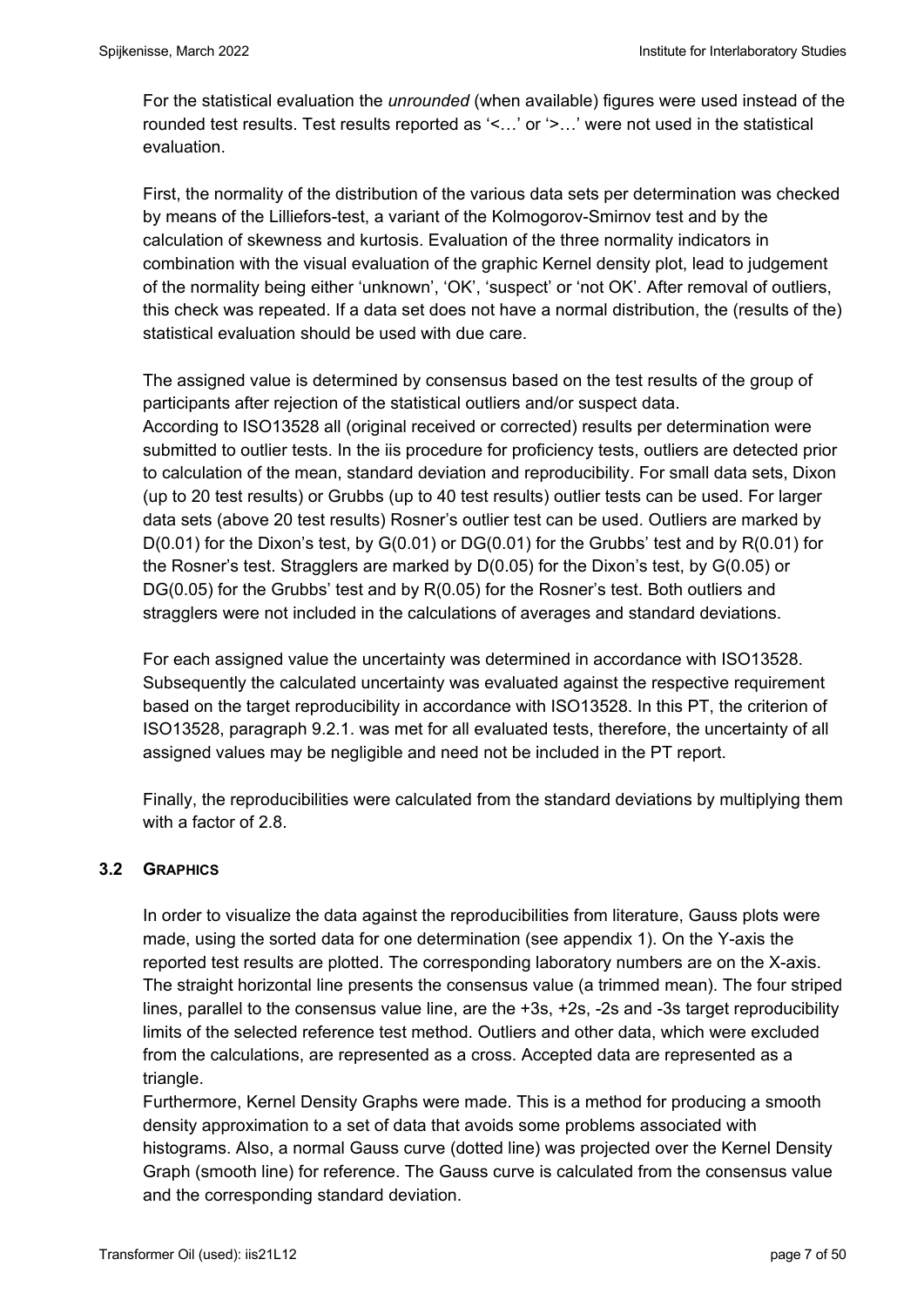## **3.3 Z-SCORES**

To evaluate the performance of the participating laboratories the z-scores were calculated. As it was decided to evaluate the performance of the participants in this proficiency test (PT) against the literature requirements (derived from e.g. ISO or ASTM test methods), the z-scores were calculated using a target standard deviation. This results in an evaluation independent of the variation in this interlaboratory study.

The target standard deviation was calculated from the literature reproducibility by division with 2.8. In case no literature reproducibility was available, other target values were used, like Horwitz or an estimated reproducibility based on former iis proficiency tests.

When a laboratory did use a test method with a reproducibility that is significantly different from the reproducibility of the reference test method used in this report, it is strongly advised to recalculate the z-score, while using the reproducibility of the actual test method used, this in order to evaluate whether the reported test result is fit-for-use.

The z-scores were calculated according to:

```
Z_{\text{target}} = (test result - average of PT) / target standard deviation
```
The  $z_{\text{(target)}}$  scores are listed in the test result tables in appendix 1.

Absolute values for z<2 are very common and absolute values for z>3 are very rare. Therefore, the usual interpretation of z-scores is as follows:

|        | $ z  < 1$ good             |
|--------|----------------------------|
|        | $1 <  z  < 2$ satisfactory |
|        | $2 <  z  < 3$ questionable |
| 3 <  z | unsatisfactory             |

## **4 EVALUATION**

In this proficiency test some problems were encountered with the dispatch of the samples. For the PT on Transformer Oil (used) seven participants reported test results after the final reporting date and four other participants did not report any test results. For the PT on Furanics in Transformer Oil (used) three participants reported test results after the final reporting date and five other participants did not report any test results. Not all participants were able to report all tests requested.

In total 77 participants reported 822 numerical test results. Observed were 35 outlying test results, which is 4.3%. In proficiency tests outlier percentages of 3% - 7.5% are quite normal.

Not all data sets proved to have a normal Gaussian distribution. These are referred to as "not OK" or "suspect". The statistical evaluation of these data sets should be used with due care, see also paragraph 3.1.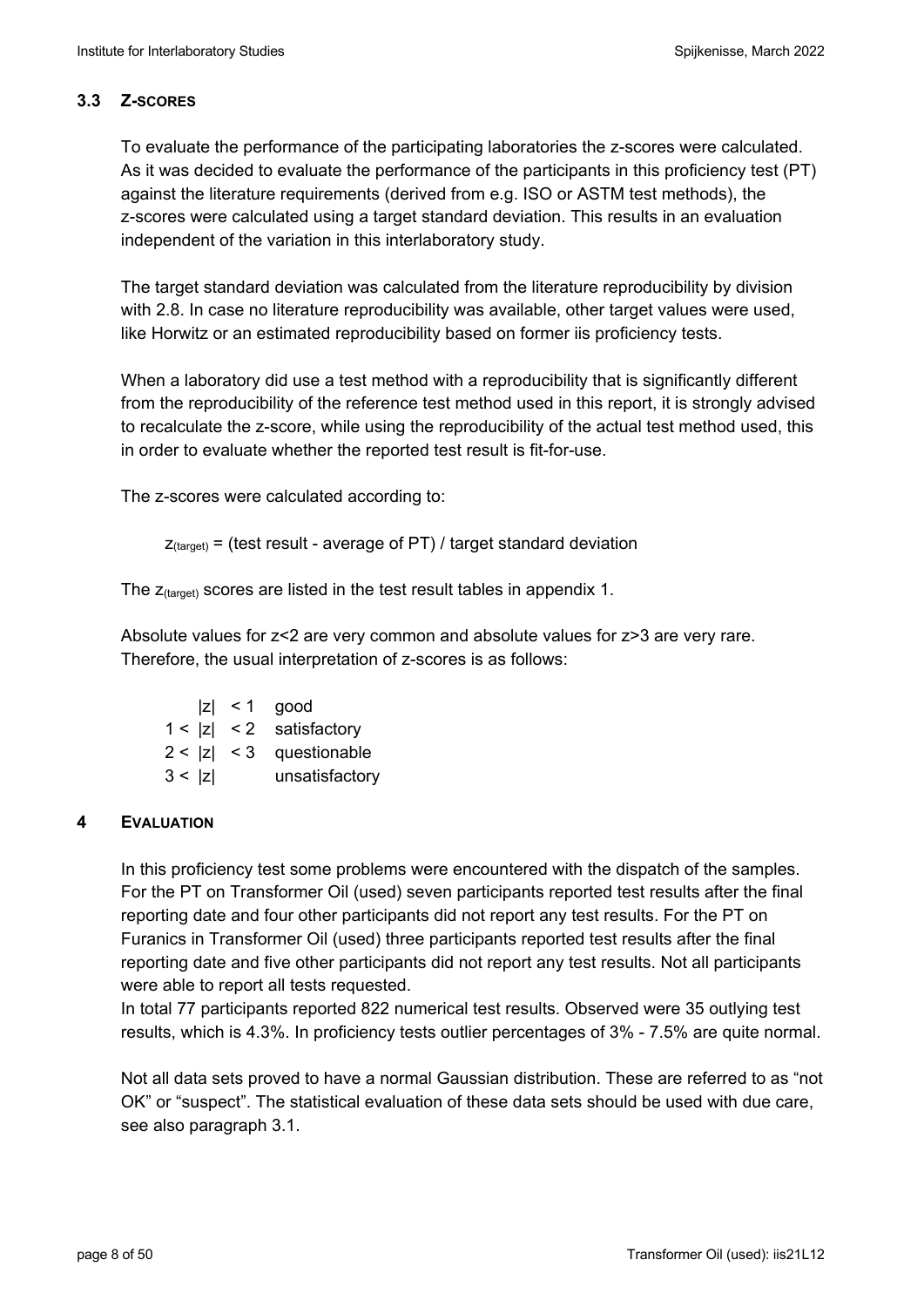## **4.1 EVALUATION PER SAMPLE AND PER TEST**

In this section the reported test results are discussed per sample and per test. The test methods which were used by the various laboratories were taken into account for explaining the observed differences when possible and applicable. These test methods are also in the tables together with the original data in appendix 1. The abbreviations, used in these tables, are explained in appendix 3.

In the iis PT reports ASTM test methods are referred to with a number (e.g. D1298) and an added designation for the year that the test method was adopted or revised (e.g. D1298:12b). If applicable, a designation in parentheses is added to designate the year of reapproval (e.g. D1298:12b(2017)). In the test results tables of appendix 1 only the method number (sub) and year of adoption or revision (e.g. D1298:12b) will be used.

## **sample #21241**

Total Acid Number (Potentiometric): This determination may be problematic depending on the test method used. Four statistical outliers were observed. The calculated reproducibility after rejection of the statistical outliers is in full agreement with the requirements of ASTM D664-A:18e2, IP- 60mL but not in agreement with the requirements of ASTM D664-A:18e2 (BEP-60mL/125mL and IP-125mL) nor with the requirements of EN62021-1:03.

Total Acid Number (Colorimetric): This determination was problematic depending on the test method used. Two statistical outliers were observed. The calculated reproducibility after rejection of the statistical outliers is in agreement with the requirements of ASTM D974:21, but not at all in agreement with the very strict requirements of EN62021-2:07.

- Breakdown Voltage: In the specification of IEC60296:12 both the test method IEC60156 and the test method EN60156 were mentioned for the determination of the Breakdown Voltage. However, the specification IEC60296:12 is replaced with IEC60296:20, and in this specification only the test method IEC60156 is mentioned. Therefore, it was decided to use the test method IEC60156 for the evaluation of the test results of the Breakdown Voltage in this PT. This determination was not problematic. No statistical outliers were observed. The calculated reproducibility is in full agreement with the requirements of IEC60156:18. See also the discussion in paragraph 5. No significant effect is observed when the test results with stirring and without stirring were evaluated separately.
- Density at 20°C: This determination may be problematic depending on the test method used. Six statistical outliers were observed. The calculated reproducibility after rejection of the statistical outliers is in agreement with the requirements of ISO3675:98 and D1298:12b(2017), but is not in agreement with the requirements of ASTM D4052:18a and ISO12185:96.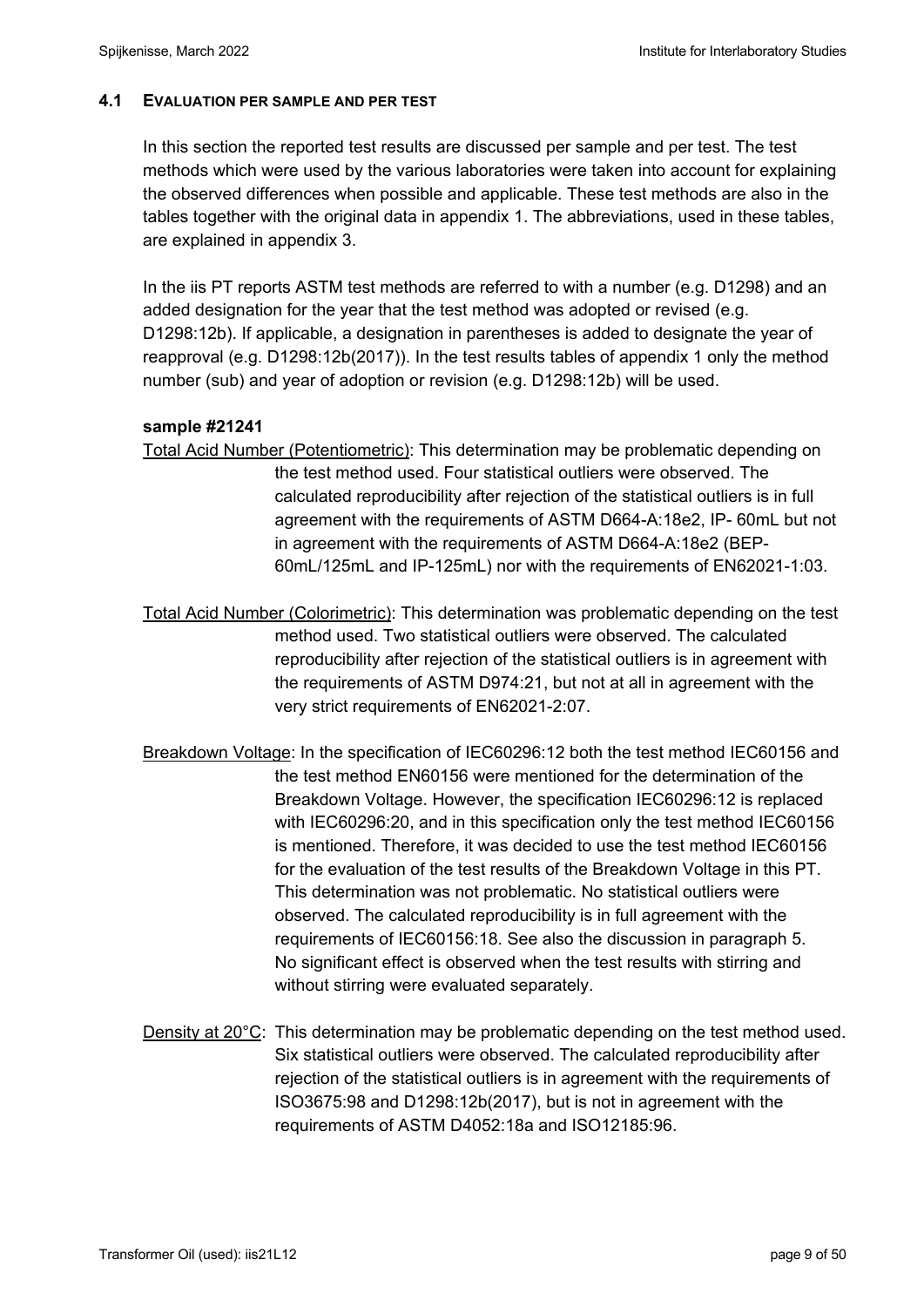- DD-Factor at 90°C: This determination was not problematic. One statistical outlier was observed. The calculated reproducibility after rejection of the statistical outlier is in agreement with the requirements of EN60247:04.
- Specific Resistance at 90°C: This determination was problematic. No statistical outliers were observed. The calculated reproducibility is not in agreement with the requirements of EN60247:04.
- Flash Point C.O.C.: This determination was not problematic. No statistical outliers were observed. The calculated reproducibility is in agreement with the requirements of ASTM D92:18.
- Flash Point PMcc: This determination was not problematic. No statistical outliers were observed. The calculated reproducibility is in agreement with the requirements of ISO2719-A:16, ASTM D93-A:20 and ASTM D93-B:20.
- Interfacial Surface Tension: This determination was problematic depending on the test method used. Two statistical outliers were observed. The calculated reproducibility after rejection of the statistical outliers is not at all in agreement with the requirements of ASTM D971:20 but is in agreement with the requirements of IEC62961:18.

Kinematic Viscosity at 40°C: Until 2017 a precision statement for used oils was not present in ASTM D445. In the 2019 version of ASTM D445 a precision statement is given for used (in-service) formulated oils. However, it appears that this reproducibility is very strict. Therefore, iis has estimated a reproducibility on used oils for Kinematic Viscosity at 40°C based on previous PTs (see iis memo 1401, lit. 13). This reproducibility has been used for the calculation of the z-scores.

 This determination was problematic. Two statistical outliers were observed. The calculated reproducibility after rejection of the statistical outliers is not in agreement with the requirements of iis memo 1401, ASTM D445:21e1 and ISO3104-A:20 but is in agreement with the requirements of ASTM D7042:21a.

Water: This determination was problematic depending on the test method used. Three statistical outliers were observed. The calculated reproducibility after rejection of the statistical outliers is not in agreement with the requirements of EN60814:98 but is in agreement with the requirements of ASTM D1533:12 and ASTM D6304-C:20.

### **sample #21242**

For the Furanics the observed reproducibilities were compared against the (strict) estimated reproducibilities calculated with the Horwitz equation. It is remarkable that the precision requirements of IEC61198:93 are stricter than the estimated reproducibilities calculated with the Horwitz equation.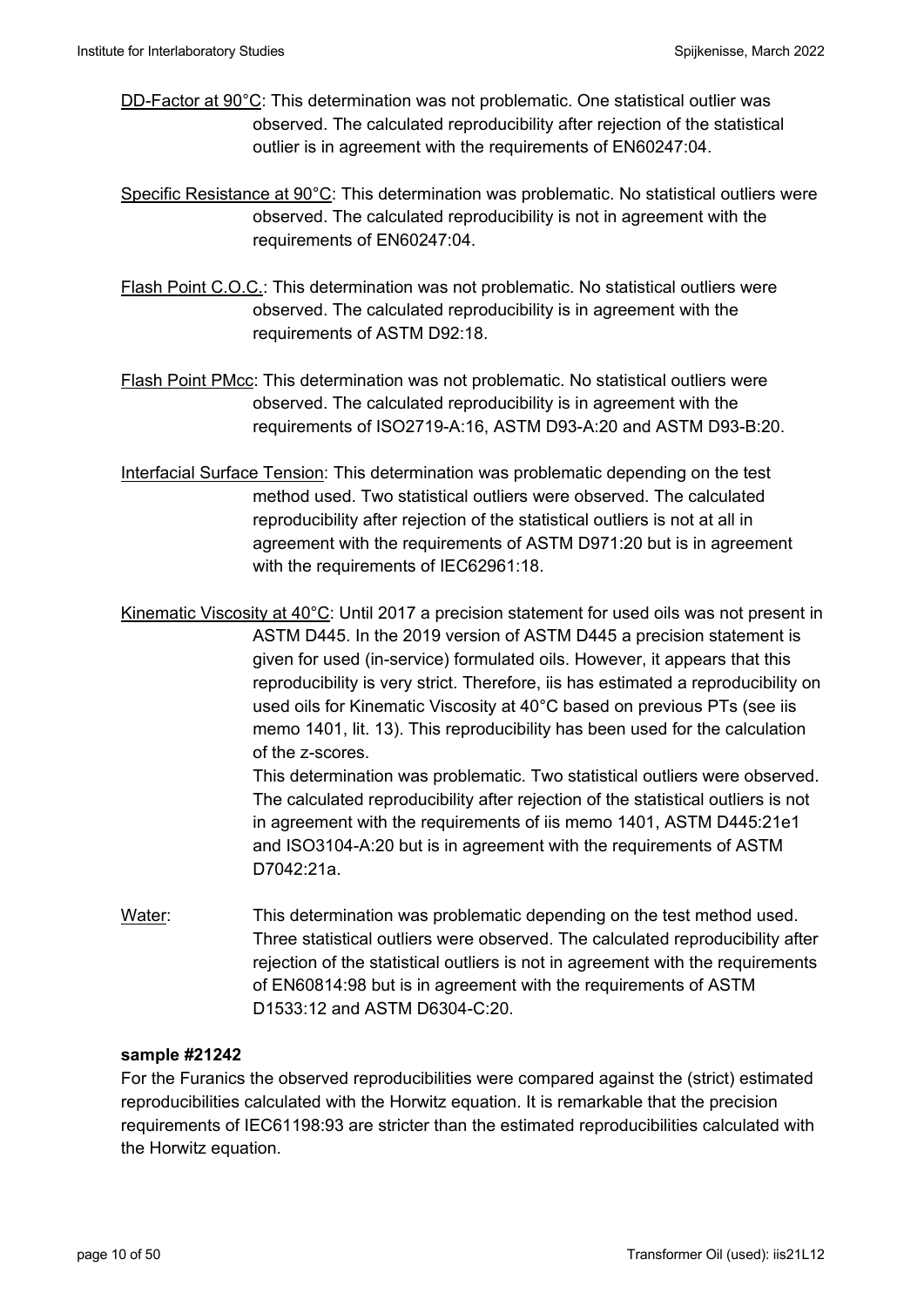- Total Furanic Compounds: This determination was not problematic. One statistical outlier was observed. The calculated reproducibility after rejection of the statistical outlier is in agreement with the estimated reproducibility calculated with the Horwitz equation, but is not in agreement with the strict requirements of IEC61198:93.
- 2-Acetyl Furan: This determination was not problematic. Four statistical outliers were observed. The calculated reproducibility after rejection of the statistical outliers is in agreement with the estimated reproducibility calculated with the Horwitz equation, but is not in agreement with the strict requirements of IEC61198:93.
- 2-Furfural: This determination was not problematic. One statistical outlier was observed. The calculated reproducibility after rejection of the statistical outlier is in agreement with the estimated reproducibility calculated with the Horwitz equation, but is not in agreement with the strict requirements of IEC61198:93.
- 2-Furfurylalcohol: This determination may be problematic. Two statistical outliers were observed. The calculated reproducibility after rejection of the statistical outliers is not in agreement with the estimated reproducibility calculated with the Horwitz equation and not in agreement with the strict requirements of IEC61198:93.
- 5-Hydroxy Methyl-2-Furfural: This determination was not problematic. Five statistical outliers were observed. The calculated reproducibility after rejection of the statistical outliers is in agreement with the estimated reproducibility calculated with the Horwitz equation, but is not in agreement with the strict requirements of IEC61198:93.
- 5-Methyl-2-Furfural: This determination was not problematic. Two statistical outliers were observed. The calculated reproducibility after rejection of the statistical outliers is in agreement with the estimated reproducibility calculated with the Horwitz equation, but is not in agreement with the strict requirements of IEC61198:93.

### **4.2 PERFORMANCE EVALUATION FOR THE GROUP OF LABORATORIES**

A comparison has been made between the reproducibility as declared by the reference test method and the reproducibility as found for the group of participating laboratories. The number of significant test results, the average, the calculated reproducibility (2.8 \* standard deviation) and the target reproducibility derived from reference test methods (in casu ASTM, EN and ISO test methods) or based on previous proficiency tests or estimated using the Horwitz equation are presented in the next tables.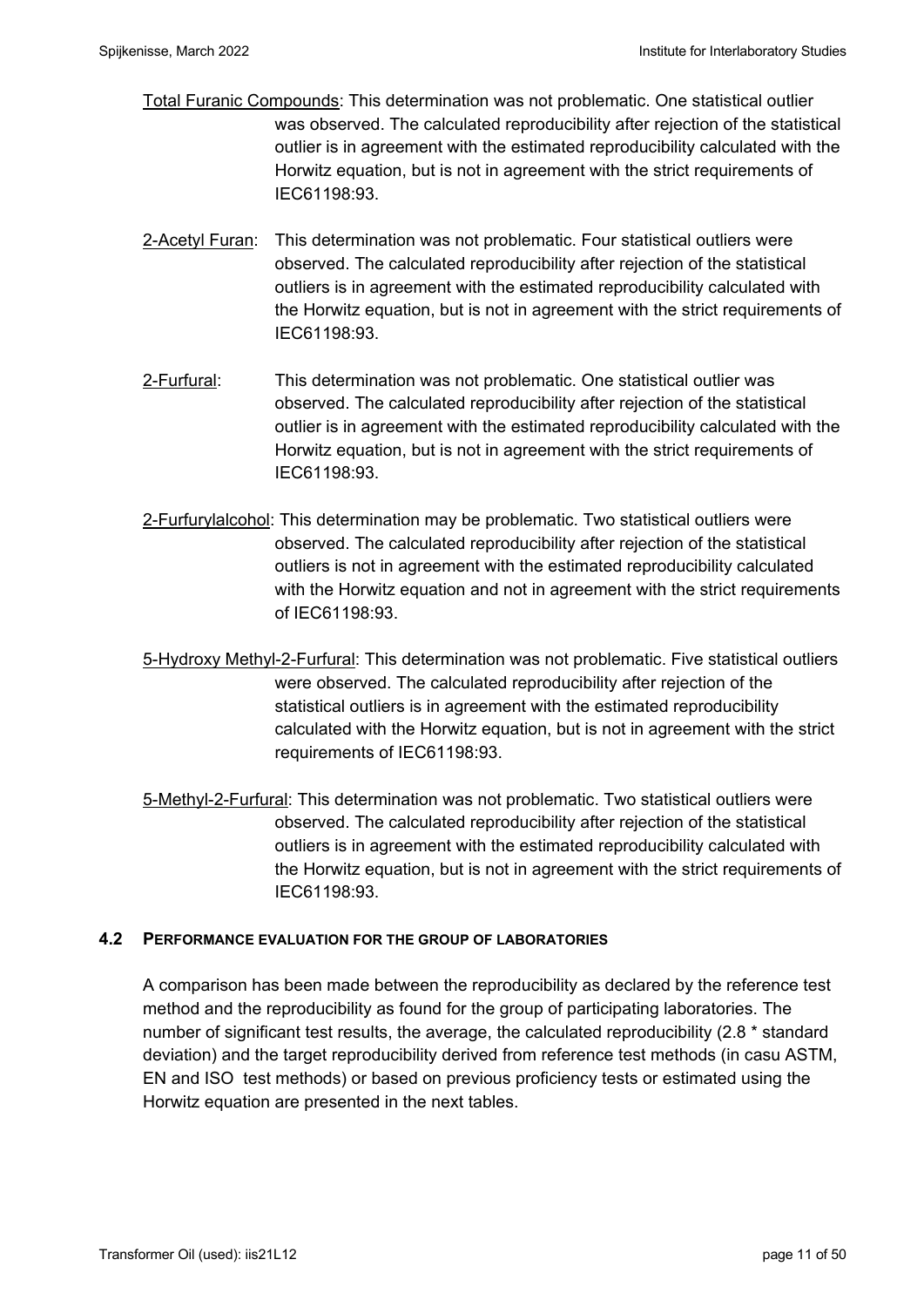| Parameter                               | unit               | n  | average | $2.8 * sd$ | R(lit) |
|-----------------------------------------|--------------------|----|---------|------------|--------|
| Total Acid Number (Potentiometric)      | mg KOH/kg          | 41 | 0.017   | 0.016      | 0.010  |
| <b>Total Acid Number (Colorimetric)</b> | mg KOH/kg          | 36 | 0.015   | 0.014      | 0.04   |
| <b>Breakdown Voltage</b>                | $kV/2.5$ mm        | 73 | 39.9    | 33.5       | 33.5   |
| Density at 20°C                         | kg/m <sup>3</sup>  | 51 | 868.4   | 0.8        | 1.2    |
| Di-electric Dissipation Factor 90°C     |                    | 63 | 0.020   | 0.023      | 0.031  |
| Specific Resistance at 90°C             | $G\Omega m$        | 53 | 26.4    | 31.5       | 27.7   |
| Flash Point C.O.C.                      | °C                 | 24 | 156.7   | 13.9       | 18     |
| Flash Point PMcc                        | °C                 | 36 | 145.7   | 8.9        | 10.3   |
| Interfacial Surface Tension             | mN/m               | 57 | 25.7    | 7.3        | 2.6    |
| Kinematic Viscosity at 40°C             | mm <sup>2</sup> /s | 39 | 9.579   | 0.228      | 0.172  |
| Water                                   | mg/kg              | 65 | 23.24   | 8.30       | 7.23   |

Table 5: reproducibilities of tests on sample #21241

| Component                      | unit  | n  | average | $2.8 * sd$ | R(target) |
|--------------------------------|-------|----|---------|------------|-----------|
| <b>Total Furanic Compounds</b> | mg/kg | 34 | 2.28    | 0.99       | 2.02      |
| 2-Acetyl Furan                 | mg/kg | 42 | 0.48    | 0.18       | 0.24      |
| 2-Furfural                     | mg/kg | 45 | 0.43    | 0.16       | 0.22      |
| 2-Furfurylalcohol              | mg/kg | 43 | 0.46    | 0.28       | 0.23      |
| 5-Hydroxy Methyl-2-Furfural    | mg/kg | 41 | 0.53    | 0.24       | 0.26      |
| 5-Methyl-2-Furfural            | mg/kg | 44 | 0.45    | 0.21       | 0.23      |

Table 6: reproducibilities of tests on sample #21242

Without further statistical calculations, it can be concluded that for most tests there is a good compliance of the group of participants with the reference test methods. The problematic tests have been discussed in paragraph 4.1.

### **4.3 COMPARISON OF THE PROFICIENCY TEST OF NOVEMBER 2021 WITH PREVIOUS PTS**

|                                    | November<br>2021 | November<br>2020 | November<br>2019 | November<br>2018 | November<br>2017 |
|------------------------------------|------------------|------------------|------------------|------------------|------------------|
| Number of reporting laboratories   | 77               | 70               | 70               | 75               | 74               |
| Number of test results             | 822              | 581              | 678              | 805              | 667              |
| l Number of statistical outliers   | 35               | 24               | 24               | 41               | 35               |
| Percentage of statistical outliers | 4.3%             | $4.1\%$          | 3.5%             | $5.1\%$          | 5.2%             |

Table 7: comparison with previous proficiency tests

In proficiency tests, outlier percentages of 3% - 7.5% are quite normal.

The performance of the determinations of the proficiency tests was compared to the requirements of the reference test methods. The conclusions are given in the following table.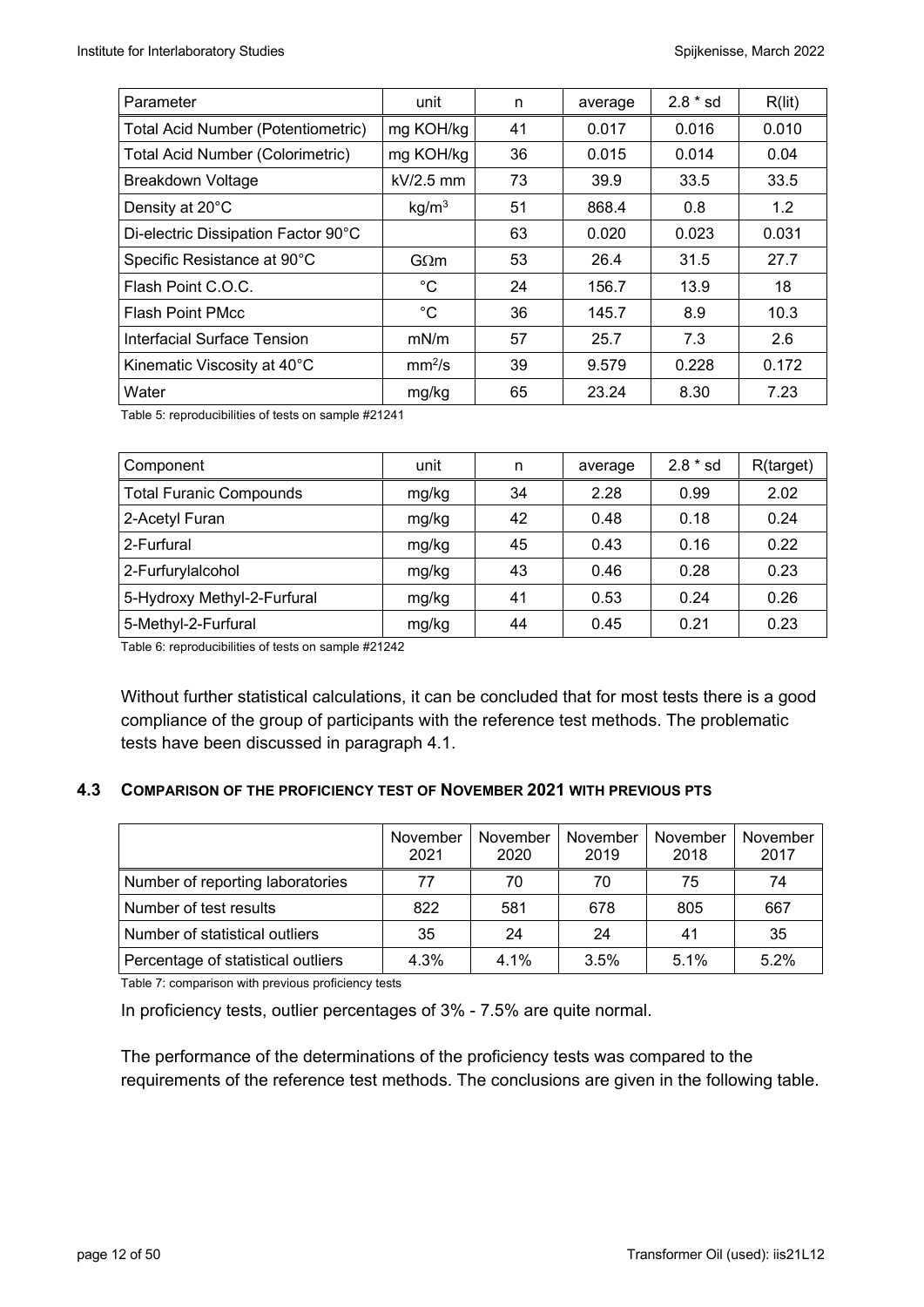| Parameter                               | November<br>2021         | November<br>2020 | November<br>2019 | November<br>2018 | November<br>2017 |
|-----------------------------------------|--------------------------|------------------|------------------|------------------|------------------|
| Total Acid Number (Potentiometric)      | $\blacksquare$           |                  |                  |                  |                  |
| <b>Total Acid Number (Colorimetric)</b> | $++$                     | $++$             | $\ddot{}$        | $+/-$            | $++$             |
| <b>Breakdown Voltage</b>                | $+/-$                    | $\blacksquare$   | $\blacksquare$   | --               | $+/-$            |
| Density at 20°C                         | $+$                      | $\ddot{}$        | -                | $+/-$            | $+$              |
| Di-electric Dissipation Factor 90°C     | $\ddot{}$                | $++$             | $\ddot{}$        | $++$             | $++$             |
| Specific Resistance at 90°C             | $\overline{\phantom{a}}$ | $++$             | $\ddot{}$        | $\ddot{}$        | $++$             |
| Flash Point C.O.C.                      | $+$                      | $+/-$            | $+$              | $+$              | $++$             |
| <b>Flash Point PMcc</b>                 | $\ddot{}$                | $+/-$            | $\ddot{}$        | $\ddot{}$        | $++$             |
| <b>Interfacial Surface Tension</b>      | --                       | --               | --               | --               |                  |
| Kinematic Viscosity at 40°C             |                          | $\ddot{}$        |                  |                  |                  |
| Water                                   |                          | $+/-$            |                  |                  |                  |
| <b>Total Furanic Compounds</b>          | $++$                     | $+/-$            | $++$             | $++$             | $++$             |
| 2-Acetyl Furan                          | $+$                      | n.e.             | n.e.             | $+$              | n.e.             |
| 2-Furfural                              | $+$                      | $+/-$            | $++$             | $+$              | $++$             |
| 2-Furfurylalcohol                       |                          | n.e.             |                  | $+/-$            | n.e.             |
| 5-Hydroxymethyl-2-Furfural              | $+/-$                    | n.e.             | n.e.             | $\ddot{}$        | n.e.             |
| 5-Methyl-2-Furfural                     | $+/-$                    | n.e.             | $\ddot{}$        | ÷                | n.e.             |

Table 8: comparison determinations against the reference test methods

The following performance categories were used:

- ++ : group performed much better than the reference test method
- + : group performed better than the reference test method
- +/- : group performance equals the reference test method
- : group performed worse than the reference test method
- -- : group performed much worse than the reference test method
- n.e. : not evaluated

## **5 Discussion**

### Evaluation of the Breakdown Voltage in Transformer Oil (fresh and used)

In iis PTs from 2016 till 2020 the target reproducibility for Breakdown Voltage was determined using test method EN60156:95 according to the iis memo 1702 (see lit. 14). In iis memo 1702 the determination of the target reproducibility is based on a graphical representation. However, test method IEC60156:18 describes that this graphical representation is for information only and that it does not represent acceptance criteria. Therefore, it was decided not to continue with iis memo 1702 for the estimation of the target reproducibility and to go further with the precision as mentioned in test method IEC60156:18.

In test method IEC60156:18 (paragraph 12.2) the reproducibility is described as "experience has shown that the reproducibility of individual dielectric breakdown values is in the range of ±30%". This can be interpreted in different ways and therefore the calculation of the target reproducibility can be done differently: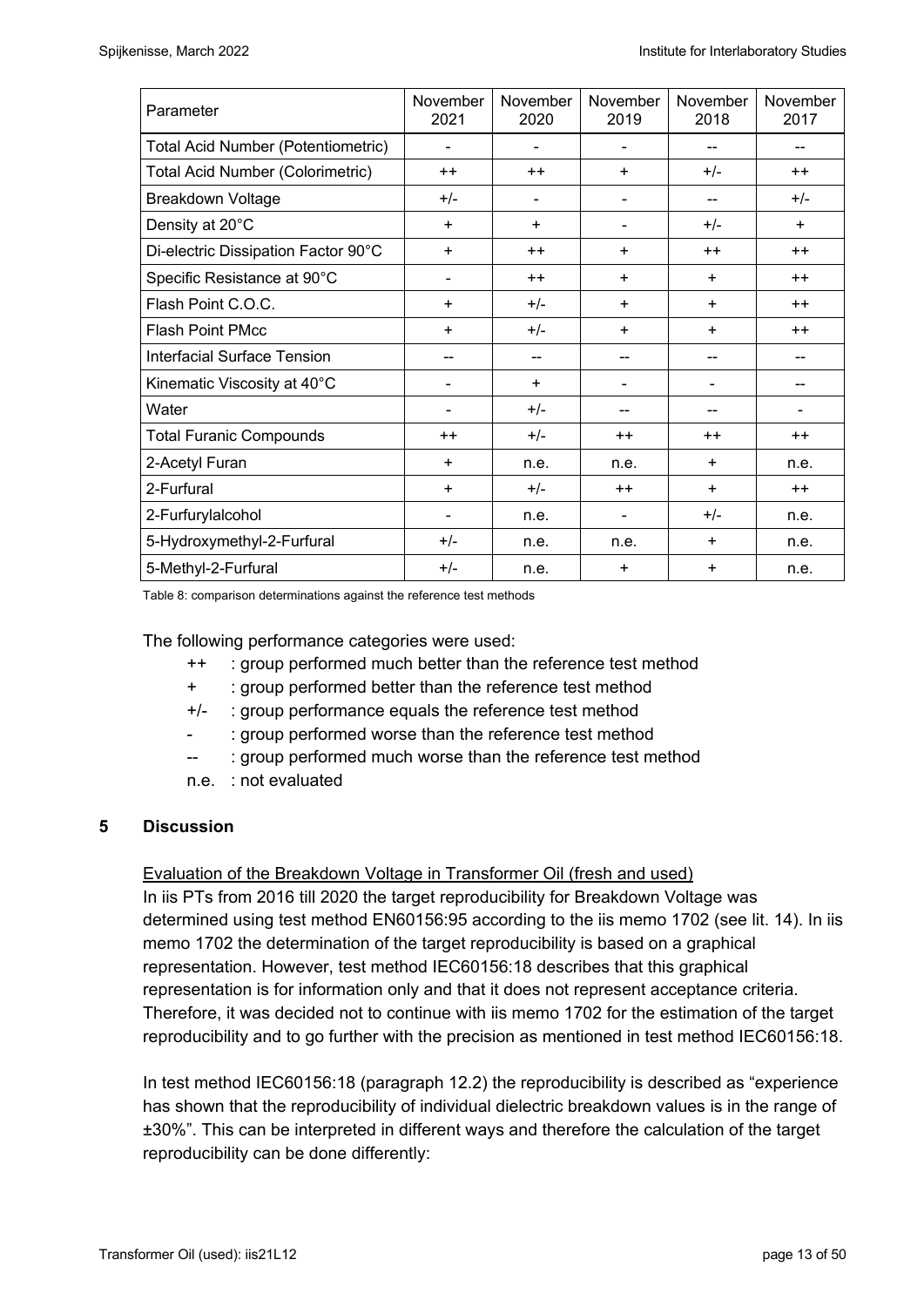1) The target reproducibility is estimated as 30% of the mean. This results in the following calculation:  $R(target) = 0.3$  \* mean of the PT.

2) The relative standard deviation (RSD) is estimated as 30%. This results in the following calculation:  $R(target) = 0.3$  \* mean of the PT  $*$  2.8.

To verify both calculations iis started an investigation. The calculated R(target) was compared to observed reproducibility (R(calc)) from iis PTs from 2001 -2021, see Figure 1 below. We also added the R(target) calculated according to iis memo 1702 which was used from 2016-2020. NB: In the graph is calculation  $1 =$  reproducibility 30% and RSD 30% is calculation 2.



The target reproducibility describes the observed precision best when  $R(target) = R(calc)$ .

*Figure 1: The target reproducibility vs the calculated reproducibility of the Breakdown Voltage in iis PTs from 2001 to 2021* 

It can be concluded that the target reproducibility based on a relative standard deviation of 30% is more in line with the target reproducibility based iis memo 1702. And that the best precision (R(target) = R(calc)) is best described with R(target) =  $0.3$  \* mean of the PT  $*$  2.8. The target reproducibility based on a reproducibility of 30% gives an underestimation when compared to the observed reproducibility.

Therefore, iis decided that starting from the 2021 PT the target reproducibility will be determined using the calculation of the relative standard deviation estimated as 30%:  $R(target) = 0.3$  \* mean of the PT  $*$  2.8.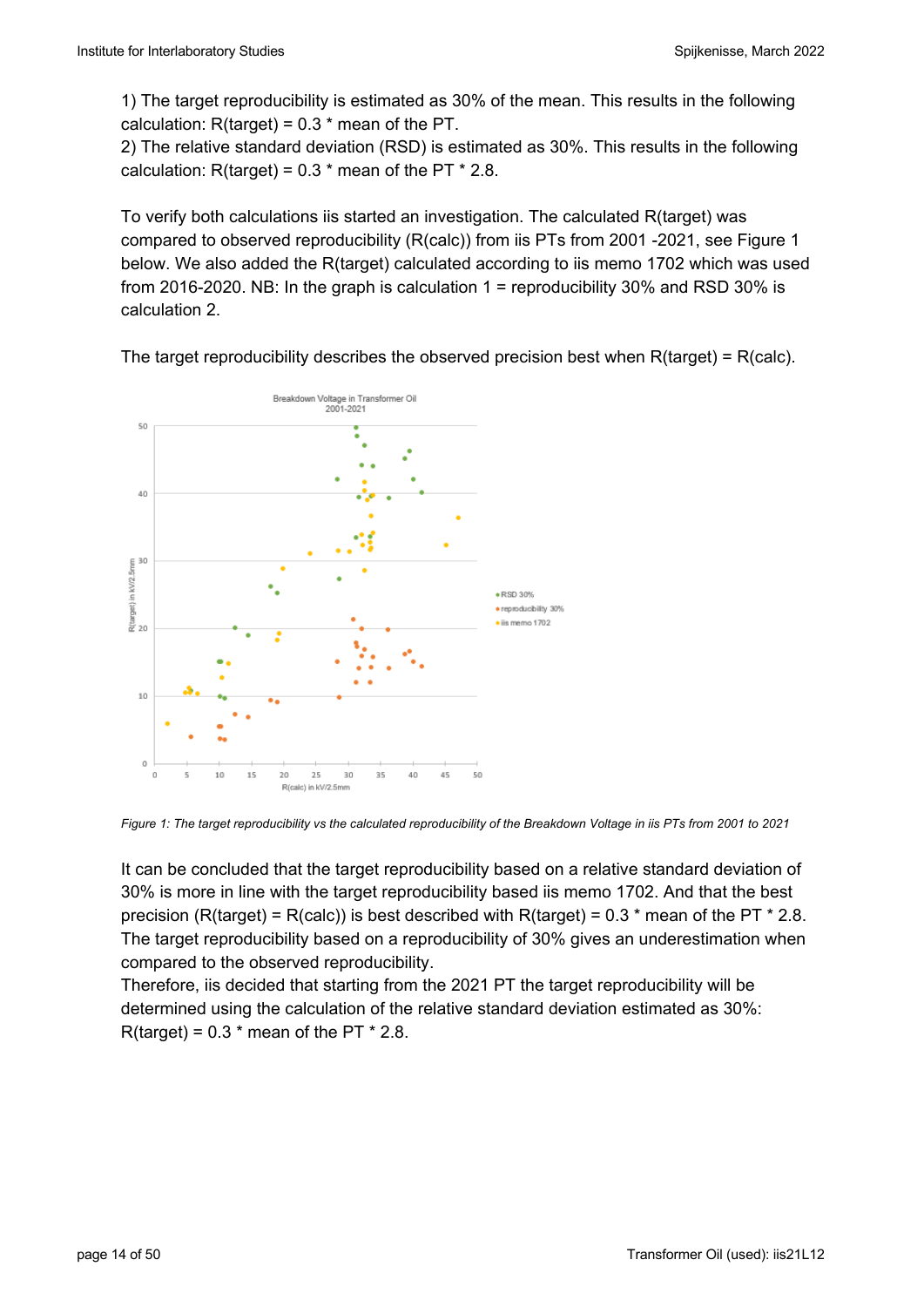#### **APPENDIX 1**

Determination of Total Acid Number (Potentiometric) on sample #21241; results in mg KOH/g

|              | lab method                       | value            | mark       |                  | $z(targ)$ End point                                             | Vol. solv. remarks |                     |
|--------------|----------------------------------|------------------|------------|------------------|-----------------------------------------------------------------|--------------------|---------------------|
|              | 179 D664                         | < 0.01           |            | -----            | <b>Inflection Point</b>                                         | 60 mL              |                     |
| 237          | D664-A                           | < 0.1            |            | -----            | <b>Inflection Point</b>                                         | 125 mL             |                     |
| 325<br>331   | D664Mod.                         | -----<br>0.02    |            | -----<br>0.78    | Inflection Point                                                | ---<br>60 mL       |                     |
| 398          |                                  |                  |            |                  |                                                                 |                    |                     |
| 445          |                                  |                  |            | -----            | ---                                                             |                    |                     |
| 455          |                                  |                  |            | -----            |                                                                 |                    |                     |
| 511          |                                  |                  |            |                  |                                                                 |                    |                     |
| 614          | 657 D664-A                       | < 0.1            |            | -----            | Inflection Point                                                | 60 mL              |                     |
| 862          | D664-A                           | 0.02             |            | 0.78             | Inflection Point                                                | 60 mL              |                     |
| 902          |                                  | -----            |            | -----            | ---                                                             |                    |                     |
| 912          |                                  |                  |            | -----            | ---                                                             |                    |                     |
| 913          |                                  |                  |            | -----            |                                                                 |                    |                     |
| 963          | 974 D664-A                       | -----<br>0.01    |            | -----<br>$-1.90$ | Inflection Point                                                | ---<br>125 mL      |                     |
| 975          |                                  | -----            |            | -----            |                                                                 | ---                |                     |
| 1072         | In house                         | 0.0143           |            | -0.75            | Inflection Point                                                | 60 mL              |                     |
| 1135         |                                  | -----            |            | -----            |                                                                 | ---                |                     |
| 1146 D664    |                                  | 0.033            |            |                  | 4.27 Buffer End Point pH 10                                     | 125 mL             |                     |
|              | 1156 EN62021-1<br>1178 EN62021-1 | 0.0145<br>0.0195 |            | -0.69<br>0.65    | Buffer End Point pH 11<br>$\hspace{0.05cm} \dashrightarrow$     | ---<br>---         |                     |
|              | 1262 EN62021-1                   | 0.019            |            |                  | 0.51 Buffer End Point pH 11                                     | 60 mL              |                     |
| 1264         | D664-A                           | 0.01667          |            | -0.11            | <b>Inflection Point</b>                                         | 60 mL              |                     |
| 1304         |                                  |                  |            | -----            | ---                                                             |                    |                     |
| 1306         |                                  |                  |            | -----            |                                                                 |                    |                     |
| 1352<br>1374 | D664-A                           | 0.013            |            | -----<br>$-1.09$ | <b>Inflection Point</b>                                         | 60 mL              |                     |
| 1430         |                                  | -----            |            | -----            | ---                                                             | ---                |                     |
|              | 1435 D664-A                      | 0.011            |            | $-1.63$          | $---$                                                           | ---                |                     |
| 1440         | EN62021-1                        | 0.02             |            |                  | 0.78   Buffer End Point pH 11                                   | 60 mL              |                     |
| 1442<br>1444 | IEC62021-1                       | 0.010            |            | -----            | -1.90 Inflection Point                                          | 60 mL              |                     |
| 1458         |                                  |                  |            | -----            | ---<br>---                                                      |                    |                     |
| 1461         |                                  | -----            |            | -----            |                                                                 | ---                |                     |
| 1478         | IEC62021-1                       | 0.0170           |            |                  | -0.02   Buffer End Point pH 11                                  | ---                |                     |
| 1505         |                                  | -----            |            | $-----$          | ---                                                             | ---                |                     |
| 1513<br>1529 | IEC62021-1<br>IEC62021-1         | 0.0129<br>0.020  |            |                  | -1.12   Buffer End Point pH 11<br>0.78   Buffer End Point pH 11 | ---<br>20 mL       |                     |
| 1545         |                                  | -----            |            | $-----$          |                                                                 | ---                |                     |
|              | 1560 IEC62021-1                  | 0.02             |            |                  | 0.78   Buffer End Point pH 11                                   | 60 mL              |                     |
| 1624         | IEC62021-1                       | 0.025            |            |                  | 2.12 Buffer End Point pH 11                                     | 60 mL              |                     |
|              | 1660 IEC62021-1<br>1687 D664-A   | 0.014<br>0.015   |            |                  | -0.83 Buffer End Point pH 11<br>-0.56 Buffer End Point pH 10    | 60 mL<br>60 mL     |                     |
|              | 1702 IEC62021-1                  | 0.037            | R(0.05)    |                  | 5.34   Buffer End Point pH 11                                   | 60 mL              |                     |
| 1719         | D664-A                           | 0.01             |            |                  | -1.90   Inflection Point                                        | 60 mL              |                     |
|              | 1743 IEC62021-1                  | 0.013            |            |                  | -1.09   Buffer End Point pH 11                                  | 60 mL              |                     |
|              | 1801 EN62021-1                   | 0.015            |            |                  | -0.56   Buffer End Point pH 11                                  | 125 mL             |                     |
| 1885         | 1816 EN62021-1                   | 0.020<br>-----   |            | $-----$          | 0.78 Inflection Point<br>Buffer End Point pH 11                 | 60 mL<br>60 mL     |                     |
|              | 1888 EN62021-1                   | 0.022            |            |                  | 1.32 Buffer End Point pH 11                                     | 60 mL              |                     |
| 1890         | <b>ISO6619</b>                   | 0.018            |            | $0.25$ ---       |                                                                 | ---                |                     |
| 1891         |                                  | -----            |            | -----            | ---                                                             | ---                |                     |
| 6002         | 1955 D664-A<br>D664-A            | 0.0135<br>0.017  |            | $-0.96$          | ---<br>-0.02   Buffer End Point pH 11                           | ---<br>60 mL       |                     |
| 6015         |                                  | -----            |            | -----            | ---                                                             | ---                |                     |
|              | 6031 D664-A                      | 0.02003          |            | 0.79             | <b>Inflection Point</b>                                         | 60 mL              |                     |
|              | 6036 EN62021-1                   | 0.018            |            | 0.25             | ---                                                             | ---                |                     |
|              | 6053 IEC62021-1                  | 0.018            |            |                  | 0.25 Buffer End Point pH 11                                     | 60 mL              |                     |
|              | 6085 D8045<br>6088 IEC62021-1    | 0.02<br>0.07     | C, R(0.01) |                  | 0.78 Inflection Point<br>14.19   Inflection Point               | 60 mL<br>60 mL     | First reported 0.04 |
|              | 6099 IEC62021-1                  | 0.019            |            | 0.51             | Buffer End Point pH 11                                          | 60 mL              |                     |
|              | 6124 D664-A                      | 0.0123           |            |                  | -1.28 Buffer End Point pH 11                                    | 60 mL              |                     |
|              | 6140 EN62021-1                   | 0.030            |            | 3.46             | $\hspace{0.05cm} \ldots$                                        | ---                |                     |
| 6141         | D664-A                           | 0.045            | R(0.05)    |                  | 7.48 Buffer End Point pH 10                                     | 80 mL              |                     |
| 6166<br>6167 |                                  | -----<br>-----   |            | -----<br>-----   | $\hspace{0.05cm} \ldots$<br>$\overline{\phantom{a}}$            | ---<br>$---$       |                     |
| 6275         | IEC62021-1                       | 0.0104           |            |                  | -1.79   Buffer End Point pH 11                                  | 60 mL              |                     |
| 6278         |                                  | -----            |            | $-----1$         |                                                                 | ---                |                     |
| 6280         | IEC62021-1                       | 0.0172           |            | 0.03             | Inflection Point                                                | 125 mL             |                     |
| 6334         | 6367 EN62021-1                   | -----<br>0.03    |            | 3.46             | ---<br>$\overline{a}$                                           | ---<br>60 mL       |                     |
|              | 6372 IEC62021-1                  | 0.01             |            | $-1.90$          | Inflection Point                                                | 50 mL              |                     |
|              | 6382 EN62021-1                   | 0.04             | R(0.05)    |                  | 6.14 Inflection Point                                           | 60 mL              |                     |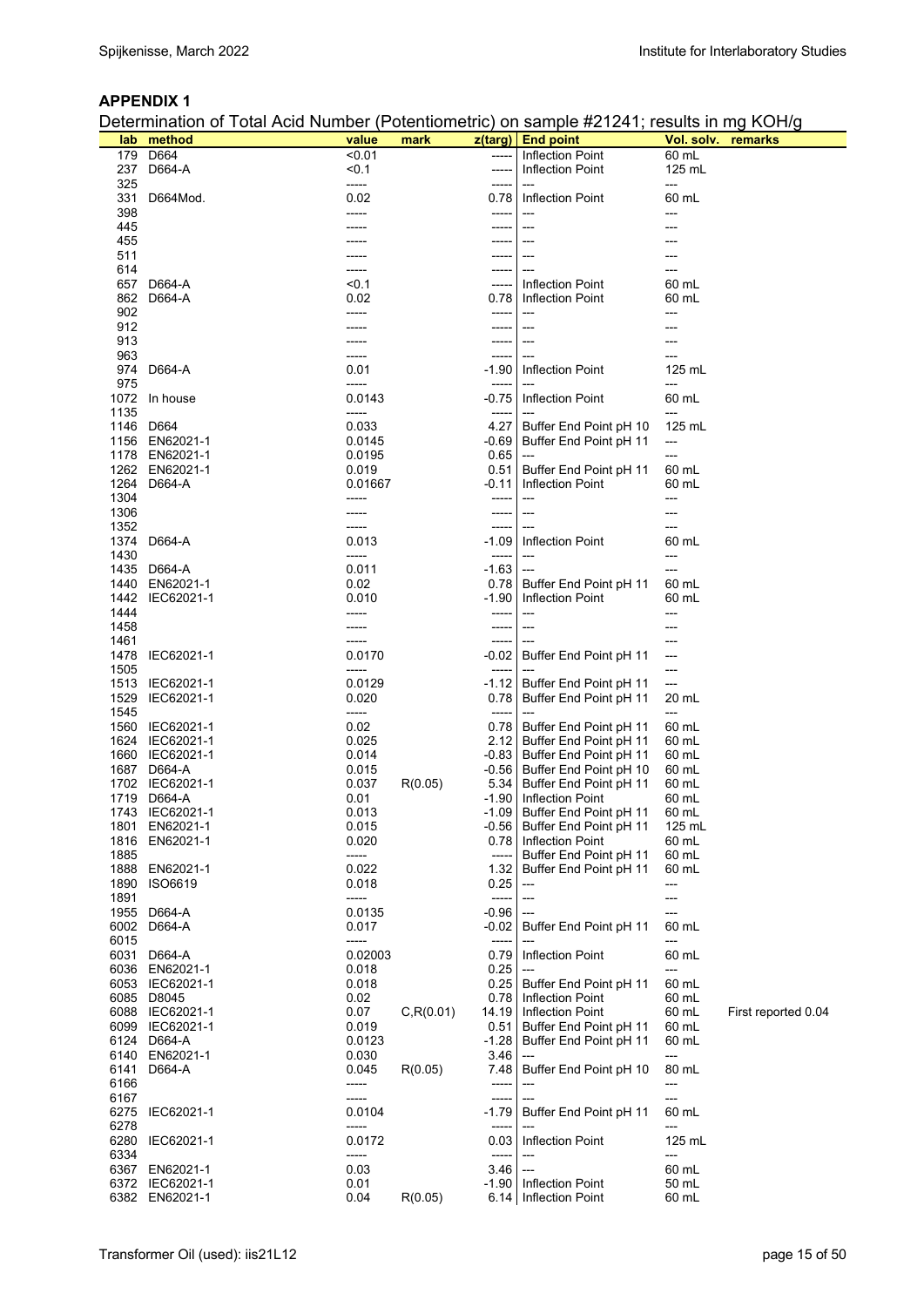| lab  | method                         | value   | mark | $z$ (targ) | <b>End point</b>               | Vol. solv.<br>remarks |
|------|--------------------------------|---------|------|------------|--------------------------------|-----------------------|
| 6385 |                                | -----   |      | -----      | ---                            | ---                   |
| 6393 |                                |         |      |            |                                |                       |
| 6402 |                                |         |      | -----      |                                |                       |
| 6414 | D664-A                         | 0.011   |      | $-1.63$    | Inflection Point               | 50 mL                 |
| 6422 |                                |         |      |            |                                |                       |
|      |                                |         |      | -----      |                                |                       |
| 6434 | EN62021-1                      | 0.011   |      |            | -1.63   Buffer End Point pH 11 | 40 mL                 |
|      |                                |         |      |            |                                |                       |
|      |                                |         |      | only D664  |                                | only EN/IEC 62021-1   |
|      | normality                      | suspect |      | OK         |                                | not OK                |
|      | n                              | 41      |      | 13         |                                | 26                    |
|      | outliers                       | 4       |      | 2          |                                |                       |
|      | mean $(n)$                     | 0.0171  |      | 0.0146     |                                | 0.0193                |
|      | st.dev. $(n)$                  | 0.00555 |      | 0.00382    |                                | 0.00774               |
|      | R(calc.)                       | 0.0155  |      | 0.0107     |                                | 0.0217                |
|      | st.dev.(D664-A:18e2, BEP 60mL) | 0.00373 |      | 0.00320    |                                |                       |
|      | R(D664-A:18e2, BEP 60mL)       | 0.0104  |      | 0.0089     |                                |                       |
|      | Compare                        |         |      |            |                                |                       |
|      | R(EN62021-1:03)                | 0.0060  |      |            |                                | 0.0068                |
|      | R(D664-A:18e2, IP 125mL)       | 0.0031  |      | 0.0027     |                                | ---                   |
|      | R(D664-A:18e2, IP 60mL)        | 0.0143  |      | 0.0126     |                                |                       |
|      | R(D664-A:18e2, BEP 125mL)      | 0.0044  |      | 0.0037     |                                |                       |
|      |                                |         |      |            |                                |                       |



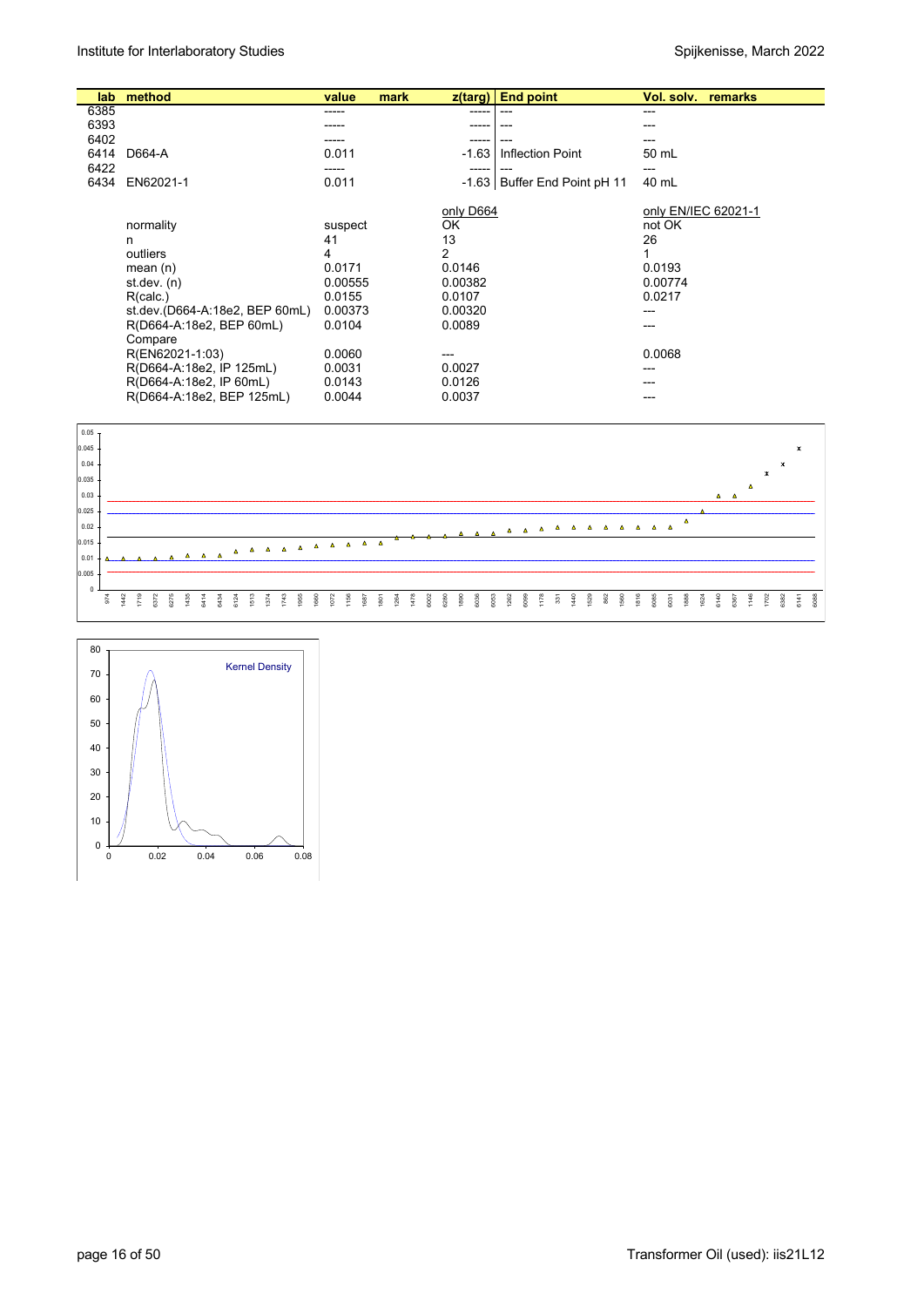# Determination of Total Aid Number (Colorimetric) on sample #21241; results in mg KOH/g

| lab          | method                  | value             | mark    | z(targ)            | remarks                   |
|--------------|-------------------------|-------------------|---------|--------------------|---------------------------|
| 179          | D974                    | < 0.02            |         | -----              |                           |
| 237          | D974                    | 0.013             |         | $-0.11$            |                           |
| 325          |                         | -----             |         | -----              |                           |
| 331          |                         |                   |         | -----              |                           |
| 398<br>445   |                         | -----             |         | -----              |                           |
| 455          | D974                    | 0.02              |         | -----<br>0.38      |                           |
| 511          | D974                    | 0.02              |         | 0.38               |                           |
| 614          | D974                    | 0.022             |         | 0.52               |                           |
| 657          | D974                    | < 0.02            |         | -----              |                           |
|              | 862 D974                | 0.018             |         | 0.24               |                           |
|              | 902 D974<br>912 D974    | 0.01<br>0.0091    |         | $-0.32$<br>$-0.39$ |                           |
| 913          |                         | -----             |         | -----              |                           |
| 963          | D974                    | 0.0155            |         | 0.06               |                           |
| 974          | D974                    | 0.01              |         | $-0.32$            |                           |
| 975          |                         | -----             |         | -----              |                           |
| 1135         | 1072 IEC62021-2<br>D974 | 0.0140<br>0.02    |         | $-0.04$<br>0.38    |                           |
| 1146         |                         | -----             |         | -----              |                           |
| 1156         |                         | -----             |         | -----              |                           |
| 1178         |                         | -----             |         | -----              |                           |
|              | 1262 ISO6618<br>D974    | 0.022<br>0.015301 |         | 0.52               |                           |
| 1264         | 1304 In house           | 0.006             |         | 0.05<br>$-0.60$    |                           |
|              | 1306 D974               | 0.00974           |         | $-0.34$            |                           |
|              | 1352 IEC62021-2         | 0.02301           |         | 0.59               |                           |
| 1374         |                         | -----             |         | -----              |                           |
| 1430<br>1435 | EN62021-2               | 0.0090<br>-----   |         | $-0.39$<br>-----   |                           |
| 1440         | <b>ISO6618</b>          | 0.012             | C       | $-0.18$            | First reported 0.06       |
| 1442         |                         | -----             |         | -----              |                           |
| 1444         |                         | -----             |         | -----              |                           |
| 1458         | D974                    | 0.013             |         | $-0.11$            |                           |
| 1461<br>1478 |                         | -----<br>-----    |         | -----<br>-----     |                           |
| 1505         | D974                    | 0.007             |         | $-0.53$            |                           |
| 1513         | IEC62021-2              | 0.0118            |         | $-0.20$            |                           |
| 1529         |                         | -----             |         | -----              |                           |
| 1545<br>1560 | D974                    | 0.022             | C       | -----              | 0.52 First reported 0.038 |
| 1624         |                         |                   |         | -----              |                           |
| 1660         |                         |                   |         |                    |                           |
| 1687         |                         |                   |         |                    |                           |
| 1702<br>1719 |                         | -----             |         | -----              |                           |
|              | 1743 ISO6618            | 0.014             |         | $-0.04$            |                           |
| 1801         |                         |                   |         |                    |                           |
| 1816         |                         | -----             |         | -----              |                           |
| 1885<br>1888 | D974                    | 0.018<br>-----    |         | 0.24<br>-----      |                           |
| 1890         |                         | -----             |         | -----              |                           |
| 1891         | IEC62021-2              | 0.01              |         | $-0.32$            |                           |
| 1955         | IEC62021-2              | 0.01155           |         | $-0.22$            |                           |
| 6015         | 6002 EN62021-2          | 0.015<br>-----    |         | 0.03<br>-----      |                           |
| 6031         | D974                    | 0.019085          |         | 0.31               |                           |
| 6036         |                         | -----             |         | -----              |                           |
| 6053         |                         |                   |         | -----              |                           |
| 6085         |                         |                   |         |                    |                           |
| 6088<br>6099 |                         |                   |         |                    |                           |
| 6124         |                         |                   |         |                    |                           |
| 6140         |                         | -----             |         | -----              |                           |
| 6141         | D974                    | 0.054             | R(0.01) | 2.76               |                           |
| 6166<br>6167 | D974                    | 0.01<br>-----     |         | $-0.32$<br>-----   |                           |
|              | 6275 D974               | 0.01166           |         | $-0.21$            |                           |
| 6278         | D974                    | 0.014             |         | $-0.04$            |                           |
|              | 6280 IEC62021-2         | 0.0183            |         | 0.26               |                           |
| 6334         | IEC62021-2              | 0.024             |         | 0.66               |                           |
| 6367<br>6372 |                         | -----<br>-----    |         | -----<br>-----     |                           |
| 6382         |                         | -----             |         | -----              |                           |
|              | 6385 D974               | 0.010             |         | $-0.32$            |                           |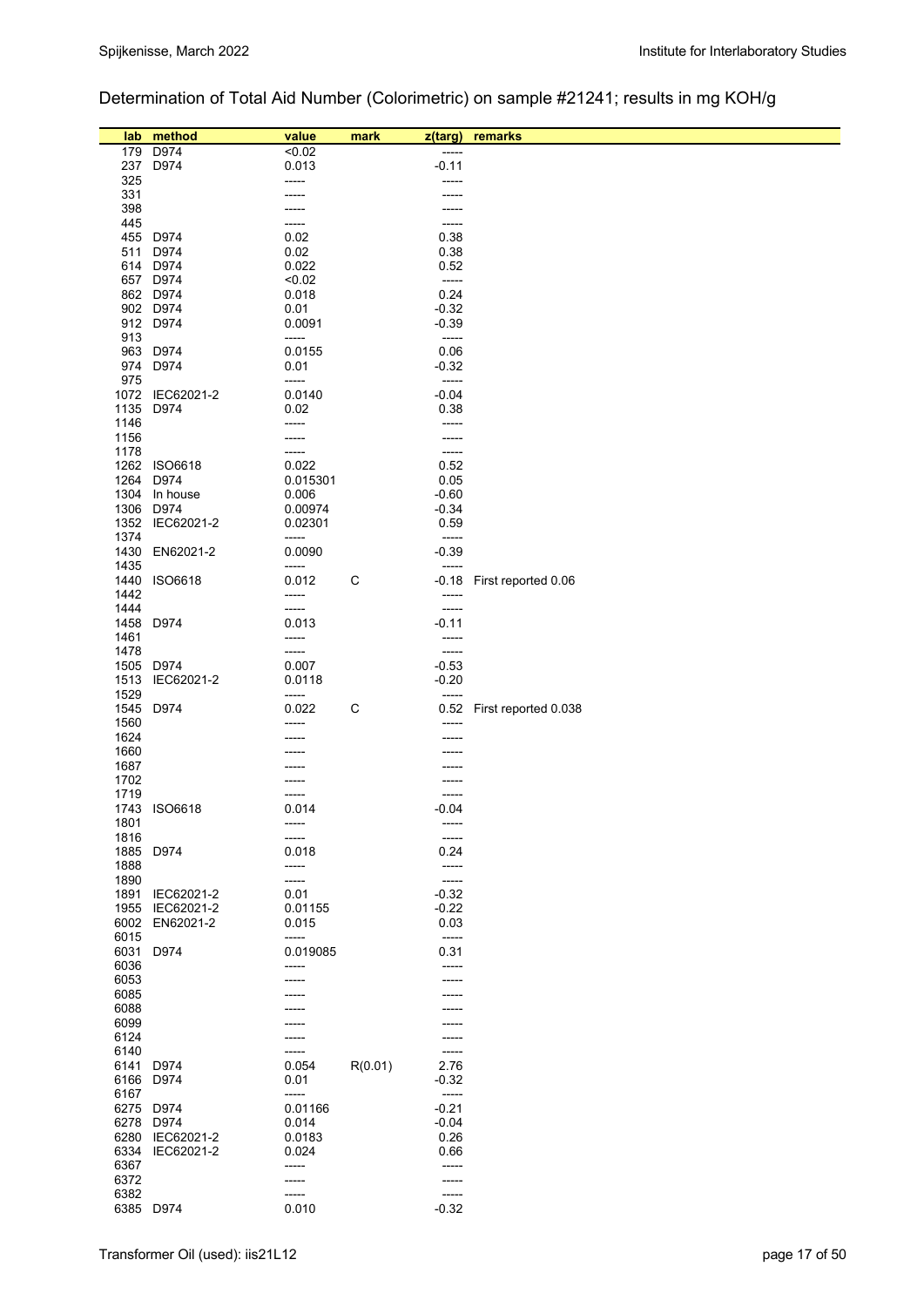| lab.                 | method                                                                                                                              | value                                                                     | mark              | z(targ)                                                               | remarks                                                       |                                                                                                               |                                   |
|----------------------|-------------------------------------------------------------------------------------------------------------------------------------|---------------------------------------------------------------------------|-------------------|-----------------------------------------------------------------------|---------------------------------------------------------------|---------------------------------------------------------------------------------------------------------------|-----------------------------------|
| 6393<br>6402<br>6414 | EN62021-2                                                                                                                           | 0.01<br>0.2464<br>-----                                                   | R(0.01)           | $-0.32$<br>16.22<br>-----                                             |                                                               |                                                                                                               |                                   |
| 6422<br>6434         | IEC62021-2                                                                                                                          | 0.019                                                                     |                   | 0.31                                                                  |                                                               |                                                                                                               |                                   |
|                      | normality<br>n<br>outliers<br>mean $(n)$<br>st.dev. (n)<br>R(calc.)<br>st.dev.(D974:21)<br>R(D974:21)<br>Compare<br>R(EN62021-2:07) | OK<br>36<br>2<br>0.0146<br>0.00499<br>0.0140<br>0.01429<br>0.04<br>0.0029 |                   | OK<br>24<br>1<br>0.0148<br>0.00472<br>0.0132<br>0.01429<br>0.04<br>-- | Only ASTM D974/ISO6618/IP139                                  | Only EN/IEC 62021-2<br>OK<br>11<br>0<br>0.0151<br>0.00530<br>0.0148<br>--<br>0.0030                           |                                   |
| $0.07 -$             |                                                                                                                                     |                                                                           |                   |                                                                       |                                                               |                                                                                                               | $\pmb{\times}$                    |
| 0.06                 |                                                                                                                                     |                                                                           |                   |                                                                       |                                                               |                                                                                                               |                                   |
| 0.05                 |                                                                                                                                     |                                                                           |                   |                                                                       |                                                               |                                                                                                               | $\boldsymbol{\mathsf{x}}$         |
| 0.04<br>0.03         |                                                                                                                                     |                                                                           |                   |                                                                       |                                                               | $\Delta$                                                                                                      | ж<br>$\mathbf x$<br>Δ<br>$\Delta$ |
| 0.02                 |                                                                                                                                     |                                                                           |                   |                                                                       | $\Delta$<br>$\Delta$<br>Δ<br>$\Delta$<br>$\Delta$<br>$\Delta$ | $\Delta$<br>$\begin{array}{ccccccccccccc} \Delta & \Delta & \Delta & \Delta & \Delta \end{array}$<br>$\Delta$ |                                   |
| 0.04                 |                                                                                                                                     |                                                                           | $\Delta$ $\Delta$ |                                                                       |                                                               |                                                                                                               |                                   |

1660 1072 1156 1687 1801 1264 1478 6002 6280 1890 6036 6053 1262 6099 1178 331 1440 1529 862 1560 1816 6085 6031 1888 1624 6140 6367 1146 1702 6382 6141 6088



0 0.01

 974 1442<br>1719<br>1719 6372 6275 1435 6414 6434 6124 1513 1374 1743 1955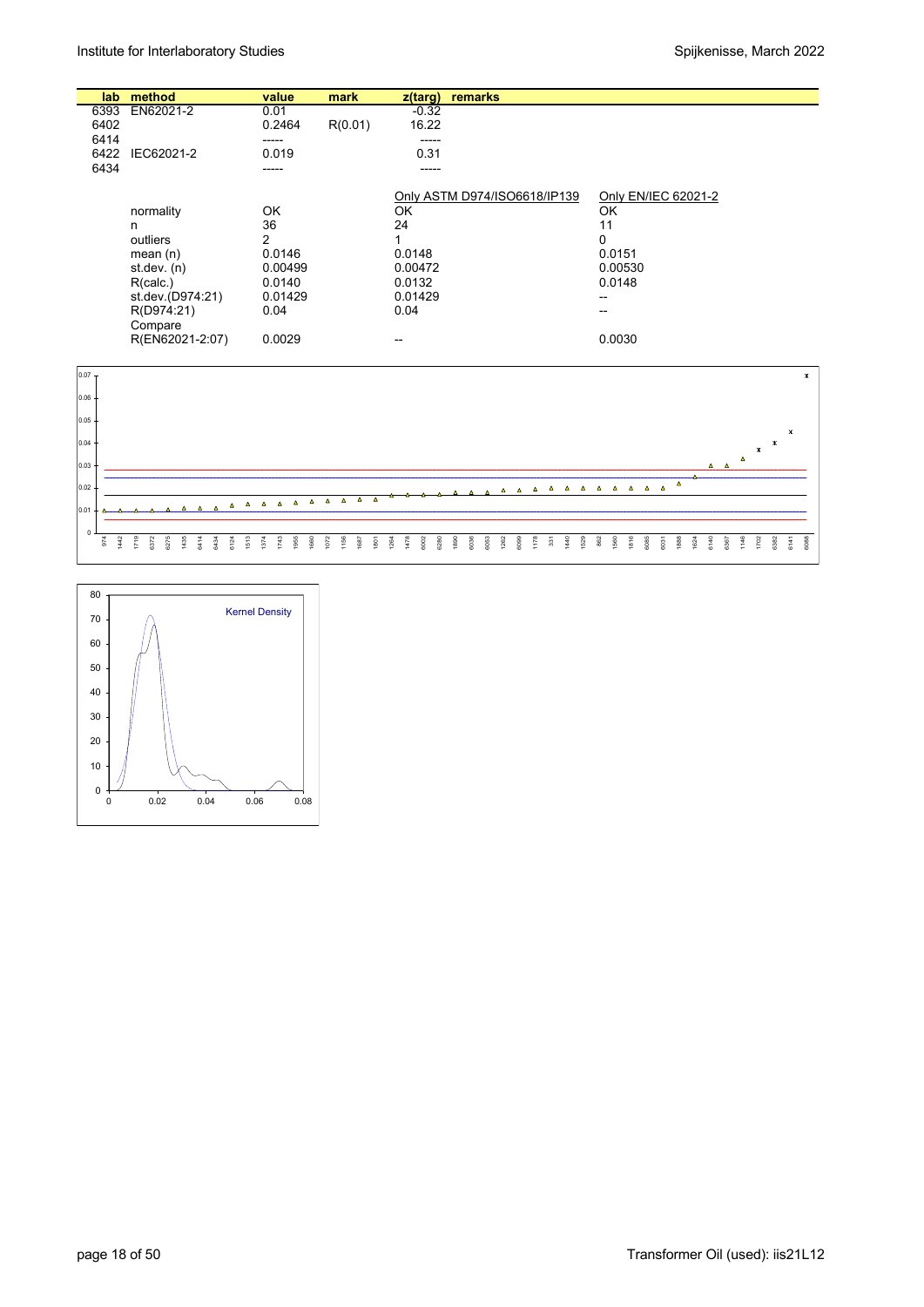# Determination of Breakdown Voltage on sample #21241, results in kV/2.5 mm

| lab  | method        | value         | mark               | stirred<br>remarks |
|------|---------------|---------------|--------------------|--------------------|
| 179  | D877          | 24.5          | z(targ)<br>$-1.29$ |                    |
| 237  | IEC60156      | 29.6          | $-0.86$            | Yes<br>Yes         |
| 325  |               | -----         | -----              | ---                |
| 331  |               | -----         | -----              | Yes                |
| 398  | EN60156       | 37.5          | $-0.20$            |                    |
| 445  |               | -----         | -----              | ---<br>---         |
| 455  | EN60156       | 37.6          | $-0.19$            | ---                |
| 511  |               | -----         | -----              | ---                |
| 614  | EN60156       | 59            | 1.60               | Yes                |
| 657  | IEC60156      | 34.4          | -0.46              | No                 |
|      | 862 IEC60156  | 27.7          | $-1.02$            | Yes                |
| 902  | EN60156       | 62            | 1.85               | Yes                |
| 912  | EN60156       | 33            | -0.57              | ---                |
| 913  |               | -----         | -----              | ---                |
|      | 963 IEC60156  | 29.6          | -0.86              | ---                |
| 974  | EN60156       | 22            | $-1.49$            | Yes                |
| 975  |               | -----         | -----              | ---                |
|      | 1072 EN60156  | 54.4          | 1.21               | Yes                |
|      | 1135 IEC60156 | 44            | 0.34               | ---                |
|      | 1146 IEC156   | 41.1          | 0.10               | Yes                |
|      | 1156 EN60156  | 51.6          | 0.98               | ---                |
|      | 1178 IEC60156 | 31.3          | $-0.72$            | ---                |
|      | 1262 EN60156  | 56.6          | 1.40               | Yes                |
|      | 1264 EN60156  | 75            | 2.94               | No                 |
|      | 1304 IEC60156 | 40.0          | 0.01               | Yes                |
|      | 1306 IEC60156 | 34.3          | -0.47              | ---                |
|      | 1352 IEC60156 | 25.8          | $-1.18$            | No                 |
| 1374 | IEC60156      | 30.6          | $-0.78$            | Yes                |
|      | 1430 EN60156  | 50.1          | 0.85               | Yes                |
|      | 1435 IEC60156 | 32            | $-0.66$            | ---                |
|      | 1440 EN60156  | 34.6          | -0.44              | Yes                |
|      | 1442 IEC60156 | 40.3          | 0.04               | Yes                |
|      | 1444 IEC60156 | 29.3          | $-0.88$            | Yes                |
|      | 1458 IEC60156 | 32.7          | $-0.60$            | Yes                |
| 1461 |               | 39.8          | $-0.01$            | Yes                |
|      | 1478 IEC60156 | 25.9          | $-1.17$            | Yes                |
| 1505 | IEC60156      | 31.3          | $-0.72$            | Yes                |
| 1513 | IEC60156      | 38.2          | $-0.14$            | Yes                |
| 1529 | IEC60156      | 35.4          | $-0.37$            | Yes                |
|      | 1545 IEC60156 | 38.3          | $-0.13$            | ---                |
| 1560 | IEC60156      | 41.4          | 0.13               | Yes                |
| 1624 | IEC60156      | 31.6          | $-0.69$            | No                 |
| 1660 | IEC60156      | 59.9          | 1.67               | Yes                |
|      | 1687 EN60156  | 51.8          | 1.00               | No                 |
|      | 1702 IEC60156 | 26.0          | $-1.16$            | Yes                |
|      | 1719 IEC60156 | 54            | 1.18               | Yes                |
|      | 1743 IEC60156 | 41            | 0.09               | No                 |
|      | 1801 EN60156  | 30.9          | $-0.75$            | Yes                |
|      | 1816 EN60156  | 33.2          | $-0.56$            | Yes                |
|      | 1885 IEC60156 | 60.4          | 1.72               | No                 |
|      | 1888 IEC60156 | 21.6          | $-1.53$            | Yes                |
| 1890 | IEC60156      | 39.5          | $-0.03$            | Yes                |
| 1891 | IEC60156      | 37.1          | $-0.23$            | Yes                |
|      | 1955 IEC60156 | 29.6          | $-0.86$            | ---                |
|      | 6002 EN60156  | 60.2          | 1.70               | Yes                |
|      | 6015 EN60156  | 34.55         | -0.45              | Yes                |
|      | 6031 IEC60156 | 45.1          | 0.44               | No                 |
|      | 6036 EN60156  | 52.18         | 1.03               | No                 |
|      | 6053 IEC60156 | 30.1          | $-0.82$            | Yes                |
|      | 6085 IEC60156 | 49.9          | 0.84               | Yes                |
|      | 6088 IEC60156 | 35.4          | $-0.37$            | Yes                |
|      | 6099 IEC60156 | 29.5          | $-0.87$            | No                 |
|      | 6124 IEC60156 | 44.1          | 0.35               | Yes                |
|      | 6140 EN60156  | 28.6          | $-0.94$            | Yes                |
| 6141 | IEC60156      | 36.2          | $-0.31$            | Yes                |
| 6166 | 6167 IEC60156 | -----<br>44.5 | -----<br>0.39      | ---                |
| 6275 | IEC60156      | 43            |                    | Yes                |
|      | 6278 IEC60156 | 44.35         | 0.26<br>0.37       | No<br>No           |
|      | 6280 IEC60156 | 47.6          | 0.65               | Yes                |
|      | 6334 IEC60156 | 21.3          | $-1.55$            | Yes                |
|      | 6367 IEC60156 | 47            | 0.60               | Yes                |
|      | 6372 IEC60156 | 35.4          | $-0.37$            | Yes                |
|      | 6382 IEC60156 | 63.7          |                    | 1.99 Yes           |
|      | 6385 D877     | 48            | 0.68 No            |                    |
|      |               |               |                    |                    |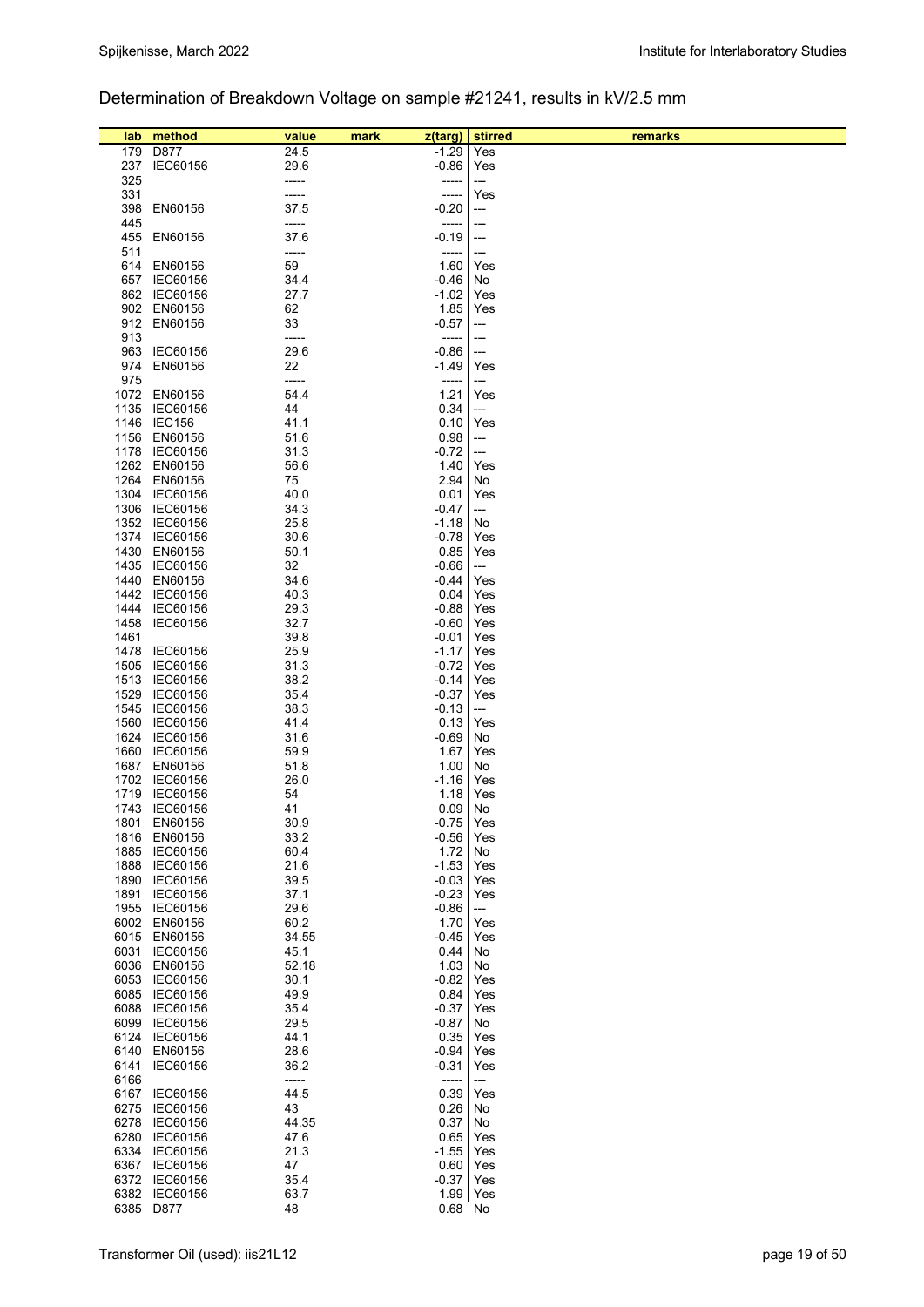|      | lab method           | value   | mark |         | $z$ (targ) stirred | remarks             |
|------|----------------------|---------|------|---------|--------------------|---------------------|
| 6393 | EN60156              | 45.4    |      | 0.46    | Yes                |                     |
| 6402 | <b>IEC156</b>        | 33.0    |      | $-0.57$ | Yes                |                     |
| 6414 | IEC60156             | 28.0    |      | $-0.99$ | Yes                |                     |
| 6422 | IEC60156             | 26.9    |      | $-1.08$ | Yes                |                     |
| 6434 | EN60156              | 69.4    | С    | 2.47    | Yes                | First reported 81.3 |
|      |                      |         |      |         | Only 'stirred'     | Only 'not stirred'  |
|      | normality            | OK      |      |         | OK                 | OK                  |
|      | n                    | 73      |      |         | 49                 | 13                  |
|      | outliers             | 0       |      |         | 0                  | 0                   |
|      | mean $(n)$           | 39.875  |      |         | 39.387             | 44.779              |
|      | st dev. $(n)$        | 11.9621 |      |         | 12.2651            | 13.4306             |
|      | R(calc.)             | 33.494  |      |         | 34.342             | 37.606              |
|      | st.dev.(IEC60156:18) | 11.9625 |      |         | 11.8160            | 13.4338             |
|      | R(IEC60156:18)       | 33.495  |      |         | 33.085             | 37.615              |



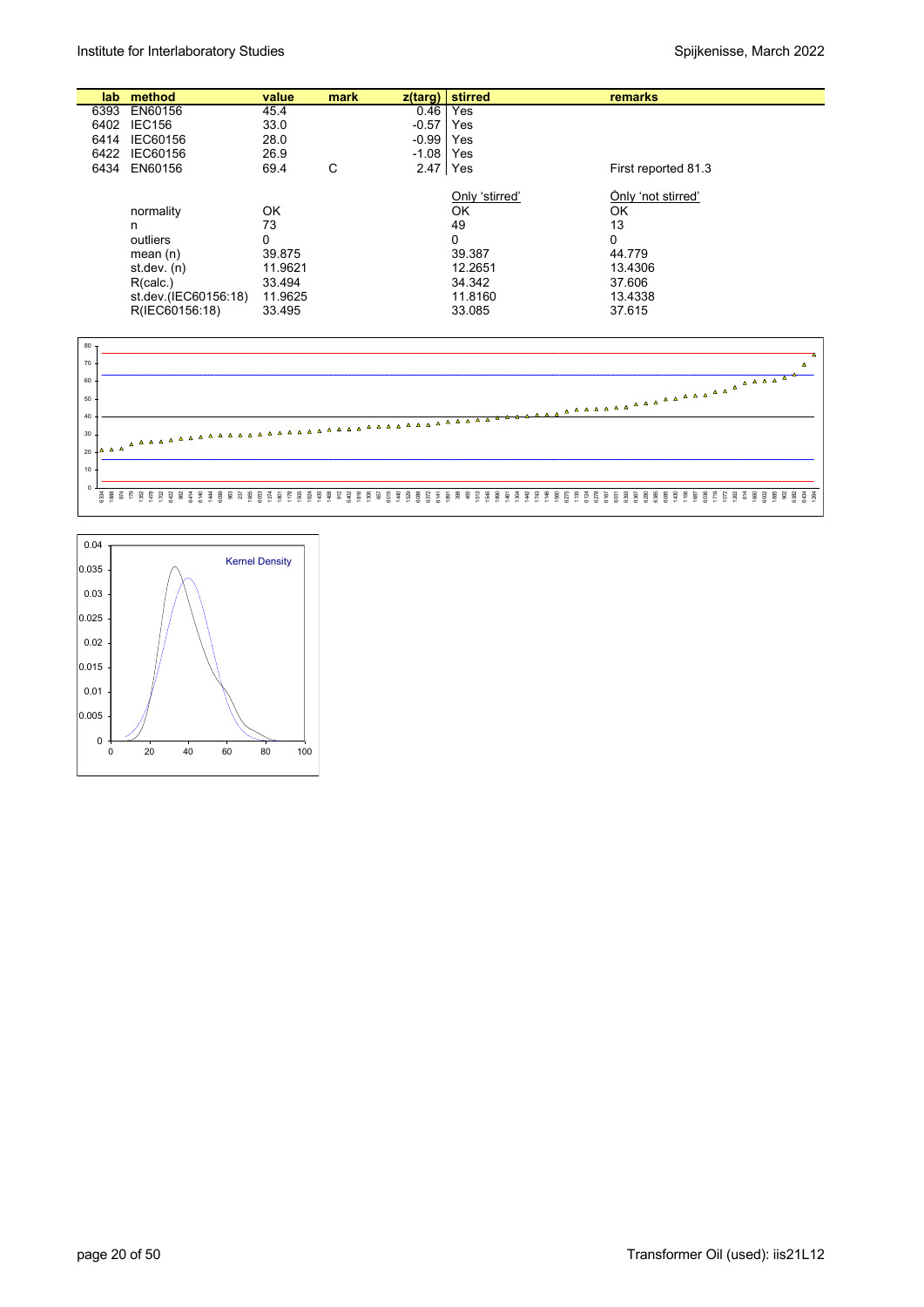# Determination of Density at 20°C on sample #21241; results in kg/m3

| lab<br>179 | method<br>D4052                | value<br>868.5   | mark       | z(targ)<br>0.14    | remarks                                       |
|------------|--------------------------------|------------------|------------|--------------------|-----------------------------------------------|
| 237        | D4052                          | 868.4            |            | $-0.10$            |                                               |
| 325        |                                | -----            |            | -----              |                                               |
| 331        | ISO12185                       | 868.5            |            | 0.14               |                                               |
| 398        | ISO12185                       | 868.5            |            | 0.14               |                                               |
| 445        |                                | -----            |            | -----              |                                               |
|            | 455 ISO3675                    | 868.5            |            | 0.14               |                                               |
| 511        | D4052                          | 868.55           |            | 0.25               |                                               |
|            | 614 D4052                      | 868.6            |            | 0.37               |                                               |
|            | 657 D4052                      | 868.50           |            | 0.14               |                                               |
|            | 862 D4052                      | 868.5            |            | 0.14               |                                               |
| 902        |                                | -----            |            | -----              |                                               |
|            | 912 D4052                      | 868.5            |            | 0.14               |                                               |
| 913        |                                | -----            |            | -----              |                                               |
|            | 963 D4052                      | 868.5            |            | 0.14               |                                               |
|            | 974 D4052                      | 868.5            |            | 0.14               |                                               |
| 975        |                                | -----            |            | -----              |                                               |
|            | 1072 ISO3675                   | 867.8            |            | $-1.50$            |                                               |
|            | 1135 ISO3675                   | 868.4            | C          |                    | -0.10 First reported 0.8684 kg/m <sup>3</sup> |
| 1146       | D4052                          | 868.4            |            | $-0.10$            |                                               |
| 1156       |                                | -----            |            | -----              |                                               |
|            | 1178 ISO12185                  | 868.7            |            | 0.60               |                                               |
|            | 1262 D4052                     | 868.4            |            | $-0.10$            |                                               |
|            | 1264 D4052                     | 868.50           |            | 0.14               |                                               |
| 1304       |                                | -----            |            | -----              |                                               |
|            | 1306 D4052                     | 868.4            |            | $-0.10$            |                                               |
|            | 1352 D7042                     | 868.2<br>869.2   |            | $-0.56$<br>1.77    |                                               |
|            | 1374 D4052<br>1430 D4052       | 868.5            |            | 0.14               |                                               |
|            | 1435 D4052                     | 868.8            |            | 0.84               |                                               |
|            | 1440 ISO3675                   | 873              | C, R(0.01) |                    | 10.64 Reported 0.873 kg/m <sup>3</sup>        |
|            | 1442 ISO12185                  | 868.50           |            | 0.14               |                                               |
| 1444       |                                | -----            |            | -----              |                                               |
|            | 1458 D4052                     | 868.6            |            | 0.37               |                                               |
| 1461       |                                | 867.5            |            | $-2.20$            |                                               |
|            | 1478 ISO12185                  | 868.5            |            | 0.14               |                                               |
| 1505       | D7042                          | 868.64           | C          |                    | 0.46 First reported 872.0                     |
|            | 1513 ISO12185                  | 868.598          |            | 0.37               |                                               |
| 1529       |                                | -----            |            | -----              |                                               |
|            | 1545 ISO3675                   | 868.0            |            | $-1.03$            |                                               |
| 1560       |                                | -----            |            | -----              |                                               |
| 1624       |                                | -----            |            | -----              |                                               |
|            | 1660 D7042                     | 865.1            | C, R(0.01) |                    | $-7.80$ Reported 0.8651 kg/m <sup>3</sup>     |
|            | 1687 ISO12185<br>1702 ISO12185 | 868.43<br>868.42 |            | $-0.03$<br>$-0.05$ |                                               |
| 1719       |                                | -----            |            |                    |                                               |
| 1743       |                                | -----            |            |                    |                                               |
| 1801       | <b>ISO3675</b>                 | 868.6            |            | 0.37               |                                               |
| 1816       |                                | -----            |            | -----              |                                               |
| 1885       |                                |                  |            | -----              |                                               |
| 1888       | D4052                          | 868.606          |            | 0.38               |                                               |
| 1890       | ISO12185                       | 868.5            |            | 0.14               |                                               |
| 1891       |                                | -----            |            | -----              |                                               |
| 1955       |                                | -----            |            | -----              |                                               |
|            | 6002 ISO12185                  | 868.5            |            | 0.14               |                                               |
|            | 6015 ISO12185                  | 868.65           |            | 0.49               |                                               |
| 6031       | D1298                          | 868.1            |            | $-0.80$            |                                               |
| 6036       |                                | 869              |            | 1.30               |                                               |
| 6053       |                                | -----            |            | -----              |                                               |
|            | 6085 D7042                     | 868.34           |            | $-0.24$            |                                               |
| 6088       | <b>ISO3675</b>                 | 868<br>868.6     |            | $-1.03$<br>0.37    |                                               |
|            | 6099 ISO12185<br>6124 D7042    | 868.1            |            | $-0.80$            |                                               |
|            | 6140 ISO3675                   | 868.6            |            | 0.37               |                                               |
| 6141       | D4052                          | 868.4            |            | $-0.10$            |                                               |
| 6166       |                                | -----            |            | -----              |                                               |
| 6167       |                                | -----            |            | -----              |                                               |
| 6275       | D4052                          | 867.6            |            | $-1.96$            |                                               |
| 6278       | D <sub>1298</sub>              | 868.859392       |            | 0.98               |                                               |
| 6280       |                                | 867              | C, R(0.01) |                    | -3.36 First reported 0.867 kg/m <sup>3</sup>  |
| 6334       |                                | -----            |            | -----              |                                               |
| 6367       |                                | -----            |            | -----              |                                               |
|            | 6372 ISO3675                   | 867.1            | R(0.01)    | $-3.13$            |                                               |
|            | 6382 DIN51757                  | 866.4            | R(0.01)    | -4.76              |                                               |
|            | 6385 D1298                     | 866              | R(0.01)    | $-5.70$            |                                               |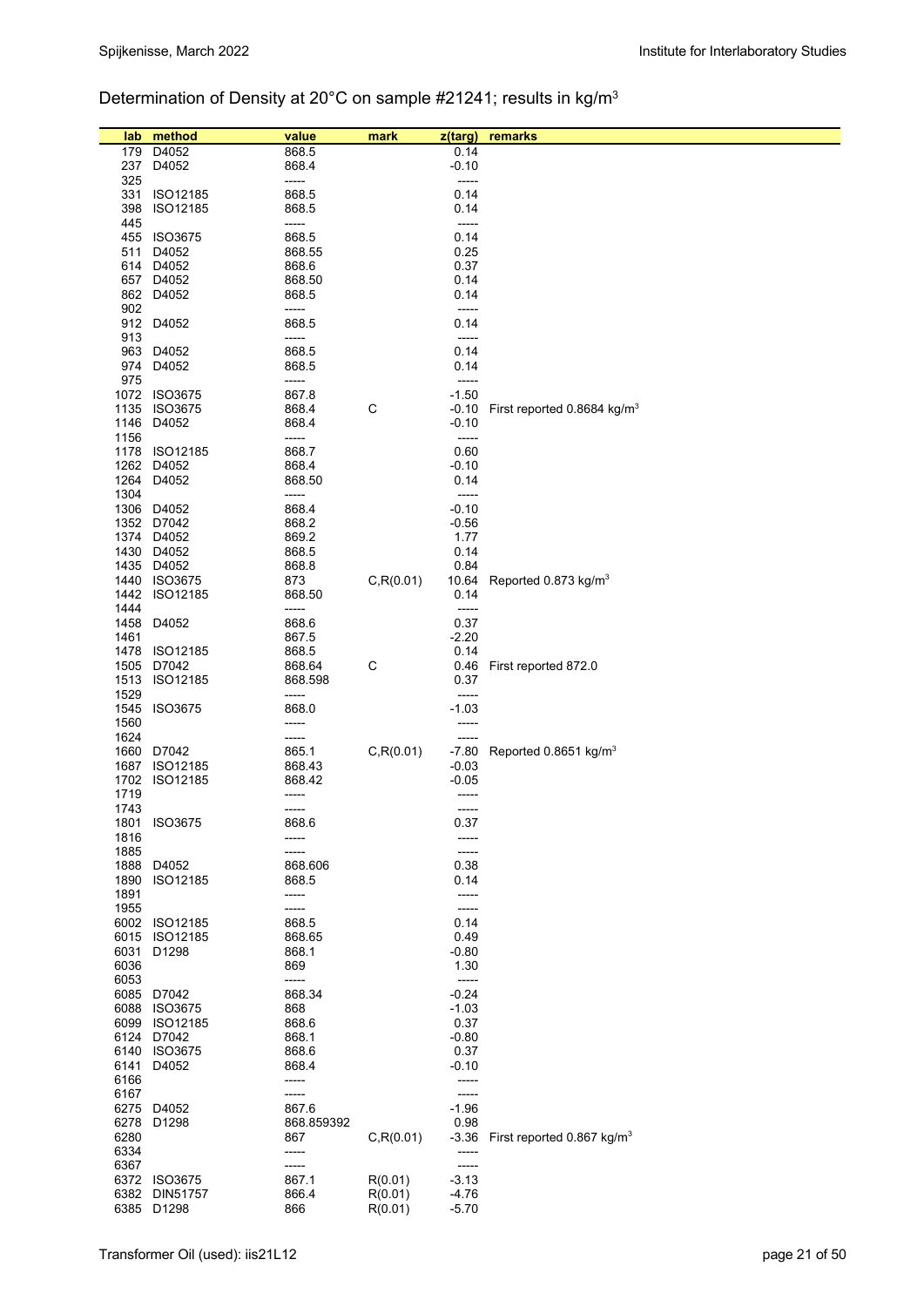|      | lab method          | value   | mark | z(targ) | remarks                                |
|------|---------------------|---------|------|---------|----------------------------------------|
| 6393 | ISO12185            | 868.4   | C    |         | -0.10 First reported 862.4             |
| 6402 |                     | -----   |      | -----   |                                        |
| 6414 |                     | 868     | C    | $-1.03$ | First reported 0.868 kg/m <sup>3</sup> |
| 6422 | D4052               | 868.615 |      | 0.40    |                                        |
| 6434 | ISO12185            | 868.5   |      | 0.14    |                                        |
|      |                     |         |      |         |                                        |
|      | normality           | not OK  |      |         |                                        |
|      | n                   | 51      |      |         |                                        |
|      | outliers            | 6       |      |         |                                        |
|      | mean $(n)$          | 868.441 |      |         |                                        |
|      | st.dev. $(n)$       | 0.3006  |      |         |                                        |
|      | R(calc.)            | 0.842   |      |         |                                        |
|      | st.dev.(ISO3675:98) | 0.4286  |      |         |                                        |
|      | R(ISO3675:98)       | 1.2     |      |         |                                        |
|      | Compare             |         |      |         |                                        |
|      | R(D4052:18a)        | 0.5     |      |         |                                        |
|      | R(ISO12185:96)      | 0.5     |      |         |                                        |
|      | R(D1298:12b)        | 1.2     |      |         |                                        |



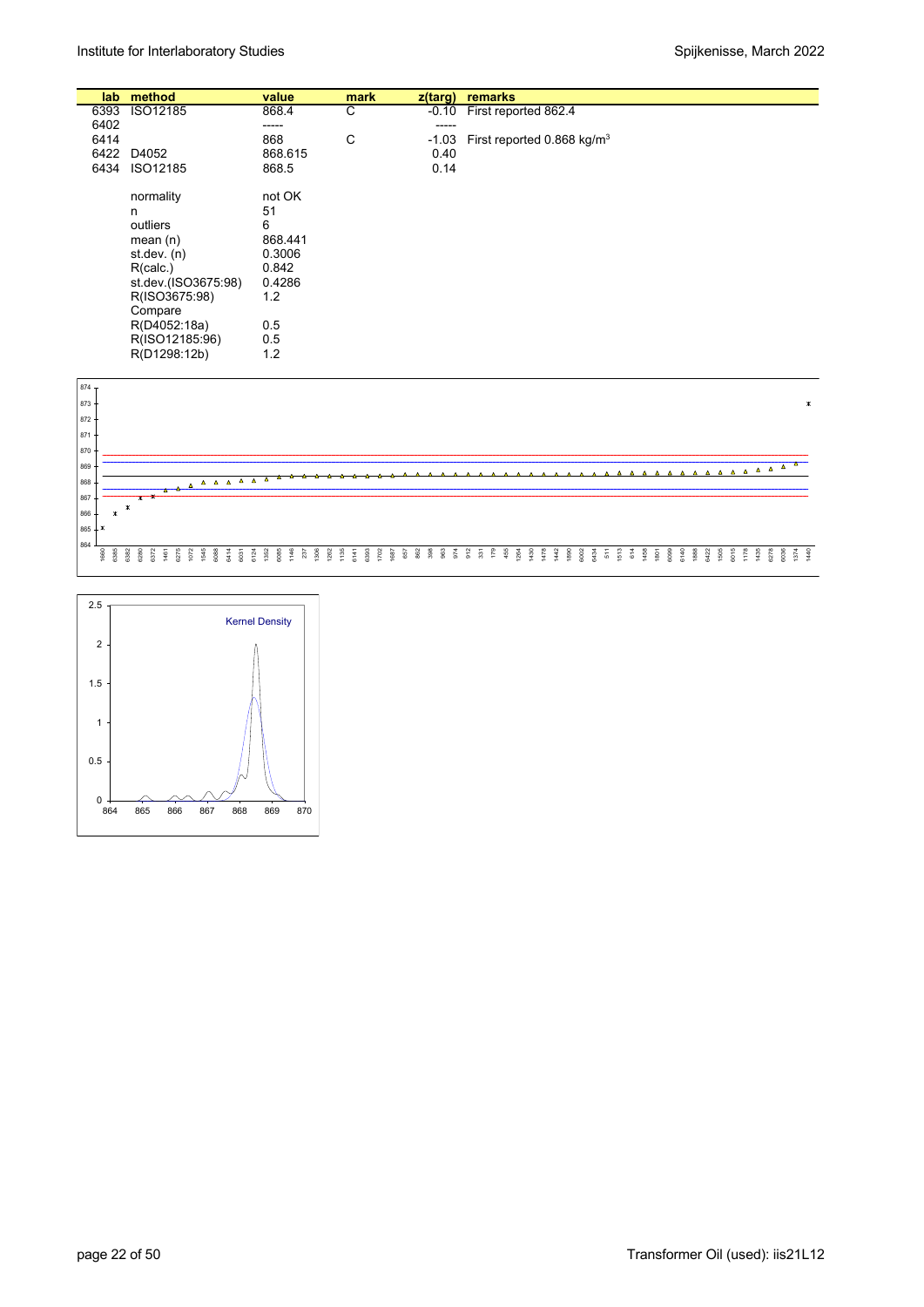## Determination of Di-electric Dissipation Factor (DDF) at 90°C on sample #21241

| lab          |                               | value              |         |                    |         |
|--------------|-------------------------------|--------------------|---------|--------------------|---------|
| 179          | method                        |                    | mark    | z(targ)            | remarks |
| 237          |                               |                    |         | -----              |         |
| 325          |                               |                    |         | -----              |         |
| 331          | D924                          | 0.025489           |         | 0.52               |         |
| 398          | EN60247                       | 0.028133           |         | 0.75               |         |
| 445          |                               | -----              |         | -----              |         |
| 455          | EN60247                       | 0.005736           |         | -1.25              |         |
| 511          |                               | -----              |         | -----              |         |
| 614          |                               | -----              |         | -----              |         |
|              | 657 IEC60247                  | 0.028794           |         | 0.81               |         |
|              | 862 IEC60247                  | 0.0129             |         | -0.61              |         |
|              | 902 EN60247                   | 0.027951           |         | 0.74               |         |
|              | 912 IEC60247                  | 0.0250             |         | 0.48               |         |
| 913<br>963   | IEC60247                      | -----<br>0.0079    |         | -----<br>$-1.05$   |         |
| 974          | EN60247                       | 0.0170             |         | $-0.24$            |         |
| 975          |                               | -----              |         | -----              |         |
|              | 1072 EN60247                  | 0.00709            |         | $-1.12$            |         |
| 1135         | <b>IEC60247</b>               | 0.0220             |         | 0.21               |         |
| 1146         |                               | -----              |         | -----              |         |
| 1156         | EN60247                       | 0.00714            |         | $-1.12$            |         |
| 1178         | IEC60247                      | 0.02375            |         | 0.36               |         |
|              | 1262 EN60247                  | 0.02857            |         | 0.79               |         |
|              | 1264 EN60247                  | 0.010046           |         | -0.86              |         |
|              | 1304 IEC60247                 | 0.025414           |         | 0.51               |         |
|              | 1306 IEC60247                 | 0.015859           |         | -0.34              |         |
|              | 1352 IEC60247                 | 0.02419            |         | 0.40               |         |
|              | 1374 IEC60247<br>1430 EN60247 | 0.032308           |         | 1.13               |         |
| 1435         | IEC60247                      | 0.008063<br>0.0210 |         | $-1.04$<br>0.12    |         |
| 1440         |                               | -----              |         | -----              |         |
|              | 1442 IEC60247                 | 0.02239            |         | 0.24               |         |
| 1444         | IEC60247                      | 0.026766           |         | 0.63               |         |
| 1458         | <b>IEC60247</b>               | 0.041394           |         | 1.94               |         |
| 1461         |                               | 0.029115           |         | 0.84               |         |
| 1478         | IEC60247                      | 0.008053           |         | $-1.04$            |         |
| 1505         | IEC60247                      | 0.036265           |         | 1.48               |         |
| 1513         | IEC60247                      | 0.01345            |         | $-0.56$            |         |
| 1529         | IEC60247                      | 0.02618            |         | 0.58               |         |
| 1545         | <b>IEC60247</b>               | 0.02355            |         | 0.35               |         |
| 1560         | <b>IEC60247</b>               | 0.022717           |         | 0.27               |         |
| 1624         |                               | -----              |         | $-----1$           |         |
| 1660         | IEC60247                      | 0.009976           |         | $-0.87$            |         |
| 1687         | EN60247<br>1702 IEC60247      | 0.01774<br>0.01294 |         | $-0.17$<br>$-0.60$ |         |
| 1719         | IEC60247                      | 0.0226             |         | 0.26               |         |
| 1743         | IEC60247                      | 0.0273             |         | 0.68               |         |
|              | 1801 EN60247                  | 0.01468            |         | $-0.45$            |         |
|              | 1816 EN60247                  | 0.0127             |         | $-0.62$            |         |
| 1885         | <b>IEC60247</b>               | 0.01896            |         | $-0.06$            |         |
| 1888         | EN60247                       | 0.022308           |         | 0.23               |         |
| 1890         | <b>IEC60247</b>               | 0.024023           |         | 0.39               |         |
| 1891         | <b>IEC60247</b>               | 0.01893            |         | $-0.07$            |         |
| 1955         | IEC60247                      | 0.0200665          |         | 0.03               |         |
|              | 6002 EN60247                  | 0.00748            |         | $-1.09$            |         |
|              | 6015 EN60247                  | 0.0237285          |         | 0.36               |         |
| 6031         | <b>IEC60247</b>               | 0.006248           |         | $-1.20$            |         |
| 6036         | EN60247                       | 0.009429           |         | $-0.92$            |         |
| 6053<br>6085 | IEC60247                      | -----<br>0.029329  |         | -----<br>0.86      |         |
| 6088         | <b>IEC60247</b>               | 0.0234             |         | 0.33               |         |
| 6099         | <b>IEC60247</b>               | 0.017717           |         | $-0.18$            |         |
| 6124         | <b>IEC60247</b>               | 0.0110925          |         | $-0.77$            |         |
| 6140         | EN60247                       | 0.028309           |         | 0.77               |         |
| 6141         | <b>IEC60247</b>               | 0.019202           |         | $-0.04$            |         |
| 6166         |                               | -----              |         | -----              |         |
| 6167         |                               | -----              |         | -----              |         |
| 6275         | <b>IEC60247</b>               | 0.027113           |         | 0.66               |         |
| 6278         | <b>IEC60247</b>               | 0.017215           |         | $-0.22$            |         |
| 6280         | <b>IEC60247</b>               | 0.025483           |         | 0.52               |         |
| 6334         | <b>IEC60247</b>               | 0.02403            |         | 0.39               |         |
|              | 6367 IEC60247                 | 0.0236             |         | 0.35               |         |
|              | 6372 IEC60247                 | 0.00842            |         | $-1.01$            |         |
|              | 6382 IEC60247<br>6385 D924    | 0.02490<br>1.029   | R(0.01) | 0.47<br>90.16      |         |
|              |                               |                    |         |                    |         |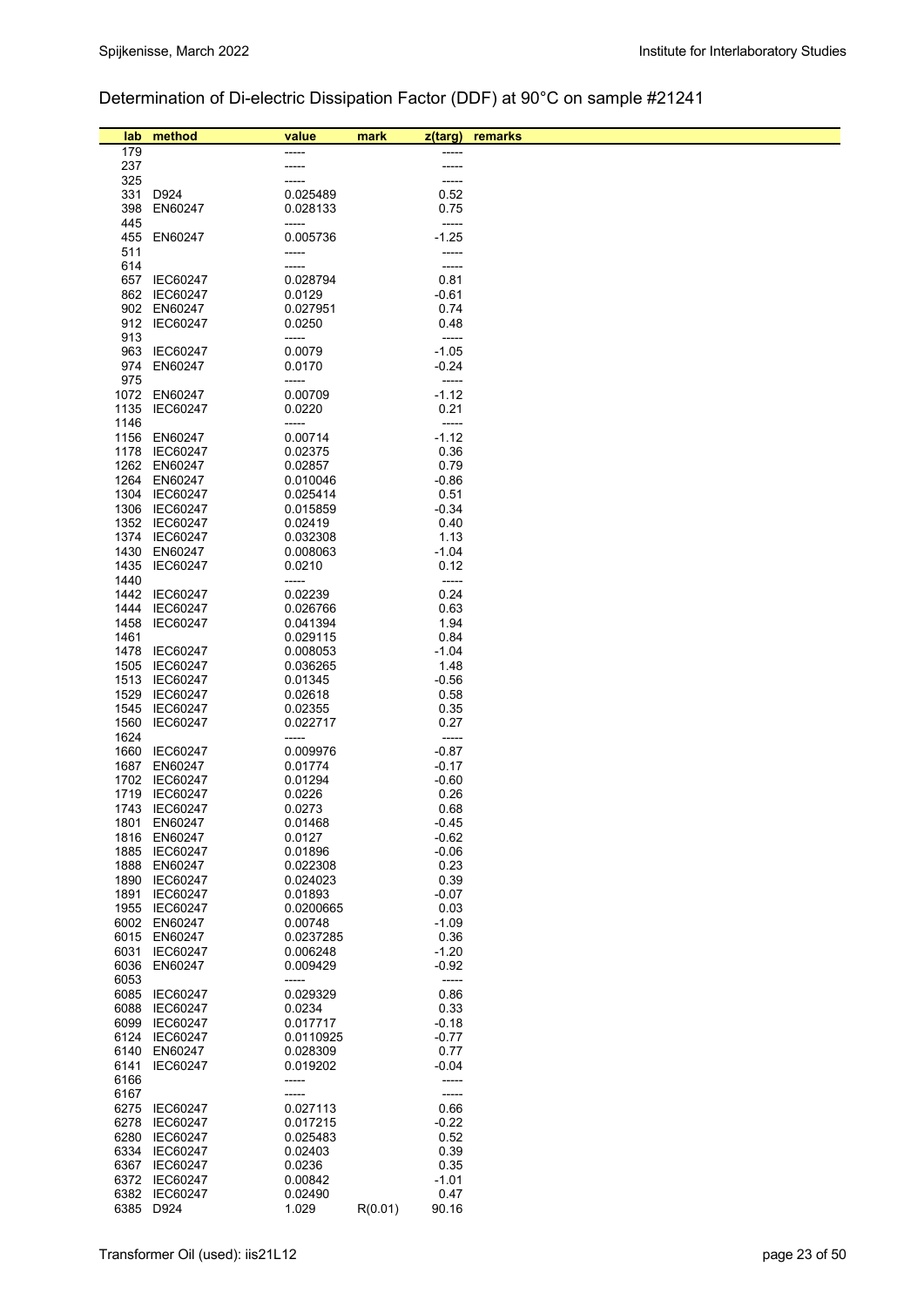|      | lab method                                                                                                    | value                                                                  | mark | $z$ (targ) | remarks |
|------|---------------------------------------------------------------------------------------------------------------|------------------------------------------------------------------------|------|------------|---------|
| 6393 | EN60247                                                                                                       | 0.00914                                                                |      | $-0.94$    |         |
| 6402 |                                                                                                               | -----                                                                  |      | -----      |         |
| 6414 | IEC60247                                                                                                      | 0.01642                                                                |      | $-0.29$    |         |
| 6422 |                                                                                                               | -----                                                                  |      | -----      |         |
| 6434 | EN60247                                                                                                       | 0.01122                                                                |      | $-0.76$    |         |
|      | normality<br>n<br>outliers<br>mean $(n)$<br>st.dev. $(n)$<br>R(calc.)<br>st.dev.(EN60247:04)<br>R(EN60247:04) | OK<br>63<br>0.019681<br>0.0082067<br>0.022979<br>0.0111948<br>0.031346 |      |            |         |



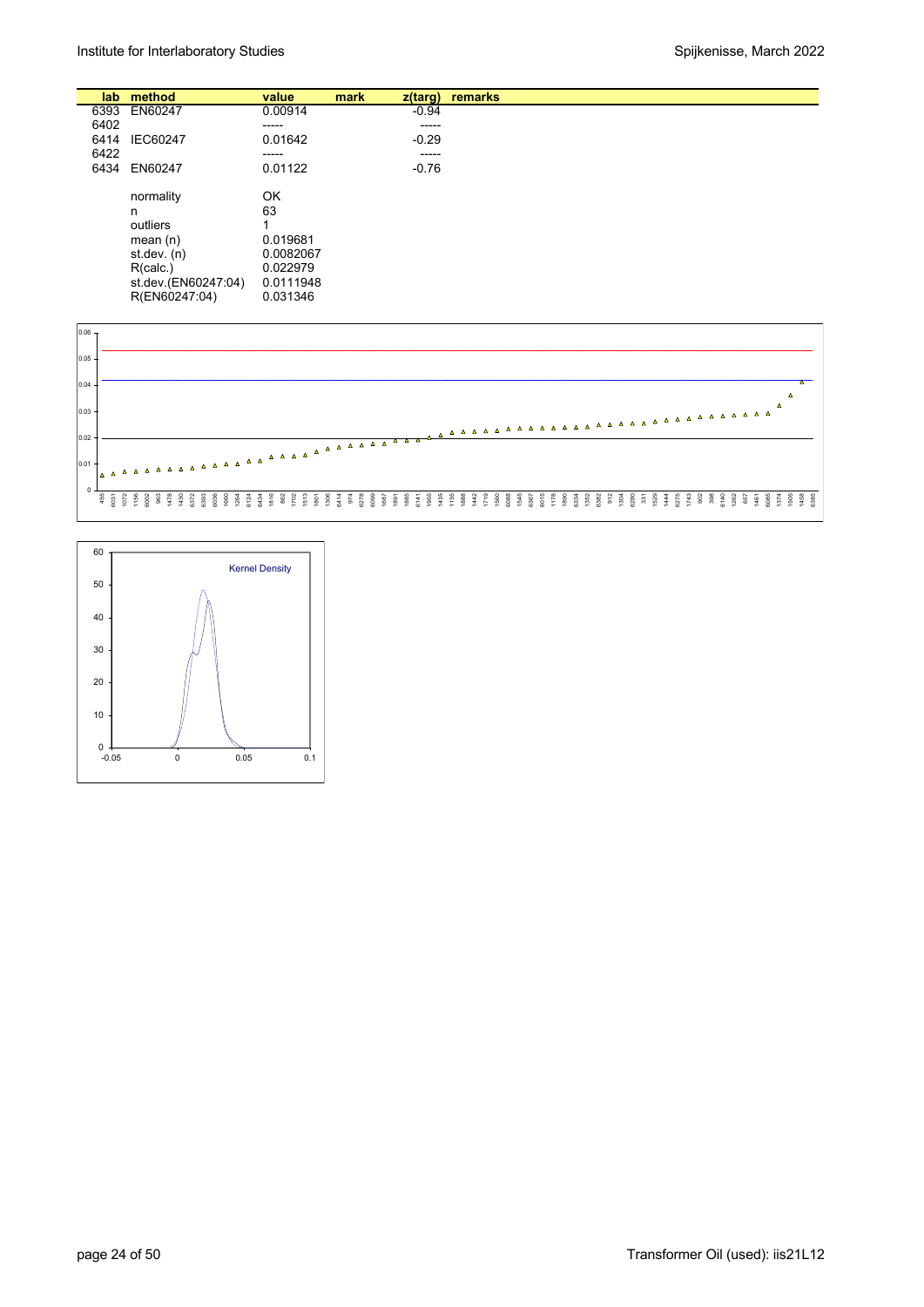# Determination of Specific Resistance at 90°C on sample #21241; results in G $\Omega$ m

| lab          | method                         | value           | mark | z(targ)            | remarks                            |
|--------------|--------------------------------|-----------------|------|--------------------|------------------------------------|
| 179          |                                |                 |      |                    |                                    |
| 237          |                                |                 |      | -----              |                                    |
| 325          |                                | -----           |      | -----              |                                    |
| 331<br>398   | D924                           | 16.39<br>-----  |      | $-1.01$<br>-----   |                                    |
| 445          |                                | -----           |      | -----              |                                    |
| 455          | EN60247                        | 51.79           | C    | 2.56               | Reported 51.79x10 <sup>9</sup> GΩm |
| 511          |                                | -----           |      | -----              |                                    |
| 614          |                                | -----           |      | -----              |                                    |
|              | 657 IEC60247                   | 14.12           |      | $-1.24$            |                                    |
|              | 862 IEC60247<br>902 EN60247    | 25.41<br>18     |      | $-0.10$<br>$-0.85$ |                                    |
|              | 912 IEC60247                   | 21.27           |      | $-0.52$            |                                    |
| 913          |                                | -----           |      | -----              |                                    |
|              | 963 IEC60247                   | 37              |      | 1.07               |                                    |
| 974          |                                | -----           |      | -----              |                                    |
| 975          | 1072 EN60247                   | -----<br>42.53  |      | -----<br>1.63      |                                    |
| 1135         | <b>IEC60247</b>                | 22              |      | $-0.44$            |                                    |
| 1146         |                                | -----           |      | -----              |                                    |
| 1156         | EN60247                        | 48.4            |      | 2.22               |                                    |
|              | 1178 IEC60247                  | 20.3            |      | $-0.62$            |                                    |
| 1264         | 1262 EN60247<br>EN60247        | 18.5<br>35.255  |      | $-0.80$<br>0.89    |                                    |
|              | 1304 IEC60247                  | 29.74           |      | 0.34               |                                    |
|              | 1306 IEC60247                  | 31.20           |      | 0.48               |                                    |
|              | 1352 IEC60247                  | 19.60           |      | $-0.69$            |                                    |
| 1374         | IEC60247                       | 15.82           |      | $-1.07$            |                                    |
| 1430         | 1435 IEC60247                  | -----<br>24.13  |      | -----<br>$-0.23$   |                                    |
| 1440         |                                | -----           |      | -----              |                                    |
|              | 1442 IEC60247                  | 19.22           |      | $-0.73$            |                                    |
|              | 1444 IEC60247                  | 19.38           |      | $-0.71$            |                                    |
| 1458         | IEC60247                       | 10.4            |      | $-1.62$            |                                    |
| 1461<br>1478 | IEC60247                       | -----<br>43.66  |      | -----<br>1.74      |                                    |
| 1505         | <b>IEC60247</b>                | 13.108          |      | $-1.34$            |                                    |
| 1513         |                                | -----           |      | -----              |                                    |
|              | 1529 IEC60247                  | 23.17           |      | $-0.33$            |                                    |
| 1545         | <b>IEC60247</b>                | 1.627<br>21.315 | C    | $-2.50$<br>$-0.51$ | First reported 1627                |
| 1560<br>1624 | <b>IEC60247</b>                | -----           |      | $-----$            |                                    |
|              | 1660 IEC60247                  | 40.41           |      | 1.42               |                                    |
|              | 1687 EN60247                   | 34.80           |      | 0.85               |                                    |
|              | 1702 IEC60247                  | 34.20           |      | 0.79               |                                    |
|              | 1719 IEC60247<br>1743 IEC60247 | 23.9<br>21.2    |      | $-0.25$<br>$-0.53$ |                                    |
| 1801         |                                |                 |      |                    |                                    |
| 1816         |                                | -----           |      | -----              |                                    |
|              | 1885 IEC60247                  | 25              |      | $-0.14$            |                                    |
| 1888         | EN60247<br>1890 IEC60247       | 25.89           |      | $-0.05$            |                                    |
|              | 1891 IEC60247                  | 20.74<br>22.0   |      | $-0.57$<br>$-0.44$ |                                    |
|              | 1955 IEC60247                  | 24.5375         |      | $-0.19$            |                                    |
|              | 6002 EN60247                   | 48.54           |      | 2.24               |                                    |
|              | 6015 EN60247                   | 16.960          |      | $-0.95$            |                                    |
| 6031         | <b>IEC60247</b>                | 46.94           |      | 2.07               |                                    |
| 6036<br>6053 |                                | -----<br>-----  |      | -----<br>-----     |                                    |
|              | 6085 IEC60247                  | 15.66           |      | $-1.08$            |                                    |
|              | 6088 IEC60247                  | 19              |      | $-0.75$            |                                    |
|              | 6099 IEC60247                  | 30.19           |      | 0.38               |                                    |
|              | 6124 IEC60247<br>6140 EN60247  | 34.695<br>23.65 |      | 0.84<br>$-0.28$    |                                    |
| 6141         | <b>IEC60247</b>                | 19.88           |      | $-0.66$            |                                    |
| 6166         |                                | -----           |      | -----              |                                    |
| 6167         |                                | -----           |      | -----              |                                    |
|              | 6275 IEC60247                  | 15.525          |      | $-1.10$            |                                    |
|              | 6278 IEC60247<br>6280 IEC60247 | 14<br>16.96     |      | $-1.25$<br>$-0.95$ |                                    |
|              | 6334 IEC60247                  | 27.7            |      | 0.13               |                                    |
|              | 6367 EN60247                   | 46              |      | 1.98               |                                    |
|              | 6372 IEC60247                  | 44.7            |      | 1.85               |                                    |
| 6382<br>6385 |                                | -----           |      | -----<br>-----     |                                    |
|              |                                |                 |      |                    |                                    |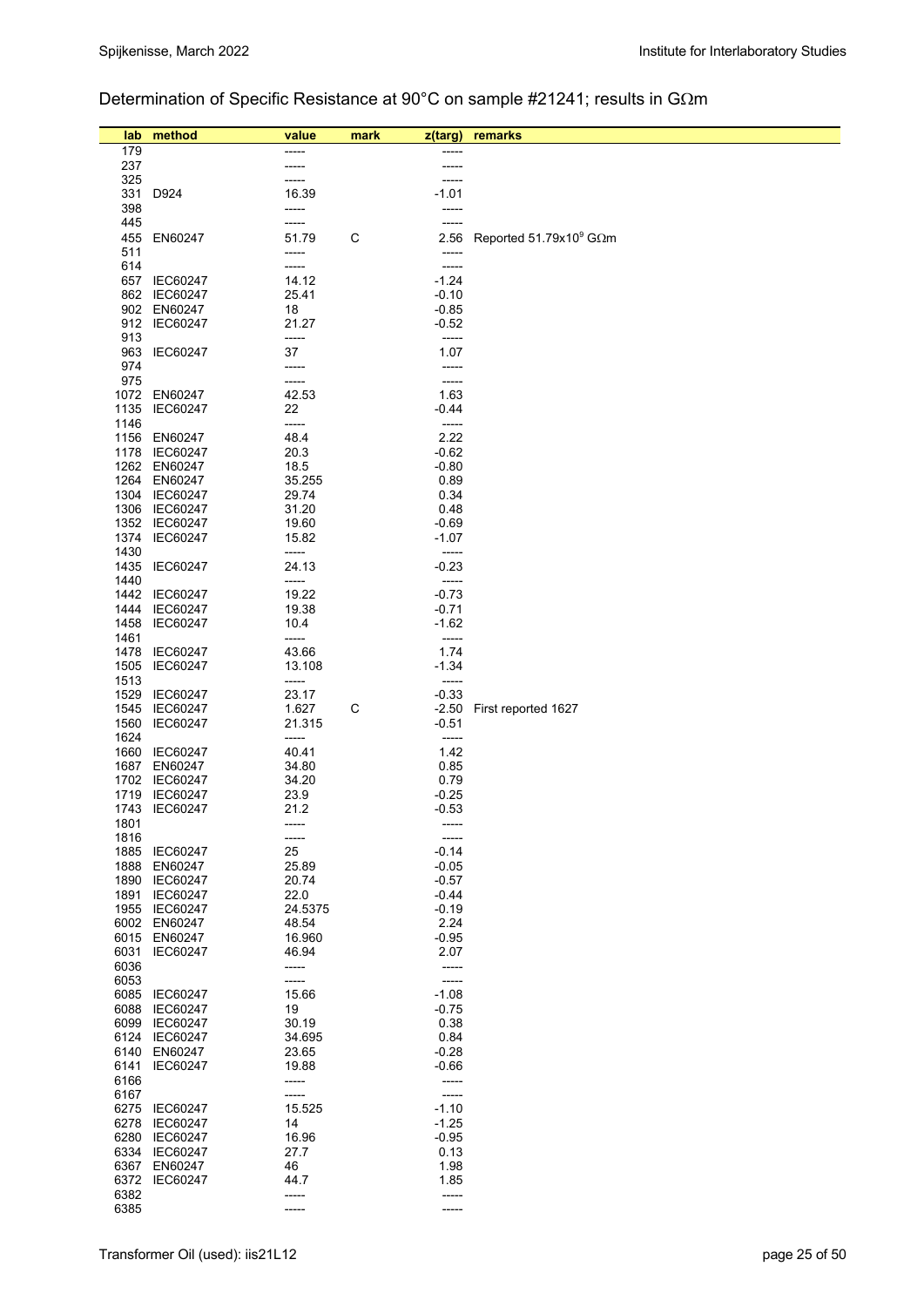|      | lab method          | value   | mark<br>z(targ) | remarks            |
|------|---------------------|---------|-----------------|--------------------|
| 6393 |                     | -----   | $- - - - -$     | Reported +40/-42.2 |
| 6402 |                     | -----   | -----           |                    |
| 6414 | IEC60247            | 31.9    | 0.56            |                    |
| 6422 |                     | -----   | -----           |                    |
| 6434 | EN60247             | 30.9    | 0.45            |                    |
|      |                     |         |                 |                    |
|      | normality           | OK      |                 |                    |
|      | n                   | 53      |                 |                    |
|      | outliers            | 0       |                 |                    |
|      | mean $(n)$          | 26.400  |                 |                    |
|      | st.dev. $(n)$       | 11.2501 |                 |                    |
|      | R(calc.)            | 31.500  |                 |                    |
|      | st.dev.(EN60247:04) | 9.9001  |                 |                    |
|      | R(EN60247:04)       | 27.720  |                 |                    |



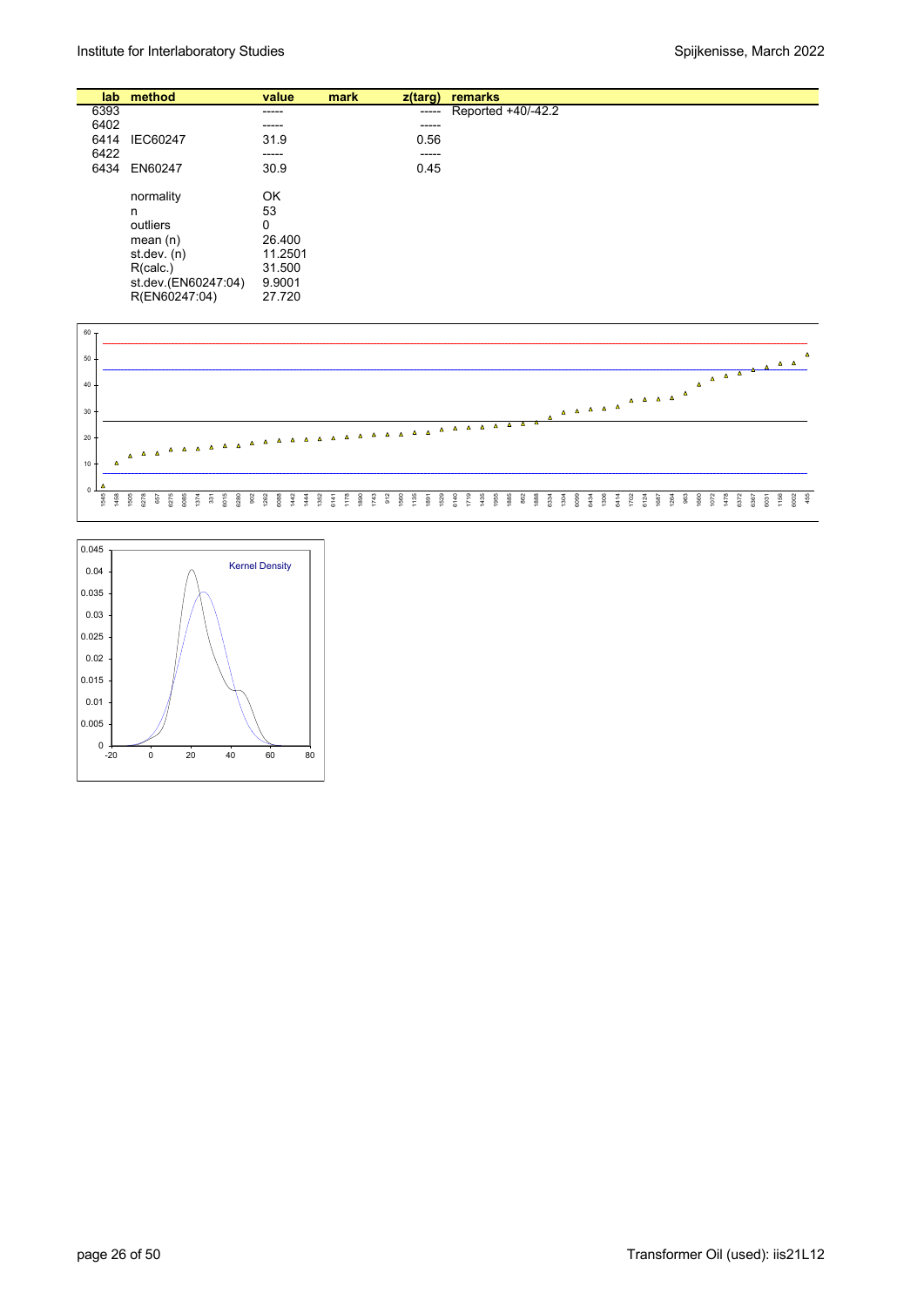## Determination of Flash Point C.O.C. on sample #21241; results in °C

| lab<br>179   | method<br>D92  | value<br>148   | mark<br>z(targ)<br>$-1.35$ | remarks |
|--------------|----------------|----------------|----------------------------|---------|
| 237          | D92            | 150            | $-1.04$                    |         |
| 325          |                | -----          | $\overline{a}$             |         |
| 331          | D92            | 159            | 0.36                       |         |
| 398          | <b>ISO2592</b> | 156            | $-0.10$                    |         |
| 445          |                | -----          | -----                      |         |
| 455          | D92            | 160            | 0.52                       |         |
| 511          |                | -----          | -----                      |         |
| 614          |                | -----          | -----                      |         |
|              | 657 D92        | 160.4          | 0.58                       |         |
|              | 862 D92        | 160            | 0.52                       |         |
| 902          |                | -----          | -----                      |         |
| 912          |                | -----          | -----<br>-----             |         |
| 913          | 963 D92        | -----<br>162   | 0.83                       |         |
| 974          | D92            | 158            | 0.21                       |         |
| 975          |                | -----          | -----                      |         |
| 1072         |                | -----          | $-----$                    |         |
| 1135 D92     |                | 153.0          | $-0.57$                    |         |
| 1146         |                | -----          | -----                      |         |
| 1156         |                | -----          | -----                      |         |
|              | 1178 ISO2592   | 150.3          | $-0.99$                    |         |
|              | 1262 ISO2592   | 156            | $-0.10$                    |         |
| 1264 D92     |                | 160            | 0.52                       |         |
| 1304         |                | -----          | -----                      |         |
| 1306<br>1352 |                | -----<br>----- | -----<br>-----             |         |
| 1374         |                | -----          | -----                      |         |
| 1430 D92     |                | 158            | 0.21                       |         |
| 1435 D92     |                | 146.0          | $-1.66$                    |         |
| 1440         |                | -----          | $-----$                    |         |
|              | 1442 ISO2592   | 163.0          | 0.99                       |         |
| 1444         |                | -----          | -----                      |         |
| 1458         |                |                | -----                      |         |
| 1461         |                |                |                            |         |
| 1478         |                |                |                            |         |
| 1505         |                |                |                            |         |
| 1513<br>1529 |                |                |                            |         |
| 1545         |                |                | -----                      |         |
| 1560         |                | -----          | -----                      |         |
| 1624         |                | -----          | -----                      |         |
| 1660 D92     |                | 153            | $-0.57$                    |         |
| 1687         |                | -----          | -----                      |         |
| 1702         |                | -----          | -----                      |         |
| 1719         |                | -----          | -----                      |         |
|              | 1743 ISO2592   | 166            | 1.45                       |         |
| 1801         |                |                |                            |         |
| 1816<br>1885 |                |                |                            |         |
| 1888         |                |                |                            |         |
| 1890         |                |                |                            |         |
| 1891         |                | ----           | -----                      |         |
| 1955         |                | -----          | -----                      |         |
|              | 6002 ISO2592   | 157.3          | 0.10                       |         |
|              | 6015 ISO2592   | 155.0          | $-0.26$                    |         |
| 6031         | D92            | 156            | $-0.10$                    |         |
| 6036         |                | -----          | -----                      |         |
| 6053         |                | -----          | -----                      |         |
| 6085         |                | -----          | -----                      |         |
| 6088<br>6099 |                |                |                            |         |
| 6124         |                | -----<br>----- | ----<br>-----              |         |
| 6140         |                | -----          | -----                      |         |
| 6141         | D92            | 156            | $-0.10$                    |         |
| 6166         |                | -----          | -----                      |         |
| 6167         |                | -----          | -----                      |         |
| 6275         | D92            | 163            | 0.99                       |         |
| 6278         |                | -----          | -----                      |         |
| 6280         |                | -----          | -----                      |         |
| 6334         |                |                |                            |         |
| 6367         |                |                |                            |         |
| 6372<br>6382 |                | -----<br>----- | -----<br>-----             |         |
| 6385 D92     |                | 154            | $-0.41$                    |         |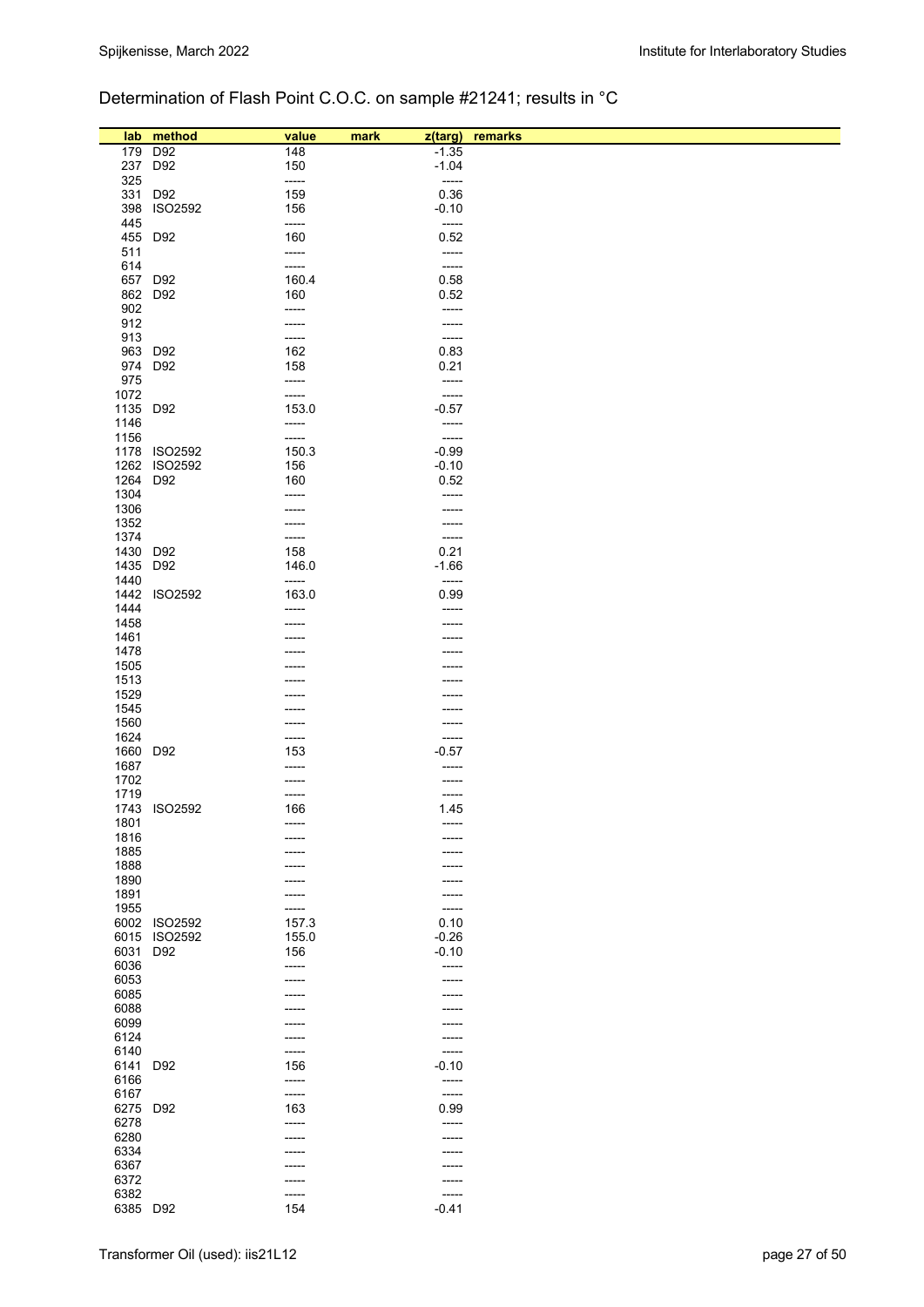|      |                 |        |      |         | remarks |
|------|-----------------|--------|------|---------|---------|
|      | lab method      | value  | mark | z(targ) |         |
| 6393 |                 | -----  |      | -----   |         |
| 6402 |                 | ------ |      | ------  |         |
| 6414 |                 | -----  |      | -----   |         |
| 6422 |                 | -----  |      | ------  |         |
| 6434 |                 |        |      |         |         |
|      |                 | -----  |      | ------  |         |
|      |                 |        |      |         |         |
|      | normality       | OK     |      |         |         |
|      | n               | 24     |      |         |         |
|      | outliers        | 0      |      |         |         |
|      | mean(n)         | 156.67 |      |         |         |
|      | st.dev. (n)     | 4.956  |      |         |         |
|      | R(calc.)        | 13.88  |      |         |         |
|      | st.dev.(D92:18) | 6.429  |      |         |         |
|      |                 |        |      |         |         |
|      | R(D92:18)       | 18     |      |         |         |



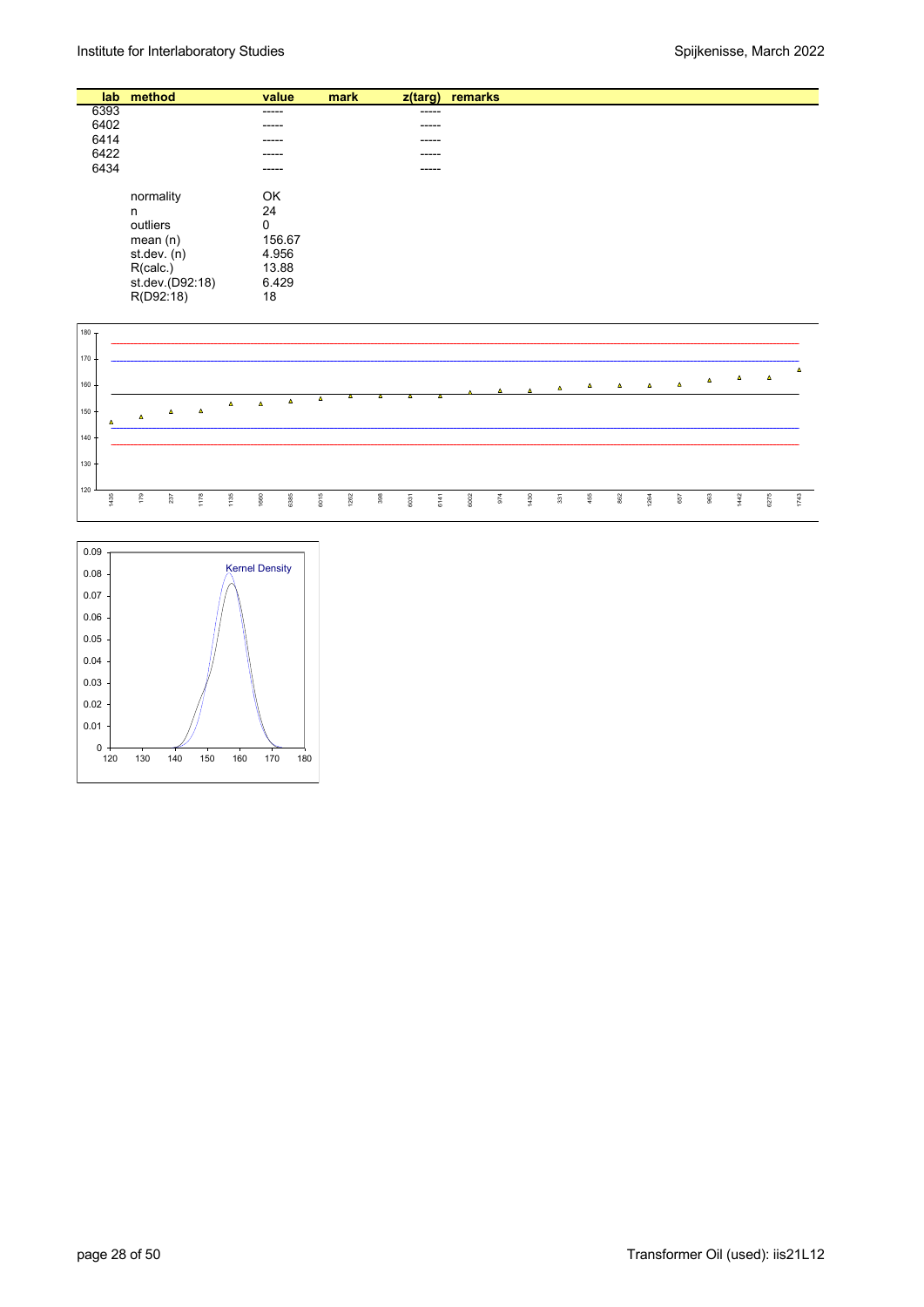## Determination of Flash Point PMcc on sample #21241; results in °C

| lab          | method                      | value          | mark | z(targ)            | remarks            |
|--------------|-----------------------------|----------------|------|--------------------|--------------------|
| 179          |                             | -----          |      | -----              |                    |
| 237          | D93-B                       | 148.0          |      | 0.63               |                    |
| 325          |                             | -----          |      | -----              |                    |
| 331          | D93-A                       | 146.5          |      | 0.23               |                    |
| 398<br>445   |                             | -----<br>----- |      | -----<br>-----     |                    |
| 455          | ISO2719-A                   | 145.5          |      | $-0.04$            |                    |
| 511          |                             | -----          |      | $-----$            |                    |
| 614          | D93-A                       | 148            |      | 0.63               |                    |
| 657          |                             | -----          |      | -----              |                    |
|              | 862 D93-A                   | 144            |      | $-0.45$            |                    |
| 902<br>912   | ISO2719-C                   | -----<br>140   |      | -----<br>$-1.53$   |                    |
| 913          |                             | -----          |      | -----              |                    |
| 963          |                             | -----          |      | -----              |                    |
| 974          | D93-A                       | 148            |      | 0.63               |                    |
| 975          |                             | -----          |      | -----              |                    |
| 1135         | 1072 ISO2719-A<br>D93-A     | 149<br>145.5   |      | 0.90<br>$-0.04$    |                    |
| 1146         | D93-A                       | 146.0          |      | 0.09               |                    |
| 1156         |                             | -----          |      | -----              |                    |
| 1178         |                             | -----          |      | -----              |                    |
|              | 1262 D93-A                  | 144.0          |      | $-0.45$            |                    |
| 1264         | D93-A                       | 148            |      | 0.63               |                    |
| 1304<br>1306 | In house<br>D93-A           | 140.1<br>141.4 |      | $-1.51$<br>$-1.15$ |                    |
| 1352         |                             | -----          |      | $-----$            |                    |
| 1374         | D93-A                       | 143.0          |      | $-0.72$            |                    |
| 1430         | D93-A                       | 151            |      | 1.45               |                    |
| 1435         | D93-A                       | 145.0          |      | $-0.18$            |                    |
| 1440         | 1442 ISO2719-A              | -----<br>148.0 |      | -----<br>0.63      |                    |
| 1444         |                             | -----          |      | -----              |                    |
| 1458         |                             | -----          |      | -----              |                    |
| 1461         |                             | 144            | C    | $-0.45$            | First reported 156 |
|              | 1478 ISO2719-A              | 147.0          |      | 0.36               |                    |
| 1505         | D3828<br>1513 ISO2719-A     | 141.2<br>148.0 |      | $-1.21$<br>0.63    |                    |
| 1529         |                             | -----          |      | $-----$            |                    |
| 1545         | <b>ISO2719-A</b>            | 148            |      | 0.63               |                    |
| 1560         | <b>ISO2719-A</b>            | 148.5          |      | 0.77               |                    |
| 1624         |                             | -----          |      | $-----$            |                    |
| 1660<br>1687 | D93-A                       | 146<br>-----   |      | 0.09<br>-----      |                    |
|              | 1702 ISO2719-A              | 148            | C    | 0.63               | First reported 160 |
| 1719         |                             | -----          |      | -----              |                    |
|              | 1743 ISO2719-A              | 140            |      | $-1.53$            |                    |
| 1801         |                             |                |      |                    |                    |
| 1816<br>1885 |                             | -----          |      | -----              |                    |
| 1888         | D93-B                       | 152            |      | 1.72               |                    |
| 1890         |                             | -----          |      | -----              |                    |
| 1891         |                             | -----          |      | ------             |                    |
| 1955         |                             | -----          |      | -----              |                    |
| 6015         | 6002 ISO2719-A<br>ISO2719-A | 149.2<br>148.0 |      | 0.96<br>0.63       |                    |
| 6031         | D93-A                       | 140            |      | $-1.53$            |                    |
| 6036         |                             | -----          |      | -----              |                    |
| 6053         |                             |                |      | -----              |                    |
| 6085         |                             |                |      |                    |                    |
| 6088<br>6099 |                             |                |      |                    |                    |
| 6124         |                             | -----          |      | -----              |                    |
| 6140         | ISO2719-A                   | 147.5          |      | 0.50               |                    |
| 6141         |                             | -----          |      | -----              |                    |
| 6166         | <b>IP34-A</b>               | 142.3          |      | $-0.91$            |                    |
| 6167<br>6275 | D93-A                       | -----<br>146   |      | -----<br>0.09      |                    |
| 6278         |                             | -----          |      | -----              |                    |
| 6280         |                             |                |      |                    |                    |
| 6334         |                             |                |      |                    |                    |
| 6367         |                             |                |      |                    |                    |
| 6372<br>6382 |                             |                |      |                    |                    |
| 6385         |                             |                |      |                    |                    |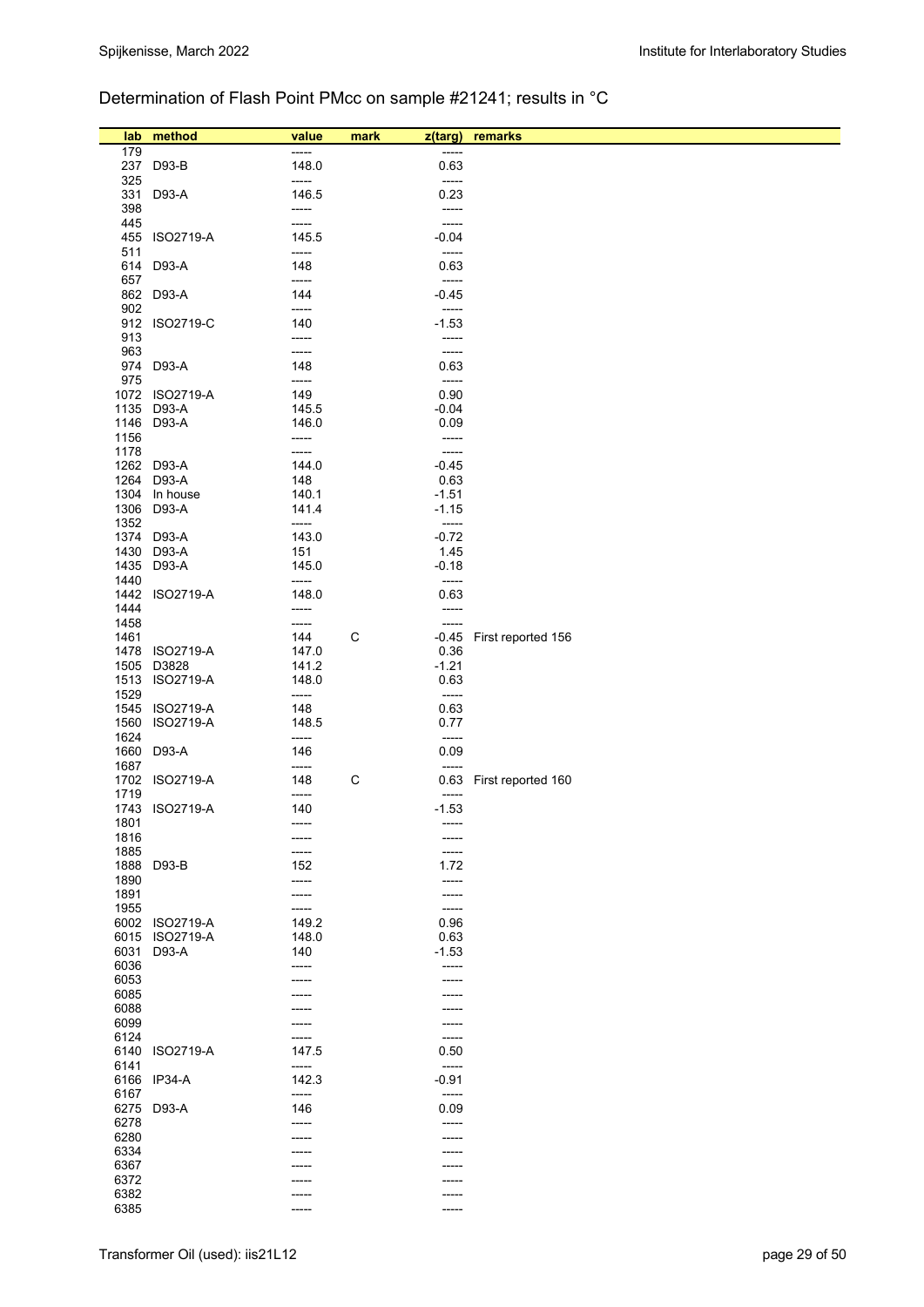|                      |                                                                                                                                                                                                       |                                                       |         | remarks            |
|----------------------|-------------------------------------------------------------------------------------------------------------------------------------------------------------------------------------------------------|-------------------------------------------------------|---------|--------------------|
|                      |                                                                                                                                                                                                       |                                                       |         |                    |
|                      | -----                                                                                                                                                                                                 |                                                       | -----   |                    |
|                      | 143.1                                                                                                                                                                                                 |                                                       | $-0.69$ |                    |
|                      | -----                                                                                                                                                                                                 |                                                       | -----   |                    |
|                      | ------                                                                                                                                                                                                |                                                       | ------  |                    |
|                      |                                                                                                                                                                                                       |                                                       |         |                    |
|                      | OK                                                                                                                                                                                                    |                                                       |         |                    |
| N                    | 36                                                                                                                                                                                                    |                                                       |         |                    |
|                      | 0                                                                                                                                                                                                     |                                                       |         |                    |
|                      | 145.66                                                                                                                                                                                                |                                                       |         |                    |
|                      | 3.196                                                                                                                                                                                                 |                                                       |         |                    |
|                      |                                                                                                                                                                                                       |                                                       |         |                    |
|                      |                                                                                                                                                                                                       |                                                       |         |                    |
|                      |                                                                                                                                                                                                       |                                                       |         |                    |
|                      |                                                                                                                                                                                                       |                                                       |         |                    |
|                      |                                                                                                                                                                                                       |                                                       |         |                    |
|                      |                                                                                                                                                                                                       |                                                       |         |                    |
| 6393<br>6402<br>6422 | lab method<br><b>ISO2719-A</b><br>6414 D93-A<br>Normality<br>Outliers<br>mean $(n)$<br>st.dev. $(n)$<br>R(calc.)<br>st.dev.(ISO2719-A:16)<br>R(ISO2719-A:16)<br>Compare<br>R(D93-A:20)<br>R(D93-B:20) | value<br>144<br>8.95<br>3.694<br>10.34<br>10.34<br>10 | mark    | z(targ)<br>$-0.45$ |



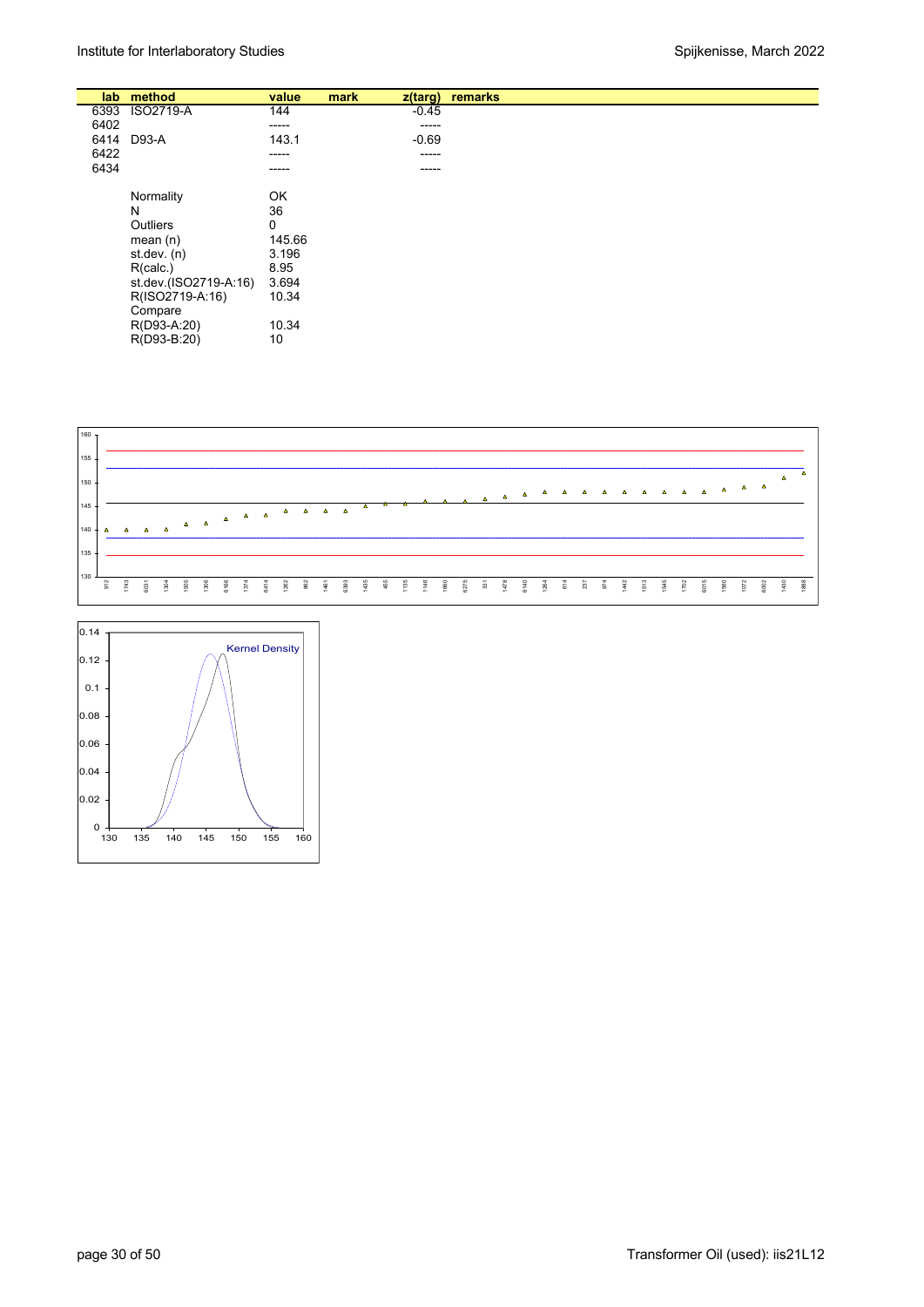## Determination of Interfacial Surface Tension on sample #21241; results in mN/m

| lab<br>179   | method<br>D971         | value<br>28    | mark        | z(targ)<br>2.48  | remarks             |
|--------------|------------------------|----------------|-------------|------------------|---------------------|
| 237          |                        | -----          |             | -----            |                     |
| 325          |                        | -----          |             | -----            |                     |
| 331          | EN14210                | 31.86          |             | 6.68             |                     |
| 398          |                        | -----          |             | -----            |                     |
| 445          |                        | -----          |             | -----            |                     |
| 455          | D971                   | 29             |             | 3.57             |                     |
| 511          | D971                   | 25.2           |             | $-0.57$          |                     |
| 614          | D971                   | 27             |             | 1.39             |                     |
|              | 657 D971               | 21.88          |             | $-4.18$          |                     |
|              | 862 D971               | 26.2           |             | 0.52             |                     |
|              | 902 D971               | 26             |             | 0.30             |                     |
|              | 912 D971               | 21             | $\mathsf C$ | $-5.14$          | First reported 18.3 |
| 913          |                        | -----          |             | -----            |                     |
|              | 963 D971               | 26.7           |             | 1.06             |                     |
| 974          | D971                   | 25.84          |             | 0.13             |                     |
| 975          |                        | -----          |             | -----            |                     |
|              | 1072 D971              | 22.45          |             | $-3.56$          |                     |
| 1135         | D971                   | 23.4           |             | $-2.53$          |                     |
| 1146         |                        | -----          |             | -----            |                     |
|              | 1156 D971              | 27.1           |             | 1.50             |                     |
| 1178         | D971                   | 25.85          |             | 0.14             |                     |
|              | 1262 D971              | 24.6           |             | $-1.22$          |                     |
|              | 1264 D971              | 23.60          |             | $-2.31$          |                     |
|              | 1304 In house          | 27.15          |             | 1.55             |                     |
|              | 1306 D971              | 24.33          |             | $-1.52$          |                     |
|              | 1352 D971              | 25.90          |             | 0.19             |                     |
|              | 1374 D971              | 26.10          |             | 0.41<br>$-4.49$  |                     |
|              | 1430 D971<br>1435 D971 | 21.6<br>26.6   |             | 0.95             |                     |
|              | 1440 D971              | 26.01          |             | 0.31             |                     |
|              | 1442 EN14210           | 25.2           |             | $-0.57$          |                     |
| 1444         |                        | 26.48          |             | 0.82             |                     |
| 1458         | D971                   | 31.3           |             | 6.07             |                     |
| 1461         |                        | -----          |             | -----            |                     |
|              | 1478 D971              | 24.16          |             | $-1.70$          |                     |
| 1505         | D971                   | 27.2           |             | 1.61             |                     |
| 1513         | D971                   | 24.67          |             | $-1.15$          |                     |
|              | 1529 D971              | 24.35          |             | $-1.49$          |                     |
| 1545         | D971                   | 26.39          |             | 0.73             |                     |
| 1560         | D971                   | 24.9           |             | $-0.90$          |                     |
| 1624         |                        | -----          |             | -----            |                     |
| 1660         | D971                   | 23.2           |             | $-2.75$          |                     |
| 1687         | D971                   | 24.48          |             | $-1.35$          |                     |
|              | 1702 D971<br>D2285     | 26.39          |             | 0.73             |                     |
| 1719<br>1743 |                        | 27.1           |             | 1.50<br>-----    |                     |
| 1801         | D971                   | -----<br>33.47 |             | 8.43             |                     |
| 1816         |                        | -----          |             | $-----$          |                     |
| 1885         | D971                   | 27.9           |             | 2.37             |                     |
| 1888         |                        | -----          |             | -----            |                     |
| 1890         |                        |                |             | -----            |                     |
| 1891         | D971                   | 25.5           |             | $-0.24$          |                     |
| 1955         |                        | -----          |             | -----            |                     |
|              | 6002 IEC62361          | 23.0           |             | $-2.96$          |                     |
| 6015         | D971                   | 24.055         |             | $-1.82$          |                     |
| 6031         | D971                   | 44.5           | C, R(0.01)  | 20.44            | First reported 34.5 |
|              | 6036 IEC62361          | 24.4467        |             | $-1.39$          |                     |
| 6053         |                        | -----          |             | -----            |                     |
| 6085         | D971                   | 22.087         |             | $-3.96$          |                     |
| 6088         | <b>ISO6295</b>         | 27.3           |             | 1.72             |                     |
| 6099         | <b>ISO6295</b>         | 24.0           |             | $-1.88$          |                     |
| 6124         | D971                   | 24.47          |             | $-1.36$          |                     |
| 6140         |                        | -----          |             | -----            |                     |
| 6141         | D971                   | 23             |             | $-2.96$          |                     |
| 6166         |                        | -----          |             | -----            |                     |
| 6167<br>6275 |                        | -----<br>24.2  |             | -----<br>$-1.66$ |                     |
| 6278         | D971<br>D971           | 30.3           | C           | 4.98             | First reported 36.9 |
| 6280 D971    |                        | 22.66          |             | $-3.33$          |                     |
| 6334 D971    |                        | 26.28          |             | 0.61             |                     |
|              | 6367 ISO6295           | 31             |             | 5.74             |                     |
|              | 6372 IEC62361          | 29.3           |             | 3.89             |                     |
|              | 6382 ISO6295           | 24.1           |             | $-1.77$          |                     |
| 6385 D971    |                        | 39.2           | R(0.01)     | 14.67            |                     |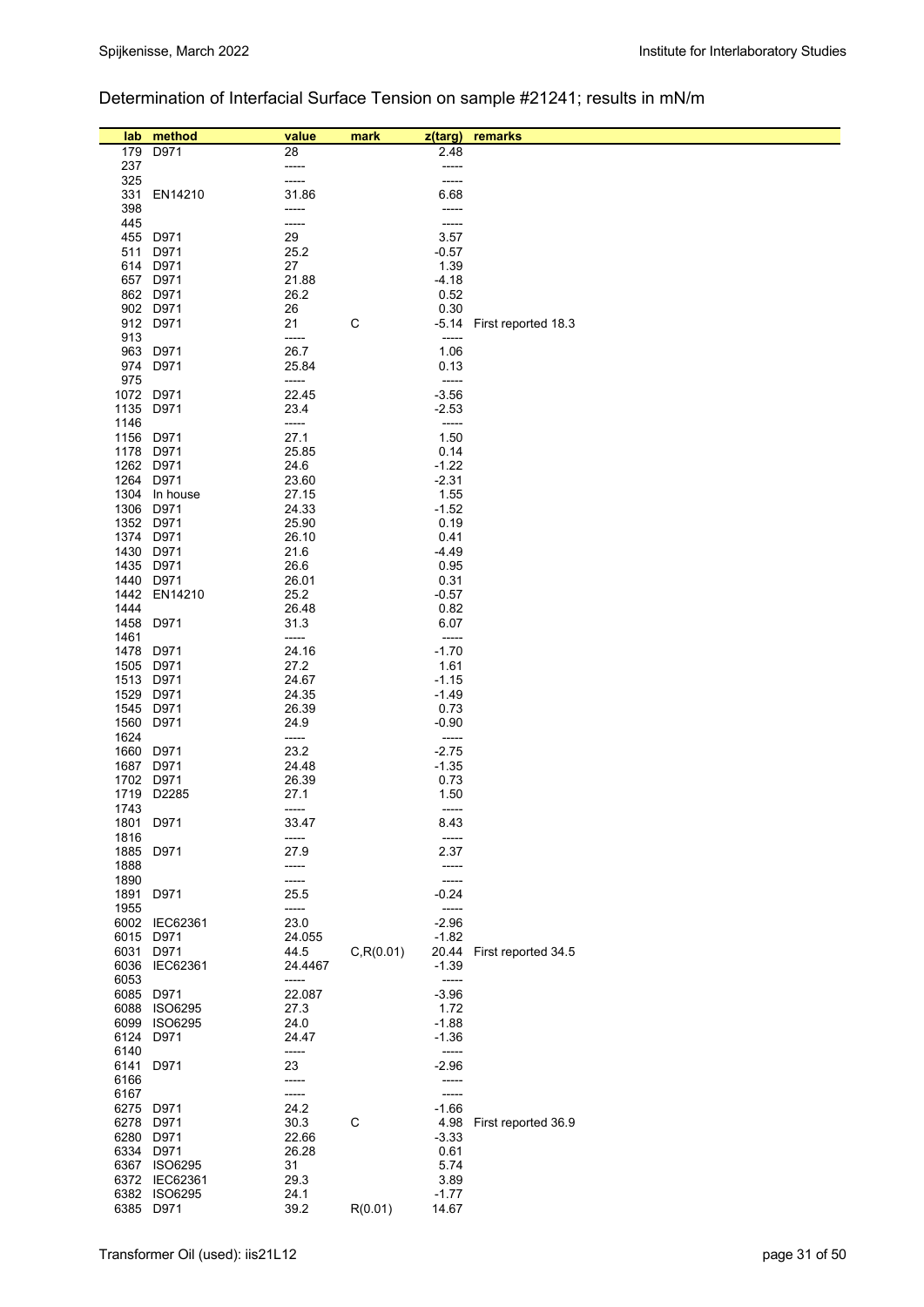|      | lab method       | value  | mark |         | z(targ) remarks |  |
|------|------------------|--------|------|---------|-----------------|--|
| 6393 |                  | -----  |      | ------  |                 |  |
| 6402 |                  | -----  |      | -----   |                 |  |
|      | 6414 D971        | 27.30  |      | 1.72    |                 |  |
| 6422 |                  | -----  |      | -----   |                 |  |
| 6434 | IEC62361         | 22.65  |      | $-3.34$ |                 |  |
|      |                  |        |      |         |                 |  |
|      | normality        | OK     |      |         |                 |  |
|      | n                | 57     |      |         |                 |  |
|      | outliers         | 2      |      |         |                 |  |
|      | mean $(n)$       | 25.723 |      |         |                 |  |
|      | st.dev. $(n)$    | 2.6153 |      |         |                 |  |
|      | R(calc.)         | 7.323  |      |         |                 |  |
|      | st.dev.(D971:20) | 0.9187 |      |         |                 |  |
|      | R(D971:20)       | 2.572  |      |         |                 |  |
|      | Compare          |        |      |         |                 |  |
|      | R(IEC62961:18)   | 10     |      |         |                 |  |



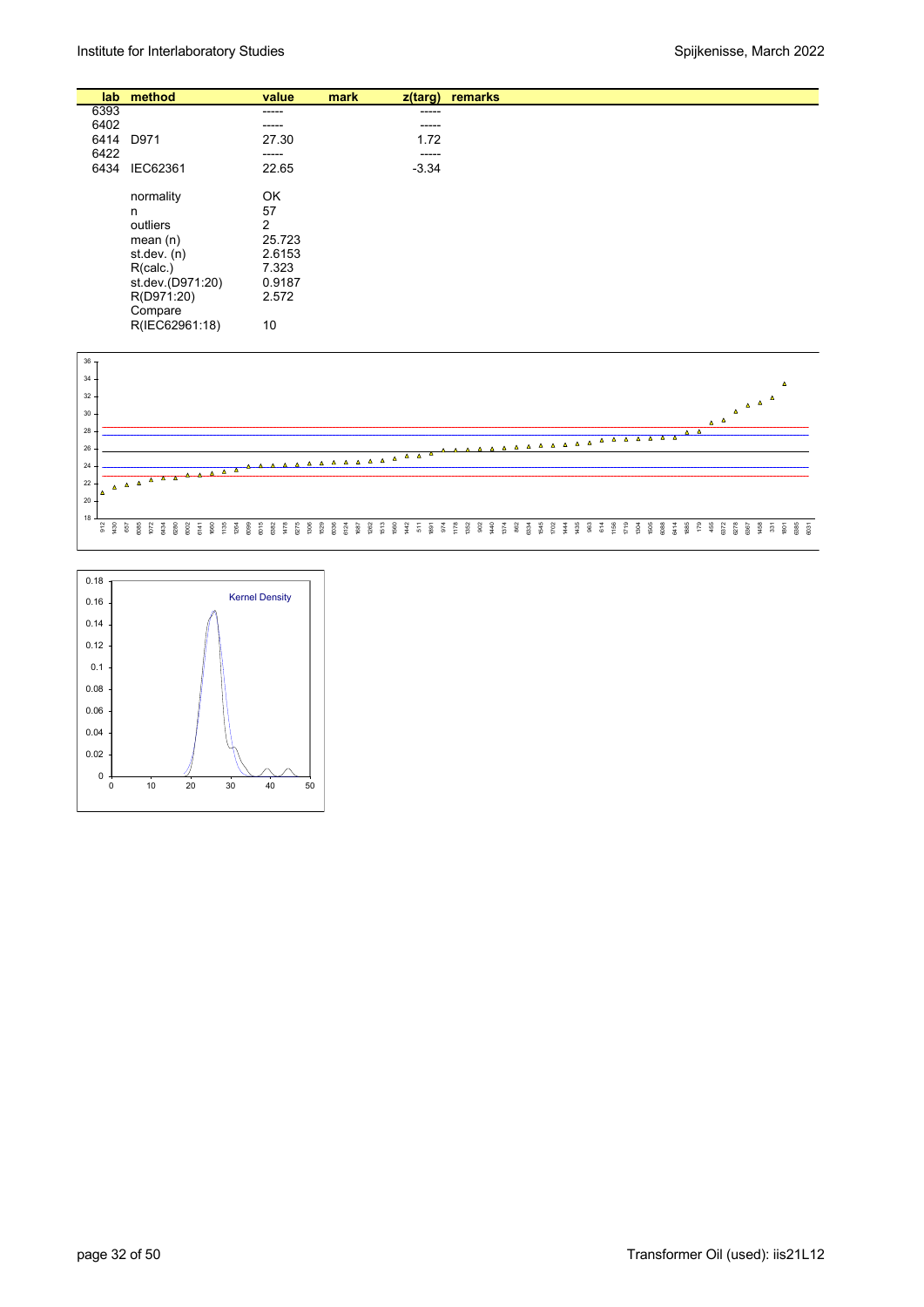# Determination of Kinematic Viscosity at 40°C on sample #21241; results in mm²/s

| lab          | method         | value            | mark       | z(targ)            | remarks                               |
|--------------|----------------|------------------|------------|--------------------|---------------------------------------|
| 179          | D445           | 9.62             |            | 0.66               |                                       |
| 237          | D445           | 9.559            |            | $-0.33$            |                                       |
| 325          |                | -----            |            | -----              |                                       |
| 331          |                |                  |            | -----              |                                       |
| 398          |                |                  |            |                    |                                       |
| 445          |                |                  |            | -----              |                                       |
| 455<br>511   | D445           | 9.3952<br>-----  |            | $-2.99$<br>-----   |                                       |
| 614          | D7042          | 9.5362           |            | $-0.70$            |                                       |
| 657          |                | -----            |            | -----              |                                       |
| 862          | D445           | 9.569            |            | $-0.17$            |                                       |
| 902          |                | -----            |            | -----              |                                       |
| 912          | D445           | 9.7              |            | 1.96               |                                       |
| 913<br>963   | D445           | -----<br>9.528   |            | -----<br>$-0.83$   |                                       |
| 974          | D445           | 9.569            |            | $-0.17$            |                                       |
| 975          |                | -----            |            | -----              |                                       |
|              | 1072 ISO3104   | 9.57             |            | $-0.15$            |                                       |
| 1135         | D445           | 9.539            |            | $-0.65$            |                                       |
| 1146         | D445           | 9.416            |            | $-2.65$            |                                       |
| 1156<br>1178 | D7042          | -----<br>9.5907  |            | -----<br>0.19      |                                       |
| 1262         | D445           | 9.587            |            | 0.13               |                                       |
| 1264         | D7042          | 9.7202           |            | 2.29               |                                       |
| 1304         |                | -----            |            | -----              |                                       |
| 1306         | D445           | 9.568            |            | $-0.18$            |                                       |
| 1352         | D7042          | 9.5980           |            | 0.30               |                                       |
| 1374<br>1430 | D445<br>D445   | 9.539<br>9.467   |            | $-0.65$<br>$-1.82$ |                                       |
| 1435         | D7042          | 9.647            |            | 1.10               |                                       |
| 1440         |                | -----            |            | -----              |                                       |
| 1442         | D7042          | 9.59             |            | 0.17               |                                       |
| 1444         |                | -----            |            | -----              |                                       |
| 1458         |                | -----            |            | -----              |                                       |
| 1461<br>1478 | D7042          | 9.7052<br>9.6541 |            | 2.05<br>1.22       |                                       |
| 1505         | D7042          | 9.5759           |            | $-0.05$            |                                       |
| 1513         | ISO3104        | 9.5751           |            | $-0.07$            |                                       |
| 1529         |                | -----            |            | -----              |                                       |
| 1545         |                | -----            |            | -----              |                                       |
| 1560         | ISO3104        | 9.597            |            | 0.29               |                                       |
| 1624<br>1660 | D7042          | -----<br>9.5293  |            | -----<br>$-0.81$   |                                       |
| 1687         |                | -----            |            | -----              |                                       |
| 1702         | D7042          | 9.6154           |            | 0.59               |                                       |
| 1719         |                | -----            |            |                    |                                       |
| 1743         |                | -----            | W          | -----              | Test result withdrawn, reported 9.280 |
| 1816         | 1801 ISO3104   | 9.4946<br>-----  |            | $-1.37$<br>-----   |                                       |
| 1885         |                | -----            |            | -----              |                                       |
|              | 1888 D445      | 9.52             |            | $-0.96$            |                                       |
| 1890         | <b>ISO3104</b> | 9.5342           |            | $-0.73$            |                                       |
| 1891         |                | -----            |            | -----              |                                       |
| 1955         |                | -----            |            | -----              |                                       |
| 6015         | 6002 ISO3104   | 9.555<br>-----   |            | $-0.39$<br>-----   |                                       |
| 6031         | D445           | 9.396            |            | -2.98              |                                       |
| 6036         |                | -----            |            | -----              |                                       |
| 6053         |                | -----            |            | -----              |                                       |
| 6085         | D7042          | 9.6054           |            | 0.42               |                                       |
| 6088<br>6099 |                | -----<br>-----   |            | -----<br>-----     |                                       |
| 6124         | D7042          | 9.6345           | С          | 0.90               | First reported 8.2365                 |
| 6140         | ISO3104        | 9.5994           |            | 0.33               |                                       |
| 6141         | D445           | 9.7696           |            | 3.09               |                                       |
| 6166         |                | -----            |            | -----              |                                       |
| 6167         |                | -----            |            | -----              |                                       |
| 6275<br>6278 | D445<br>D445   | 9.659<br>10.1715 | C, R(0.01) | 1.29<br>9.62       | First reported 10.20162               |
| 6280         |                | -----            |            | -----              |                                       |
| 6334         |                |                  |            |                    |                                       |
| 6367         |                |                  |            |                    |                                       |
| 6372         |                |                  |            | -----              |                                       |
| 6382         | DIN51562-1     | 9.59             |            | 0.17               |                                       |
| 6385         | D445           | 9.92             | R(0.01)    | 5.53               |                                       |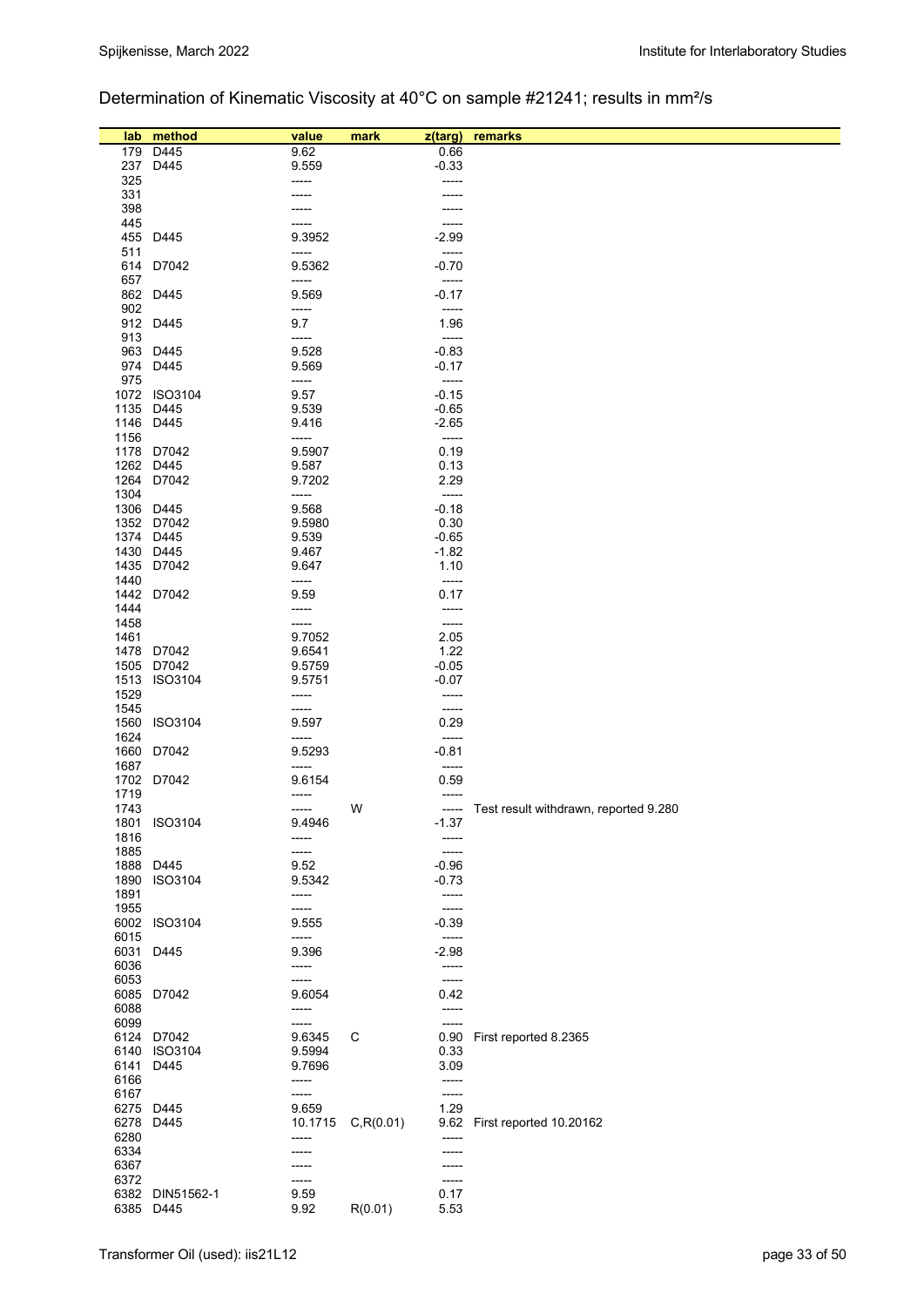|      | lab method             | value          | mark | z(targ) | remarks |
|------|------------------------|----------------|------|---------|---------|
| 6393 |                        | -----          |      | ------  |         |
| 6402 |                        | 9.673          |      | 1.52    |         |
| 6414 |                        | -----          |      | -----   |         |
| 6422 |                        | -----          |      | -----   |         |
| 6434 |                        | ------         |      | -----   |         |
|      |                        |                |      |         |         |
|      | normality              | OK             |      |         |         |
|      | n                      | 39             |      |         |         |
|      | outliers               | $\overline{2}$ |      |         |         |
|      | mean $(n)$             | 9.5793         |      |         |         |
|      | st.dev. $(n)$          | 0.08130        |      |         |         |
|      | R(calc.)               | 0.2276         |      |         |         |
|      | st.dev.(iis memo 1401) | 0.06158        |      |         |         |
|      | R(iis memo 1401)       | 0.1724         |      |         |         |
|      | Compare                |                |      |         |         |
|      | R(D445:21e1)           | 0.0291         |      |         |         |
|      | R(ISO3104-A:20)        | 0.1169         |      |         |         |
|      | R(D7042:21a)           | 0.3646         |      |         |         |



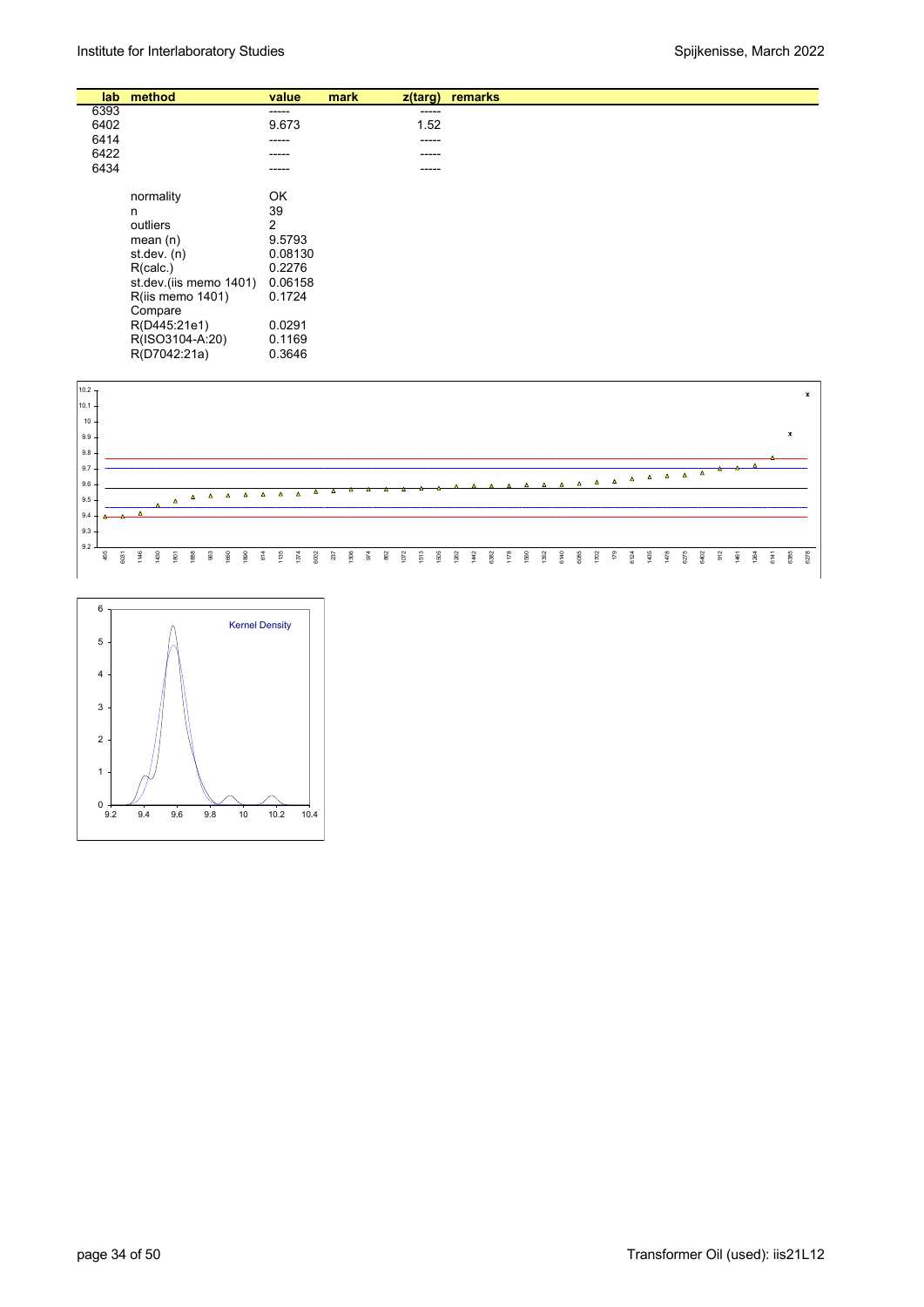# Determination of Water on sample #21241; results in mg/kg

|            |                   |               |             |                  | remarks                           |
|------------|-------------------|---------------|-------------|------------------|-----------------------------------|
| lab        | method            | value         | mark        | z(targ)          |                                   |
| 179        | D1533             | 35            |             | 4.55             |                                   |
| 237        |                   | -----         |             | -----            |                                   |
| 325        |                   | -----         |             | -----            |                                   |
| 331        | D6304-A           | 27            |             | 1.45             |                                   |
| 398        |                   | -----         |             | -----            |                                   |
| 445        |                   | -----         |             | -----            |                                   |
|            | 455 IEC60814      | 25.6          |             | 0.91             |                                   |
| 511        | D <sub>1533</sub> | 27.0          | $\mathsf C$ | 1.45             | First reported 31.6               |
|            | 614 IEC60814      | 23.5          |             | 0.10             |                                   |
| 657        | D6304-A           | 18.00         |             | $-2.03$          |                                   |
|            | 862 D6304-A       | 26            |             | 1.07             |                                   |
|            | 902 D1533         | 22.5          |             | $-0.29$          |                                   |
|            | 912 IS13567       | 21.38         |             | $-0.72$          |                                   |
| 913        |                   | -----         |             | -----            |                                   |
| 963        | D1533             | 27            |             | 1.45             |                                   |
| 974<br>975 |                   | -----         |             | -----            |                                   |
|            | 1072 EN60814      | -----<br>22.7 |             | -----<br>$-0.21$ |                                   |
| 1135       | IEC60814          | 23            |             | $-0.09$          |                                   |
|            | 1146 D6304-C      | 100           |             | -----            |                                   |
|            | 1156 EN60814      | 22.1          |             | -0.44            |                                   |
|            | 1178 IEC60814     | 26.7          |             | 1.34             |                                   |
|            | 1262 EN60814      | 19.1          |             | $-1.60$          |                                   |
|            | 1264 D1533        | 52.8          | R(0.01)     | 11.44            |                                   |
|            | 1304 In house     | 19.7          |             | $-1.37$          |                                   |
|            | 1306 D1533        | 21.85         |             | $-0.54$          |                                   |
|            | 1352 IEC60814     | 23.35         |             | 0.04             |                                   |
|            | 1374 IEC60814     | 24.7          |             | 0.56             |                                   |
|            | 1430 EN60814      | 24            |             | 0.29             |                                   |
|            | 1435 IEC60814     | 22.8          |             | -0.17            |                                   |
|            | 1440 EN60814      | 23.45         |             | 0.08             |                                   |
|            | 1442 IEC60814     | 24.5          |             | 0.49             |                                   |
|            | 1444 IEC60814     | 22.7220       |             | $-0.20$          |                                   |
|            | 1458 IEC60814     | 20.7          |             | $-0.99$          |                                   |
| 1461       |                   | -----         |             | -----            |                                   |
| 1478       | IEC60814          | 23.15         |             | -0.04            |                                   |
|            | 1505 D1533        | 24.6          |             | 0.52             |                                   |
| 1513       | IEC60814          | 22.5          |             | $-0.29$          |                                   |
|            | 1529 IEC60814     | 22.9          |             | $-0.13$          |                                   |
|            | 1545 IEC60814     | 21.97         |             | $-0.49$          |                                   |
|            | 1560 IEC60814     | 21            |             | $-0.87$          |                                   |
|            | 1624 IEC60814     | 23.35         |             | 0.04             |                                   |
|            | 1660 IEC60814     | 21            |             | $-0.87$          |                                   |
| 1687       | EN60814           | 22.04         |             | $-0.47$          |                                   |
|            | 1702 IEC60814     | 23.2          |             | $-0.02$          |                                   |
|            | 1719 IEC60814     | 17.4          |             | $-2.26$          |                                   |
|            | 1743 IEC60814     | 23            |             | $-0.09$          |                                   |
|            | 1801 EN60814      | 23.25         |             | 0.00             |                                   |
|            | 1816 IEC60814     | 21.9          |             | $-0.52$          |                                   |
|            | 1885 D1533        | 22.2          |             | $-0.40$          |                                   |
|            | 1888 EN60814      | 25.12         |             | 0.73             |                                   |
|            | 1890 IEC60814     | 23.69         |             | 0.17             |                                   |
| 1891       | IEC60814          | 27.0          |             | 1.45             |                                   |
|            | 1955 IEC60814     | 25.1          |             | 0.72             |                                   |
|            | 6002 EN60814      | 20.9          |             | $-0.91$          |                                   |
| 6015       |                   | -----         |             | -----            |                                   |
|            | 6031 IEC60814     | 32.835        | С           | 3.71             | First reported $31.635 \pm 4.169$ |
| 6036       |                   | 23.35         |             | 0.04             |                                   |
|            | 6053 IEC60814     | 24.8          |             | 0.60             |                                   |
|            | 6085 D6304-C      | 24.5          |             | 0.49             |                                   |
|            | 6088 D1533        | 27.7          |             | 1.73             |                                   |
|            | 6099 IEC60814     | 22.0          |             | $-0.48$          |                                   |
|            | 6124 IEC60814     | 23.0          |             | $-0.09$          |                                   |
|            | 6140 EN60814      | 21.63         |             | $-0.63$          |                                   |
|            | 6141 D1533        | 21            |             | $-0.87$          |                                   |
| 6166       |                   | -----         |             | -----            |                                   |
| 6167       |                   | -----         |             | -----            |                                   |
|            | 6275 IEC60814     | 22.12         |             | $-0.44$          |                                   |
|            | 6278 D1533        | 22.77         |             | -0.18            |                                   |
|            | 6280 IEC60814     | 22.96         |             | -0.11            |                                   |
|            | 6334 IEC60814     | 19.74         |             | $-1.36$          |                                   |
|            | 6367 IEC60814     | 21.8          | С           | -0.56            | First reported 13                 |
|            | 6372 IEC60814     | 25.6          |             | 0.91             |                                   |
|            | 6382 EN60814      | 43.6          | R(0.01)     | 7.88             |                                   |
|            | 6385 D1533        | 18            |             | $-2.03$          |                                   |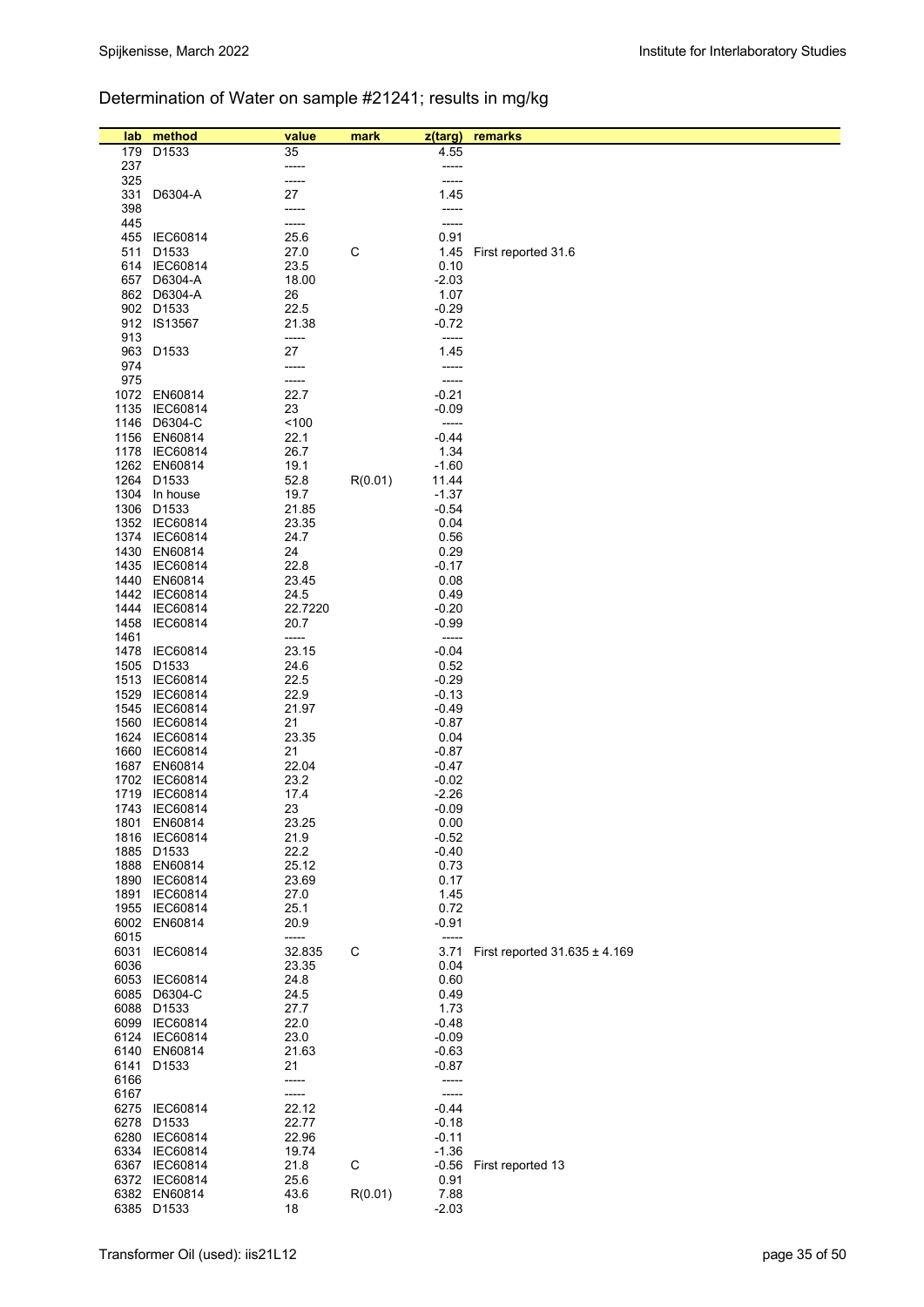|      | lab method          | value  | mark    | $z$ (targ) | remarks |
|------|---------------------|--------|---------|------------|---------|
| 6393 | EN60814             | 23.2   |         | $-0.02$    |         |
| 6402 |                     | 419.0  | R(0.01) | 153.23     |         |
| 6414 | IEC60814            | 20.0   |         | $-1.26$    |         |
| 6422 | <b>IEC60814</b>     | 24.75  |         | 0.58       |         |
|      | 6434 EN60814        | 19.5   |         | $-1.45$    |         |
|      |                     |        |         |            |         |
|      | normality           | not OK |         |            |         |
|      | n                   | 65     |         |            |         |
|      | outliers            | 3      |         |            |         |
|      | mean $(n)$          | 23.244 |         |            |         |
|      | st.dev. $(n)$       | 2.9640 |         |            |         |
|      | R(calc.)            | 8.299  |         |            |         |
|      | st.dev.(EN60814:98) | 2.5828 |         |            |         |
|      | R(EN60814:98)       | 7.232  |         |            |         |
|      | Compare             |        |         |            |         |
|      | R(D1533:12)         | 14     |         |            |         |
|      | R(D6304-C:20)       | 13.788 |         |            |         |



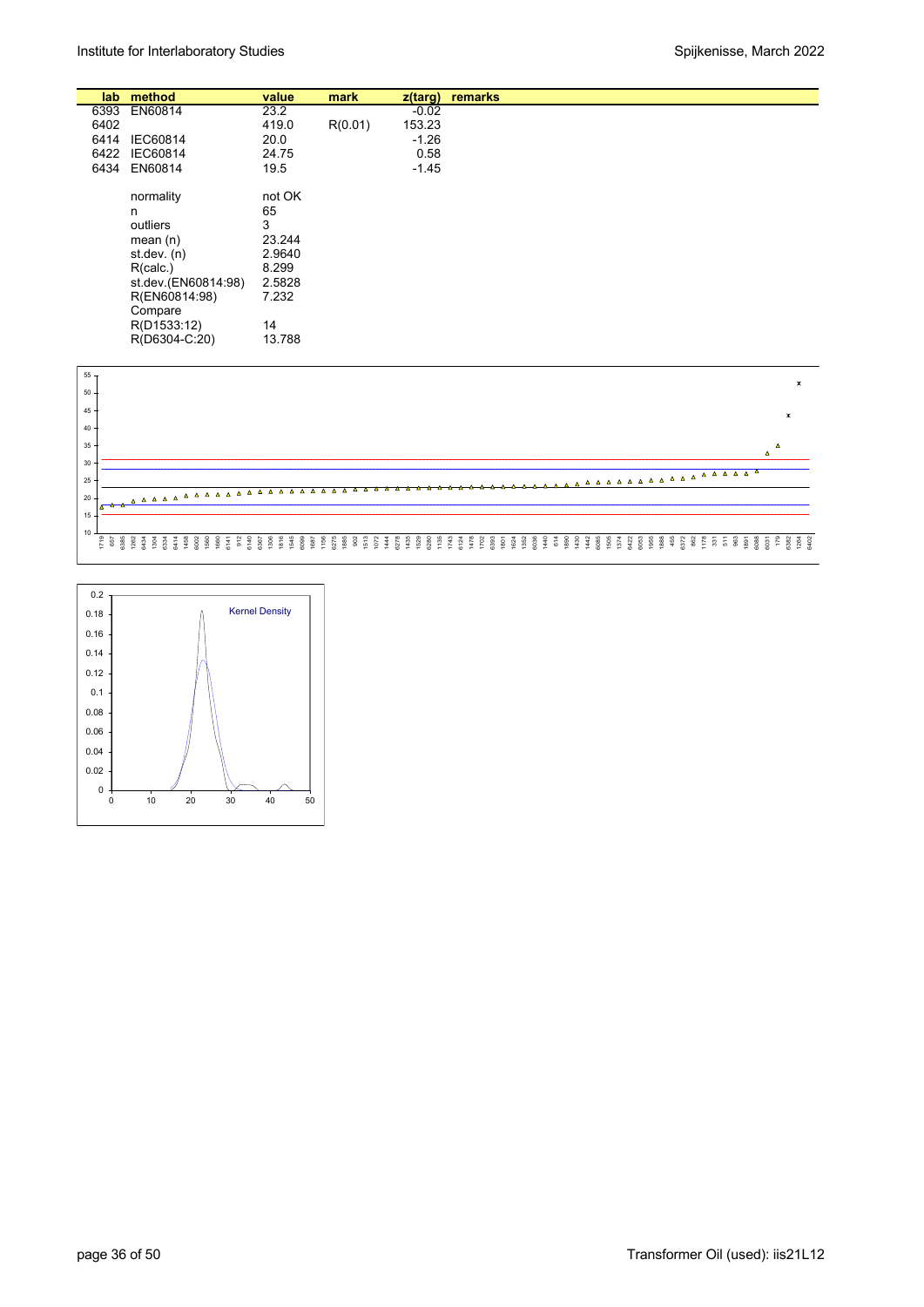# Determination of Total Furanic Compounds on sample #21242; results in mg/kg

| lab. | method                        | value             | mark    | z(targ)          | remarks                |
|------|-------------------------------|-------------------|---------|------------------|------------------------|
| 331  | EN61198                       | 5.21              | R(0.01) | 4.07             |                        |
| 445  |                               | -----             |         | -----            |                        |
| 455  | EN61198                       | 2.025             |         | $-0.35$          |                        |
| 614  | 862 IEC61198                  | -----<br>1.54     |         | -----<br>$-1.03$ |                        |
| 902  |                               | -----             |         | -----            |                        |
| 912  |                               | -----             |         | -----            |                        |
| 963  | D5837                         | 2.36              |         | 0.11             |                        |
| 975  |                               | -----             |         | -----            |                        |
|      | 1072 EN61198<br>1135 IEC61198 | 2.454<br>2.56     |         | 0.24<br>0.39     |                        |
|      | 1156 EN61198                  | 2.361             |         | 0.11             |                        |
|      | 1178 IEC61198                 | 2.46185           |         | 0.25             |                        |
|      | 1264 D5837                    | 1.96667           |         | $-0.43$          |                        |
|      | 1304 In house                 | 2.426             |         | 0.20             |                        |
|      | 1306 IEC61198                 | 2.364266          |         | 0.12             |                        |
|      | 1352 IEC61198<br>1374 D5837   | 1.8204            |         | $-0.64$          |                        |
| 1430 |                               | 2.43<br>-----     |         | 0.21<br>-----    |                        |
| 1435 |                               | -----             |         | -----            |                        |
|      | 1440 EN61198                  | 2.11              |         | $-0.23$          |                        |
|      | 1442 IEC61198                 | 2.85              |         | 0.79             |                        |
|      | 1444 D5837                    | 2.020281          |         | $-0.36$          |                        |
| 1478 | 1458 IEC61198                 | 2.428             |         | 0.21<br>-----    |                        |
|      | 1505 D5837                    | -----<br>1.664    |         | $-0.85$          |                        |
| 1513 |                               | -----             |         | $-----$          |                        |
|      | 1545 IEC61198                 | 2.1857            |         | $-0.13$          |                        |
| 1560 |                               | -----             |         | -----            |                        |
| 1660 |                               | -----             |         | -----            |                        |
| 1702 | 1743 IEC61198                 | -----<br>2.52     | С       | -----<br>0.34    | First reported 4.66    |
| 1801 |                               | -----             |         | -----            |                        |
|      | 1885 D5837                    | 1.991             |         | $-0.40$          |                        |
| 1888 |                               | -----             |         | -----            |                        |
| 1890 |                               | -----             |         | -----            |                        |
|      | 1891 IEC61198                 | 2.640             |         | 0.50             |                        |
|      | 1955 IEC61198<br>6002 EN61198 | 2.78<br>2.149     |         | 0.70<br>$-0.18$  |                        |
|      | 6015 EN61198                  | 2.3942            |         | 0.16             |                        |
|      | 6031 IEC61198                 | 1.61029           | С       | $-0.93$          | First reported 1.67170 |
|      | 6036 EN61198                  | 2.082             |         | $-0.27$          |                        |
| 6085 |                               | -----             |         | -----            |                        |
|      | 6124 IEC61198<br>6141 D5837   | 3.143<br>1.966373 |         | 1.20<br>$-0.43$  |                        |
|      | 6212 IEC61198                 | 2.1185            |         | $-0.22$          |                        |
|      | 6275 IEC61198                 | 2.643             |         | 0.51             |                        |
|      | 6278 D5837                    | 2.335             |         | 0.08             |                        |
|      | 6334 IEC61198                 | 2.132             |         | $-0.20$          |                        |
|      | 6414 D5837                    | 2.29              |         | 0.02             |                        |
|      | 6434 EN61198                  | 2.65              |         | 0.52             |                        |
|      | normality                     | OK                |         |                  |                        |
|      | n                             | 34                |         |                  |                        |
|      | outliers                      | $\mathbf{1}$      |         |                  |                        |
|      | mean $(n)$                    | 2.2786            |         |                  |                        |
|      | st. dev. (n)<br>R(calc.)      | 0.35508<br>0.9942 |         |                  |                        |
|      | st.dev.(Horwitz)              | 0.72017           |         |                  |                        |
|      | R(Horwitz)                    | 2.0165            |         |                  |                        |
|      | Compare                       |                   |         |                  |                        |
|      | R(IEC61198:93)                | 0.2279            |         |                  |                        |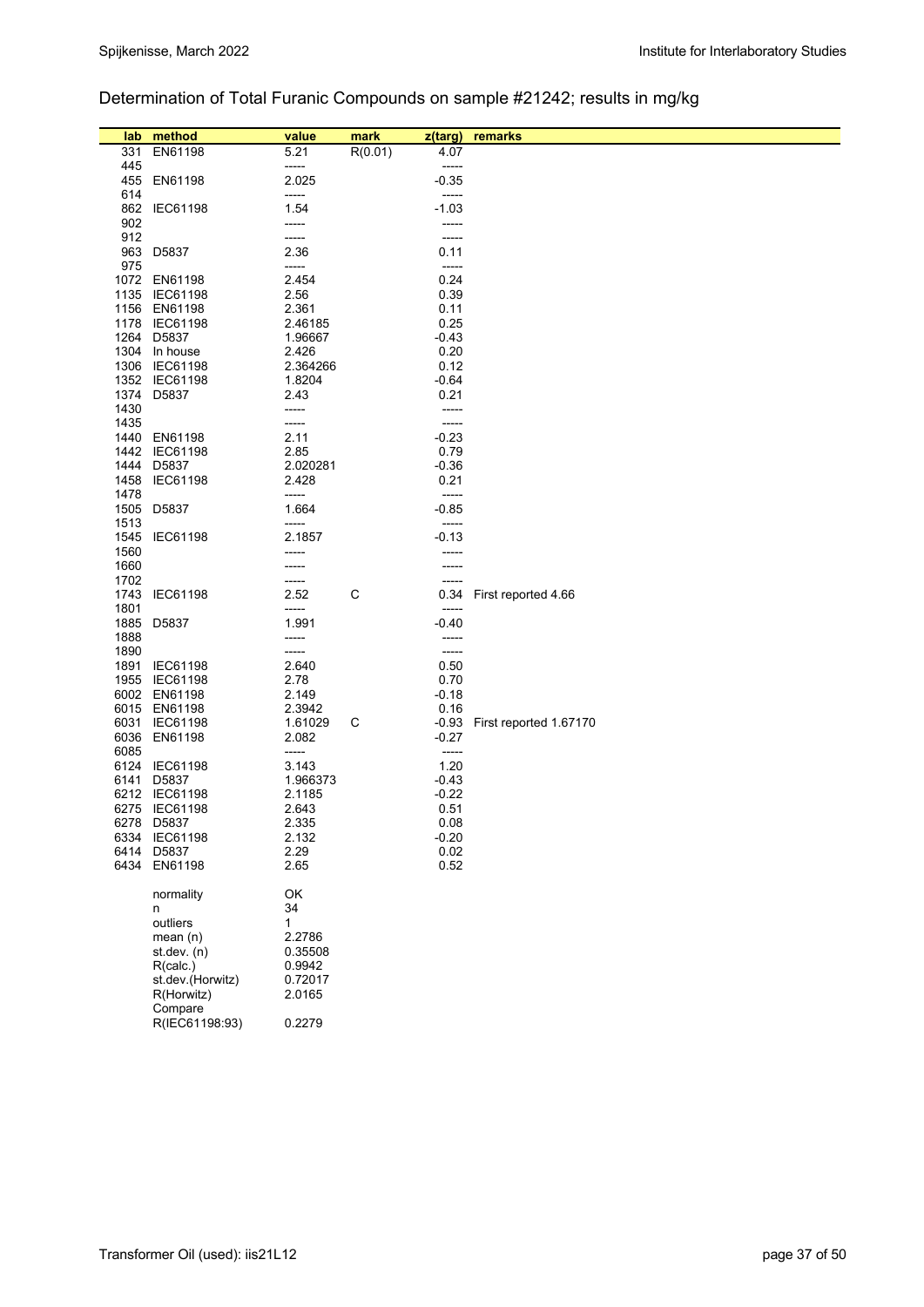

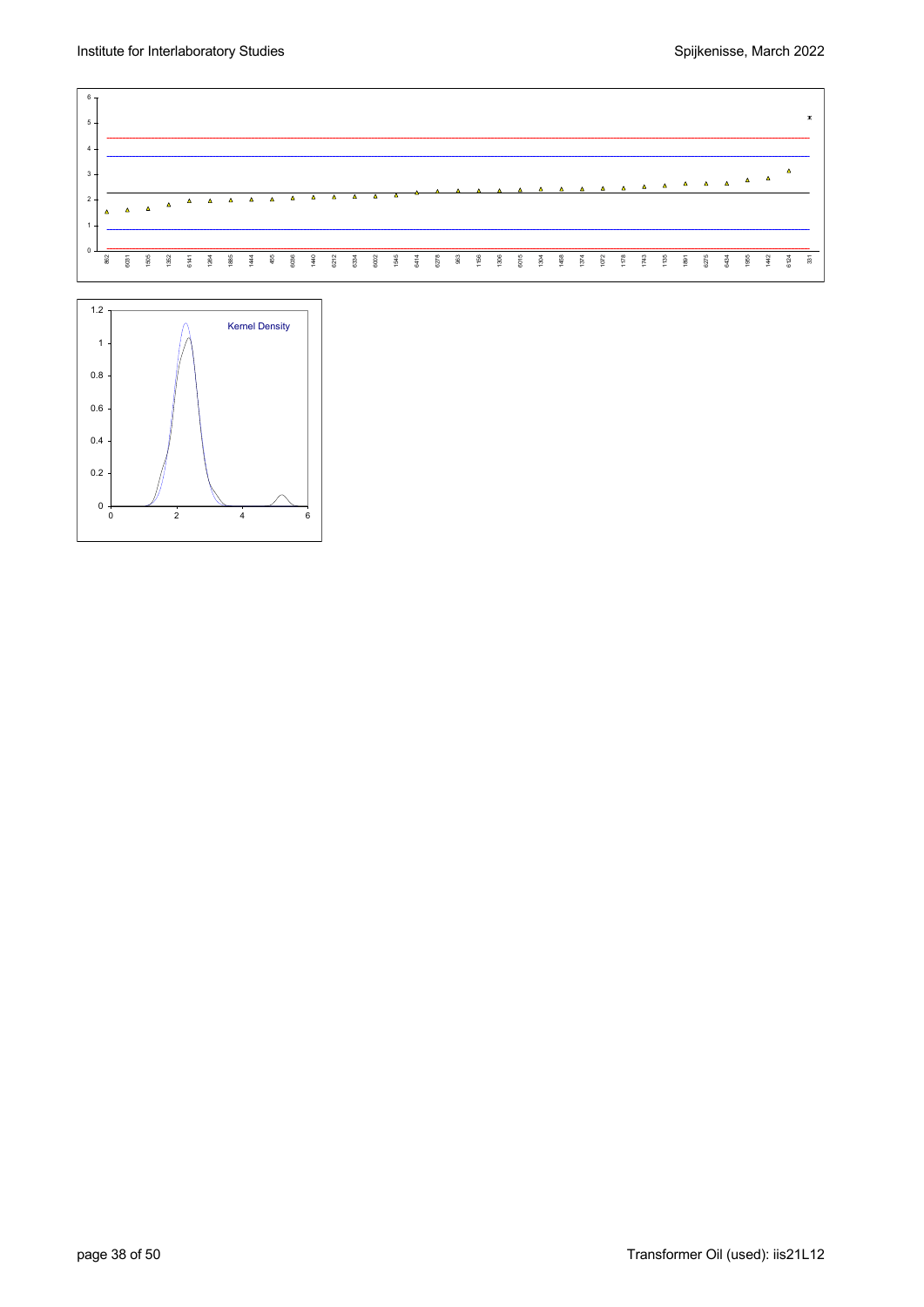# Determination of 2-Acetyl Furan on sample #21242; results in mg/kg

| lab          | method<br>EN61198            | value<br>1.06     | mark       | z(targ)            | remarks                |
|--------------|------------------------------|-------------------|------------|--------------------|------------------------|
| 331<br>445   |                              | -----             | R(0.01)    | 6.76<br>-----      |                        |
|              | 455 EN61198                  | 0.420             |            | $-0.70$            |                        |
| 614          |                              | 0.52              |            | 0.47               |                        |
|              | 862 IEC61198                 | 0.32              |            | $-1.86$            |                        |
| 902          |                              | -----             |            | -----              |                        |
| 912          |                              | -----             |            | -----              |                        |
|              | 963 D5837                    | 0.471             |            | $-0.10$            |                        |
| 975          |                              | -----             |            | -----              |                        |
|              | 1072 EN61198                 | 0.513             |            | 0.39               |                        |
|              | 1135 IEC61198                | 0.52              |            | 0.47               |                        |
|              | 1156 EN61198                 | 0.471             |            | $-0.10$            |                        |
|              | 1178 IEC61198                | 0.47625           |            | $-0.04$            |                        |
|              | 1264 D5837                   | 0.33392           |            | $-1.70$            |                        |
|              | 1304 In house                | 0.522             |            | 0.49               |                        |
|              | 1306 IEC61198                | 0.49299           |            | 0.15               |                        |
|              | 1352 IEC61198                | 0.42266           |            | $-0.67$            |                        |
|              | 1374 D5837                   | 0.507<br>0.52     |            | 0.32               |                        |
| 1430<br>1435 |                              | 0.49              |            | 0.47<br>0.12       |                        |
|              | 1440 EN61198                 | 0.42              |            | $-0.70$            |                        |
|              | 1442 IEC61198                | 0.54              |            | 0.70               |                        |
|              | 1444 D5837                   | 0.431307          |            | $-0.57$            |                        |
|              | 1458 IEC61198                | 0.528             |            | 0.56               |                        |
| 1478         |                              | 0.555             |            | 0.88               |                        |
|              | 1505 D5837                   | 0.532             |            | 0.61               |                        |
| 1513         |                              | 0.526             |            | 0.54               |                        |
|              | 1545 IEC61198                | 0.4198            |            | $-0.70$            |                        |
| 1560         |                              | 0.407             |            | $-0.85$            |                        |
| 1660         |                              | 0.581             |            | 1.18               |                        |
| 1702         |                              | 0.445             |            | $-0.41$            |                        |
|              | 1743 IEC61198                | 0.51              |            | 0.35               |                        |
| 1801         | 1885 D5837                   | 0.464<br>0.409    |            | $-0.19$<br>$-0.83$ |                        |
| 1888         |                              | 0.509             |            | 0.34               |                        |
| 1890         |                              | 1.402             | C, R(0.01) | 10.75              | First reported 0.46    |
|              | 1891 IEC61198                | 0.540             |            | 0.70               |                        |
|              | 1955 IEC61198                | 0.5410            |            | 0.71               |                        |
|              | 6002 EN61198                 | 0.459             |            | $-0.24$            |                        |
|              | 6015 EN61198                 | 0.5014            |            | 0.25               |                        |
|              | 6031 IEC61198                | 0.15428           | C, R(0.01) | $-3.80$            | First reported 0.21569 |
|              | 6036 EN61198                 | 0.459             |            | $-0.24$            |                        |
| 6085         |                              | -----             |            | -----              |                        |
|              | 6124 IEC61198                | 0.773             | C, R(0.01) | 3.42               | First reported 0.7435  |
|              | 6141 D5837                   | 0.388630          |            | $-1.06$            |                        |
|              | 6212 IEC61198                | 0.3372            |            | $-1.66$            |                        |
|              | 6275 IEC61198                | 0.5838<br>0.490   |            | 1.21               |                        |
|              | 6278 D5837<br>6334 IEC61198  | 0.440             |            | 0.12<br>$-0.47$    |                        |
|              | 6414 D5837                   | 0.58              |            | 1.17               |                        |
|              | 6434 EN61198                 | 0.56              |            | 0.93               |                        |
|              |                              |                   |            |                    |                        |
|              | normality                    | OK                |            |                    |                        |
|              | n                            | 42                |            |                    |                        |
|              | outliers                     | 4                 |            |                    |                        |
|              | mean(n)                      | 0.4799            |            |                    |                        |
|              | st. dev. (n)                 | 0.06601           |            |                    |                        |
|              | R(calc.)<br>st.dev.(Horwitz) | 0.1848<br>0.08576 |            |                    |                        |
|              | R(Horwitz)                   | 0.2401            |            |                    |                        |
|              | Compare                      |                   |            |                    |                        |
|              | R(IEC61198:93)               | 0.0720            |            |                    |                        |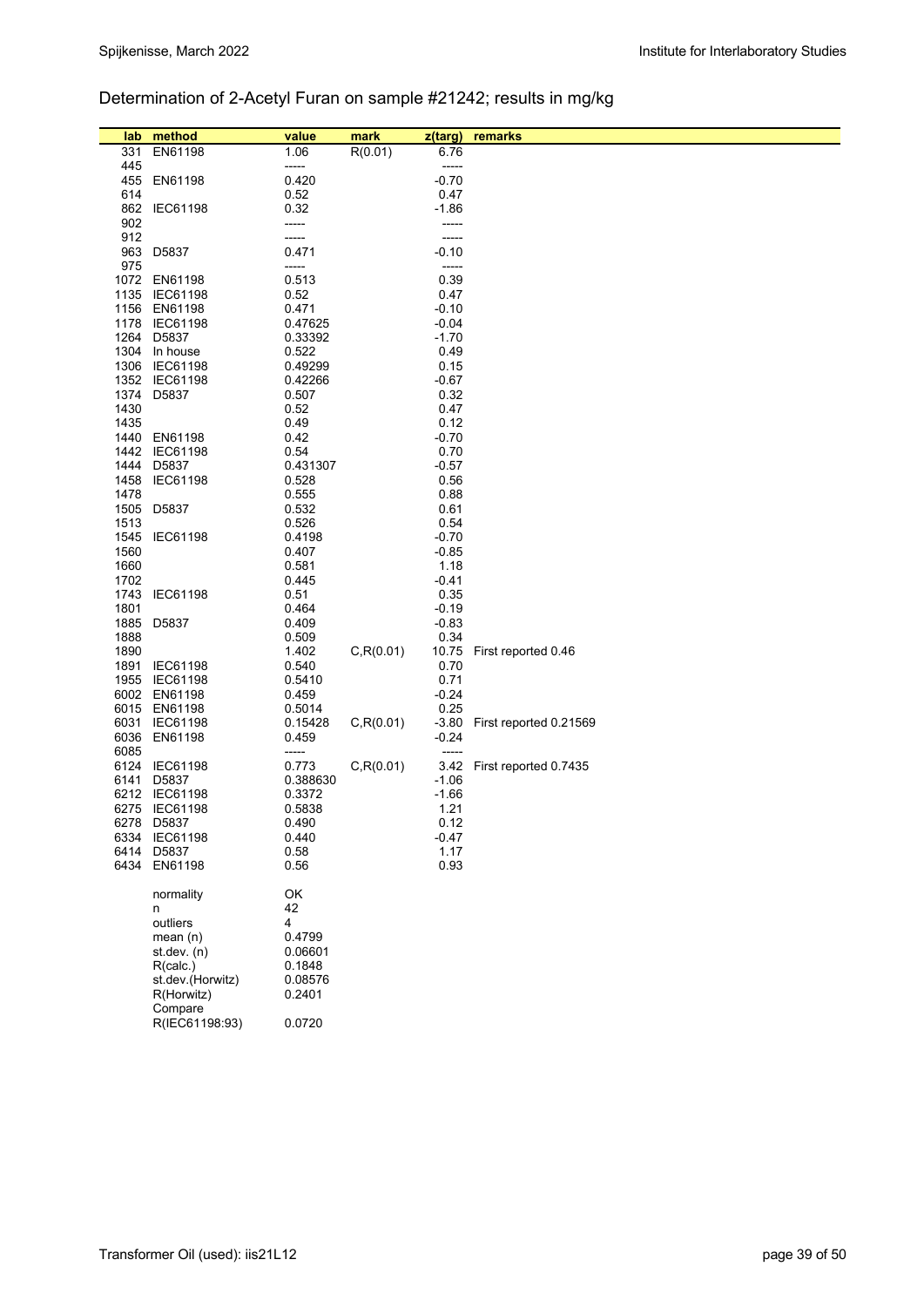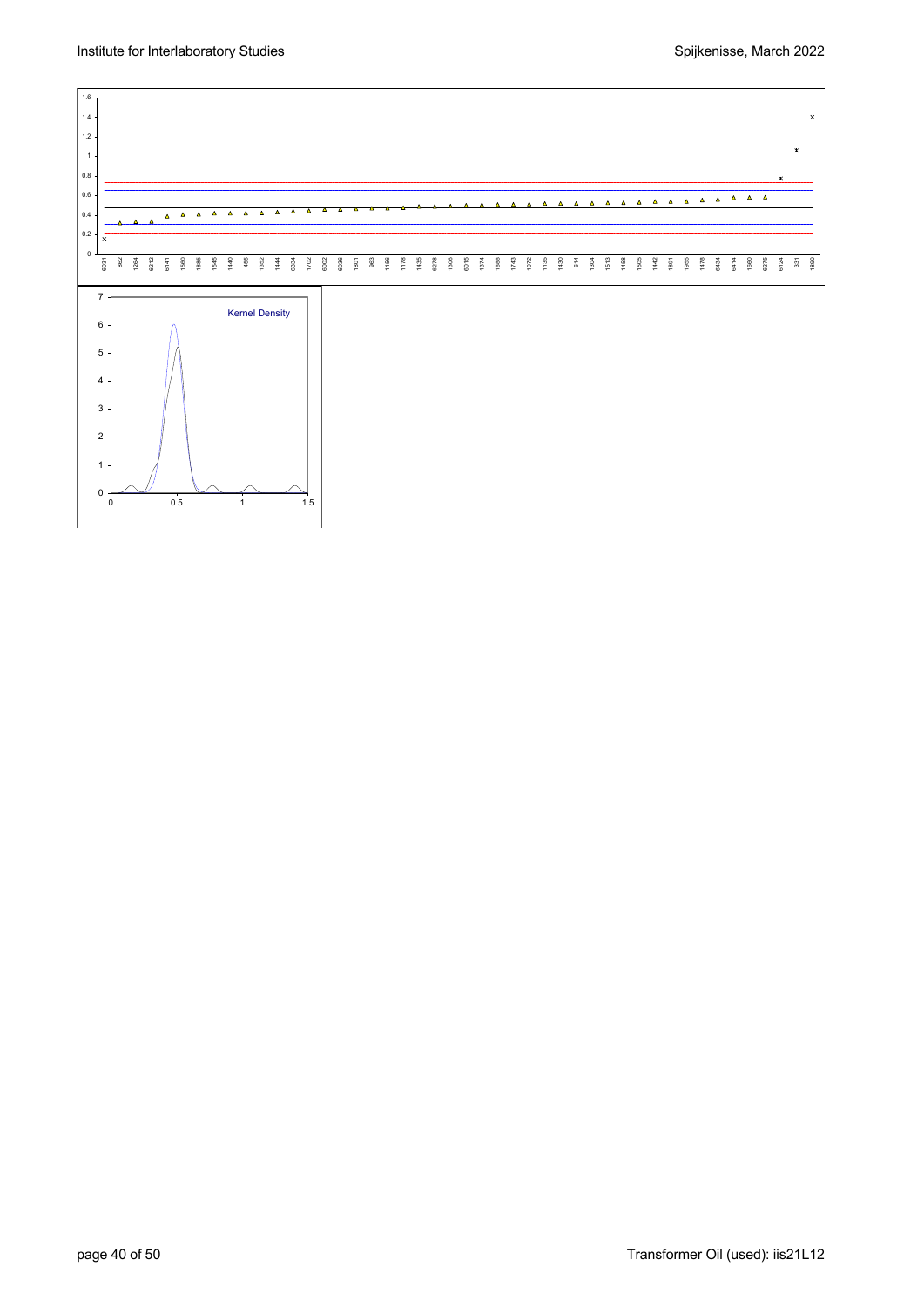# Determination of 2-Furfural on sample #21242; results in mg/kg

| lab<br>331 | method<br>EN61198      | value<br>1.04   | <u>mark</u><br>R(0.01) | z(targ)<br>7.69    | remarks             |
|------------|------------------------|-----------------|------------------------|--------------------|---------------------|
| 445        |                        | -----           |                        | -----              |                     |
| 455        | EN61198                | 0.370           |                        | $-0.82$            |                     |
| 614        |                        | 0.42            |                        | $-0.18$            |                     |
|            | 862 IEC61198           | 0.30            |                        | $-1.70$            |                     |
| 902        |                        | -----           |                        | -----              |                     |
| 912        |                        | -----           |                        | -----              |                     |
|            | 963 D5837              | 0.443           |                        | 0.11               |                     |
| 975        |                        | -----           |                        | -----              |                     |
|            | 1072 EN61198           | 0.461           |                        | 0.34               |                     |
|            | 1135 IEC61198          | 0.48            |                        | 0.58               |                     |
|            | 1156 EN61198           | 0.480           |                        | 0.58               |                     |
|            | 1178 IEC61198          | 0.4546          |                        | 0.26               |                     |
|            | 1264 D5837             | 0.48009         |                        | 0.58               |                     |
|            | 1304 In house          | 0.467           |                        | 0.42               |                     |
|            | 1306 IEC61198          | 0.444658        |                        | 0.13               |                     |
|            | 1352 IEC61198          | 0.35358         |                        | $-1.02$            |                     |
|            | 1374 D5837             | 0.458           |                        | 0.30               |                     |
| 1430       |                        | 0.51            |                        | 0.96               |                     |
| 1435       |                        | 0.43            |                        | $-0.05$            |                     |
|            | 1440 EN61198           | 0.41            |                        | $-0.31$            |                     |
|            | 1442 IEC61198          | 0.55            |                        | 1.47               |                     |
|            | 1444 D5837             | 0.370690        |                        | $-0.81$            |                     |
|            | 1458 IEC61198          | 0.431           |                        | $-0.04$            |                     |
| 1478       |                        | 0.484           |                        | 0.63               |                     |
|            | 1505 D5837             | 0.440           |                        | 0.07               |                     |
| 1513       |                        | 0.471           |                        | 0.47               |                     |
| 1560       | 1545 IEC61198          | 0.4021<br>0.416 |                        | $-0.41$<br>$-0.23$ |                     |
| 1660       |                        | 0.510           |                        | 0.96               |                     |
| 1702       |                        | 0.338           |                        | $-1.22$            |                     |
|            | 1743 IEC61198          | 0.40            |                        | $-0.43$            |                     |
| 1801       |                        | 0.4267          |                        | $-0.10$            |                     |
|            | 1885 D5837             | 0.387           |                        | $-0.60$            |                     |
| 1888       |                        | 0.503           |                        | 0.87               |                     |
| 1890       |                        | 0.384           | С                      | -0.64              | First reported 0.24 |
|            | 1891 IEC61198          | 0.478           |                        | 0.56               |                     |
|            | 1955 IEC61198          | 0.4785          |                        | 0.56               |                     |
|            | 6002 EN61198           | 0.413           |                        | $-0.27$            |                     |
|            | 6015 EN61198           | 0.4539          |                        | 0.25               |                     |
|            | 6031 IEC61198          | 0.32498         |                        | $-1.39$            |                     |
|            | 6036 EN61198           | 0.455           |                        | 0.26               |                     |
| 6085       |                        | -----           |                        | -----              |                     |
|            | 6124 IEC61198          | 0.4850          |                        | 0.64               |                     |
| 6141       | D5837                  | 0.355790        |                        | $-1.00$            |                     |
|            | 6212 IEC61198          | 0.3529          |                        | $-1.03$            |                     |
|            | 6275 IEC61198          | 0.481           |                        | 0.59               |                     |
|            | 6278 D5837             | 0.373           |                        | $-0.78$            |                     |
| 6414       | 6334 IEC61198<br>D5837 | 0.393<br>0.53   |                        | $-0.52$<br>1.22    |                     |
|            | 6434 EN61198           | 0.49            |                        | 0.71               |                     |
|            |                        |                 |                        |                    |                     |
|            | normality              | OK              |                        |                    |                     |
|            | n                      | 45              |                        |                    |                     |
|            | outliers               | 1               |                        |                    |                     |
|            | mean $(n)$             | 0.4342          |                        |                    |                     |
|            | st. dev. (n)           | 0.05744         |                        |                    |                     |
|            | R(calc.)               | 0.1608          |                        |                    |                     |
|            | st.dev.(Horwitz)       | 0.07877         |                        |                    |                     |
|            | R(Horwitz)             | 0.2206          |                        |                    |                     |
|            | Compare                |                 |                        |                    |                     |
|            | R(IEC61198:93)         | 0.0651          |                        |                    |                     |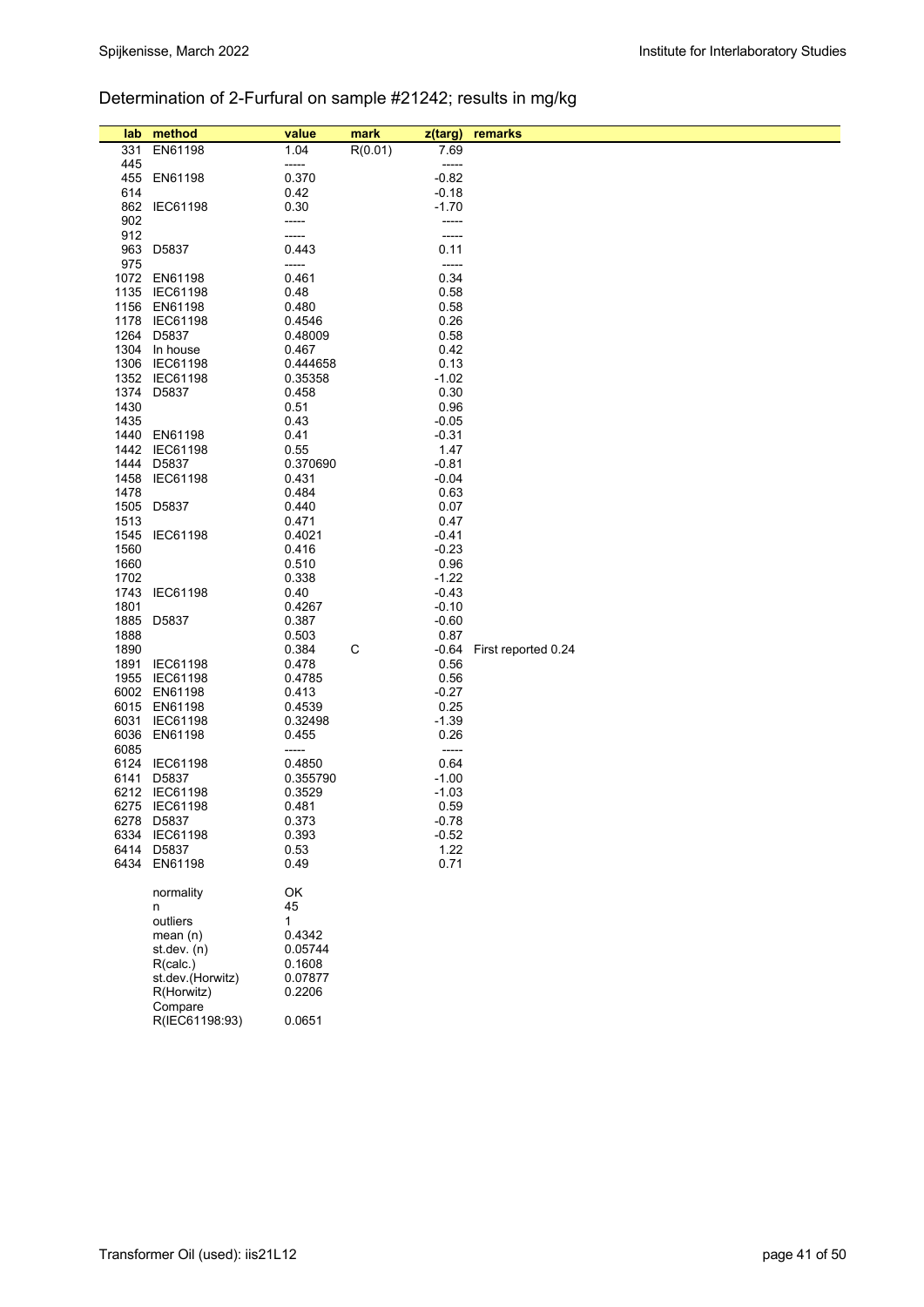

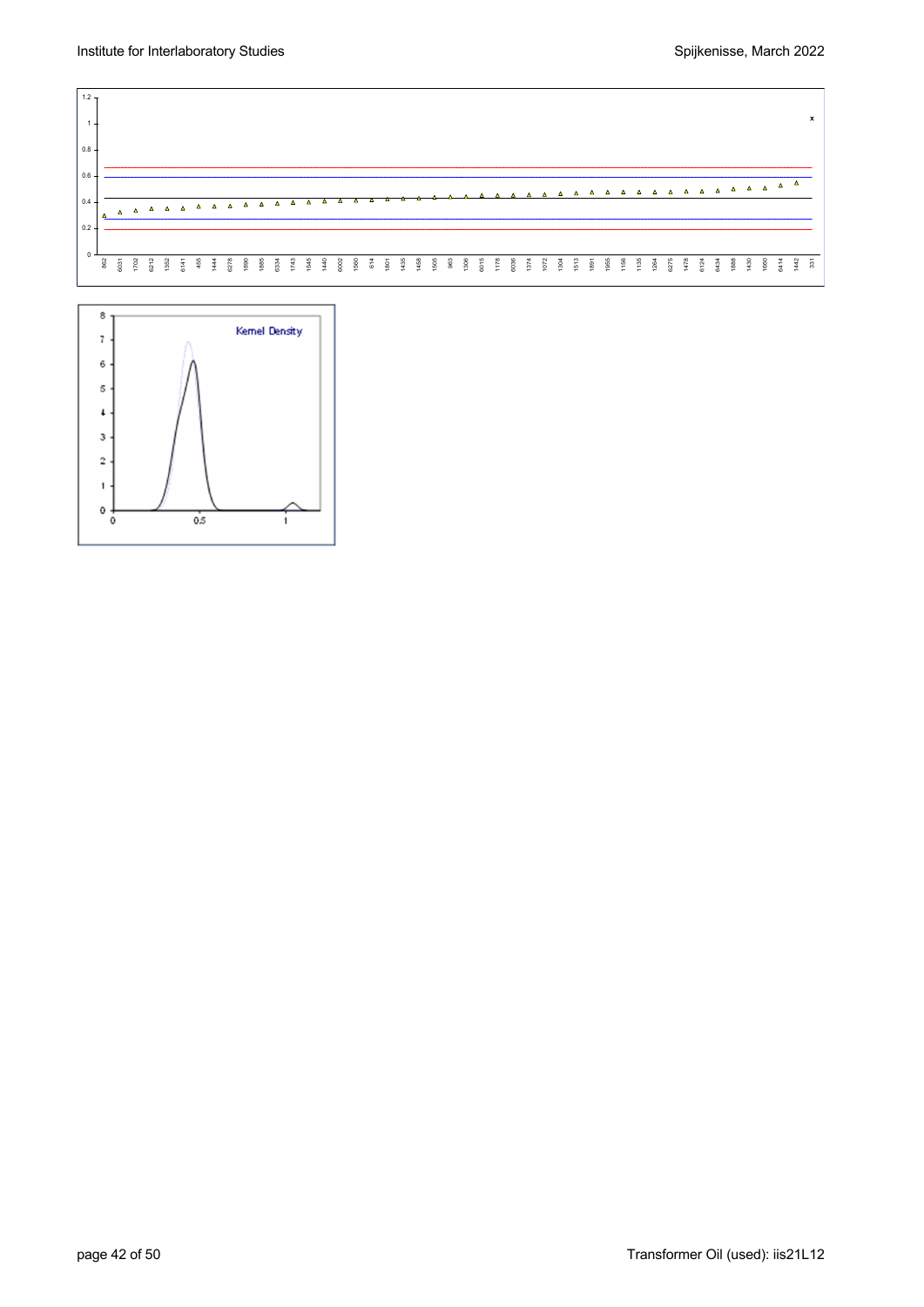# Determination of 2-Furfurylalcohol on sample #21242; results in mg/kg

| lab          | method                         | value            | mark       | z(targ)          | remarks               |
|--------------|--------------------------------|------------------|------------|------------------|-----------------------|
| 331          | EN61198                        | 1.03             | R(0.01)    | 6.93             |                       |
| 445          |                                | -----            |            | -----            |                       |
|              | 455 EN61198                    | 0.394            |            | $-0.78$          |                       |
|              | 614 IEC61198                   | 0.45             |            | $-0.10$          |                       |
|              | 862 IEC61198                   | 0.30             |            | $-1.92$          |                       |
| 902          |                                | -----            |            | -----            |                       |
| 912          |                                | -----            |            | -----            |                       |
| 963          | D5837                          | 0.418            |            | $-0.49$          |                       |
| 975          | 1072 EN61198                   | -----<br>0.457   |            | -----<br>$-0.02$ |                       |
| 1135         | <b>IEC61198</b>                | 0.46             |            | 0.02             |                       |
|              | 1156 EN61198                   | 0.408            |            | $-0.61$          |                       |
|              | 1178 IEC61198                  | 0.5038           |            | 0.55             |                       |
|              | 1264 D5837                     | 0.37053          |            | $-1.06$          |                       |
|              | 1304 In house                  | 0.450            |            | $-0.10$          |                       |
|              | 1306 IEC61198                  | 0.444239         |            | $-0.17$          |                       |
|              | 1352 IEC61198                  | 0.22246          |            | $-2.86$          |                       |
|              | 1374 D5837                     | 0.466            |            | 0.09             |                       |
|              | 1430 EN61198                   | 0.50             |            | 0.51             |                       |
|              | 1435 IEC61198<br>1440 EN61198  | 0.57<br>0.42     |            | 1.36<br>$-0.46$  |                       |
|              | 1442 IEC61198                  | 0.61             |            | 1.84             |                       |
|              | 1444 D5837                     | 0.367871         |            | $-1.10$          |                       |
|              | 1458 IEC61198                  | 0.507            |            | 0.59             |                       |
|              | 1478 IEC61198                  | 0.566            |            | 1.31             |                       |
|              | 1505 D5837                     | 0.460            | С          | 0.02             | First reported 0.046  |
|              | 1513 IEC61198                  | 0.472            |            | 0.17             |                       |
|              | 1545 IEC61198                  | 0.4820           |            | 0.29             |                       |
|              | 1560 IEC61198                  | 0.421            |            | -0.45            |                       |
|              | 1660 IEC61198                  | 0.518            |            | 0.72             |                       |
|              | 1702 IEC61198<br>1743 IEC61198 | 0.663<br>0.50    |            | 2.48<br>0.51     |                       |
| 1801         |                                | -----            |            | -----            |                       |
|              | 1885 D5837                     | 0.376            |            | $-1.00$          |                       |
|              | 1888 EN61198                   | 0.610            |            | 1.84             |                       |
|              | 1890 IEC61198                  | 2.027            | C, R(0.01) | 19.02            | First reported 0.16   |
| 1891         | <b>IEC61198</b>                | 0.455            |            | $-0.04$          |                       |
|              | 1955 IEC61198                  | 0.4905           |            | 0.39             |                       |
|              | 6002 EN61198                   | 0.402            |            | $-0.68$          |                       |
|              | 6015 EN61198                   | 0.4334           |            | $-0.30$          |                       |
| 6031<br>6036 | <b>IEC61198</b><br>EN61198     | 0.51416<br>0.255 |            | 0.68<br>-2.46    |                       |
| 6085         |                                | -----            |            | -----            |                       |
|              | 6124 IEC61198                  | 0.715            | C          | 3.11             | First reported 0.7365 |
| 6141         | D5837                          | 0.400008         |            | $-0.71$          |                       |
|              | 6212 IEC61198                  | 0.3400           |            | $-1.43$          |                       |
|              | 6275 IEC61198                  | 0.5458           |            | 1.06             |                       |
|              | 6278 D5837                     | 0.490            |            | 0.39             |                       |
|              | 6334 IEC61198                  | 0.377            |            | $-0.99$          |                       |
| 6414         | D5837<br>6434 EN61198          | 0.32<br>0.58     |            | $-1.68$<br>1.48  |                       |
|              |                                |                  |            |                  |                       |
|              | normality                      | OK               |            |                  |                       |
|              | n                              | 43               |            |                  |                       |
|              | outliers                       | $\overline{2}$   |            |                  |                       |
|              | mean $(n)$                     | 0.4583           |            |                  |                       |
|              | st. dev. (n)                   | 0.10011          |            |                  |                       |
|              | R(calc.)                       | 0.2803           |            |                  |                       |
|              | st.dev.(Horwitz)               | 0.08246          |            |                  |                       |
|              | R(Horwitz)<br>Compare          | 0.2309           |            |                  |                       |
|              | R(IEC61198:93)                 | 0.0687           |            |                  |                       |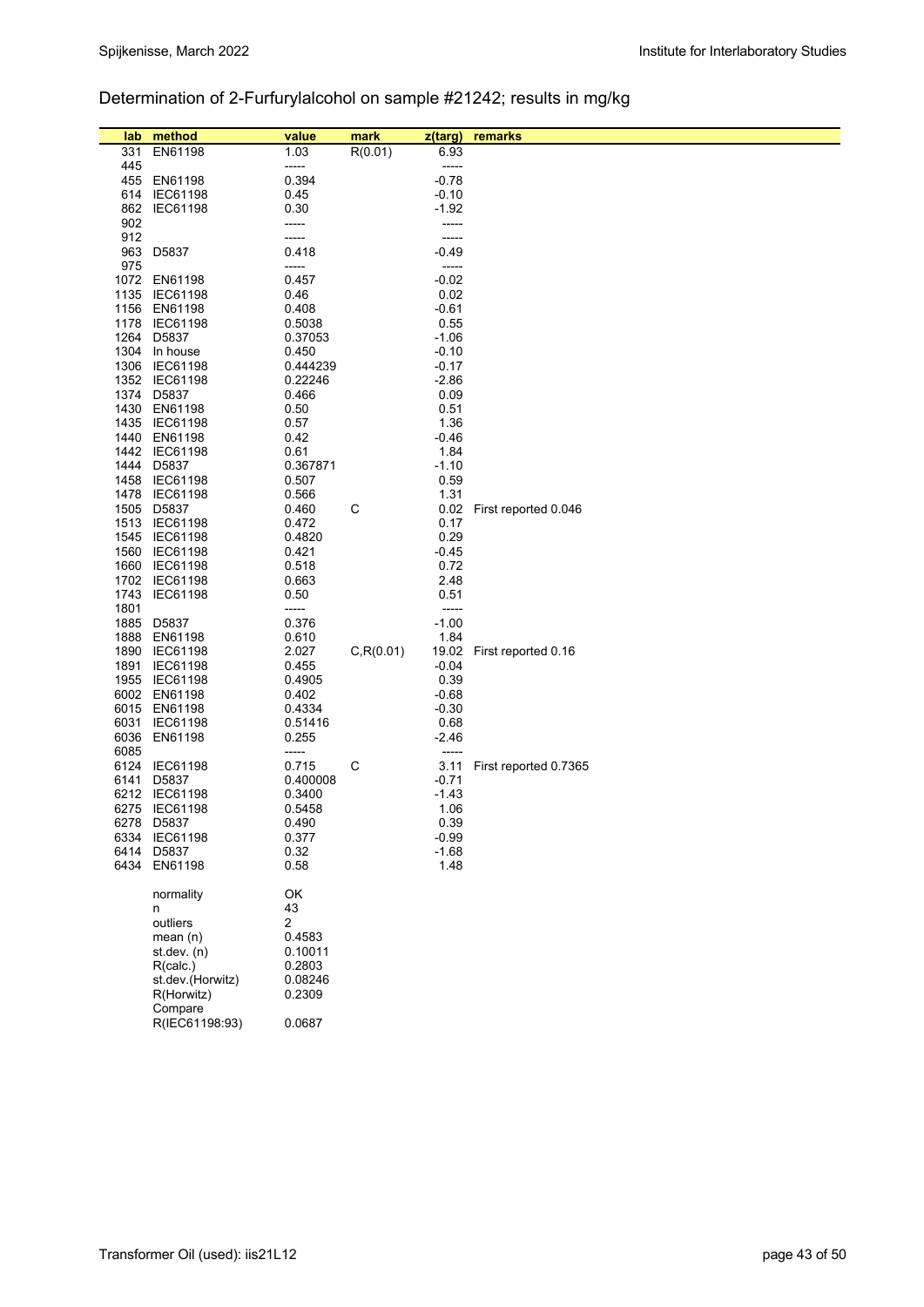

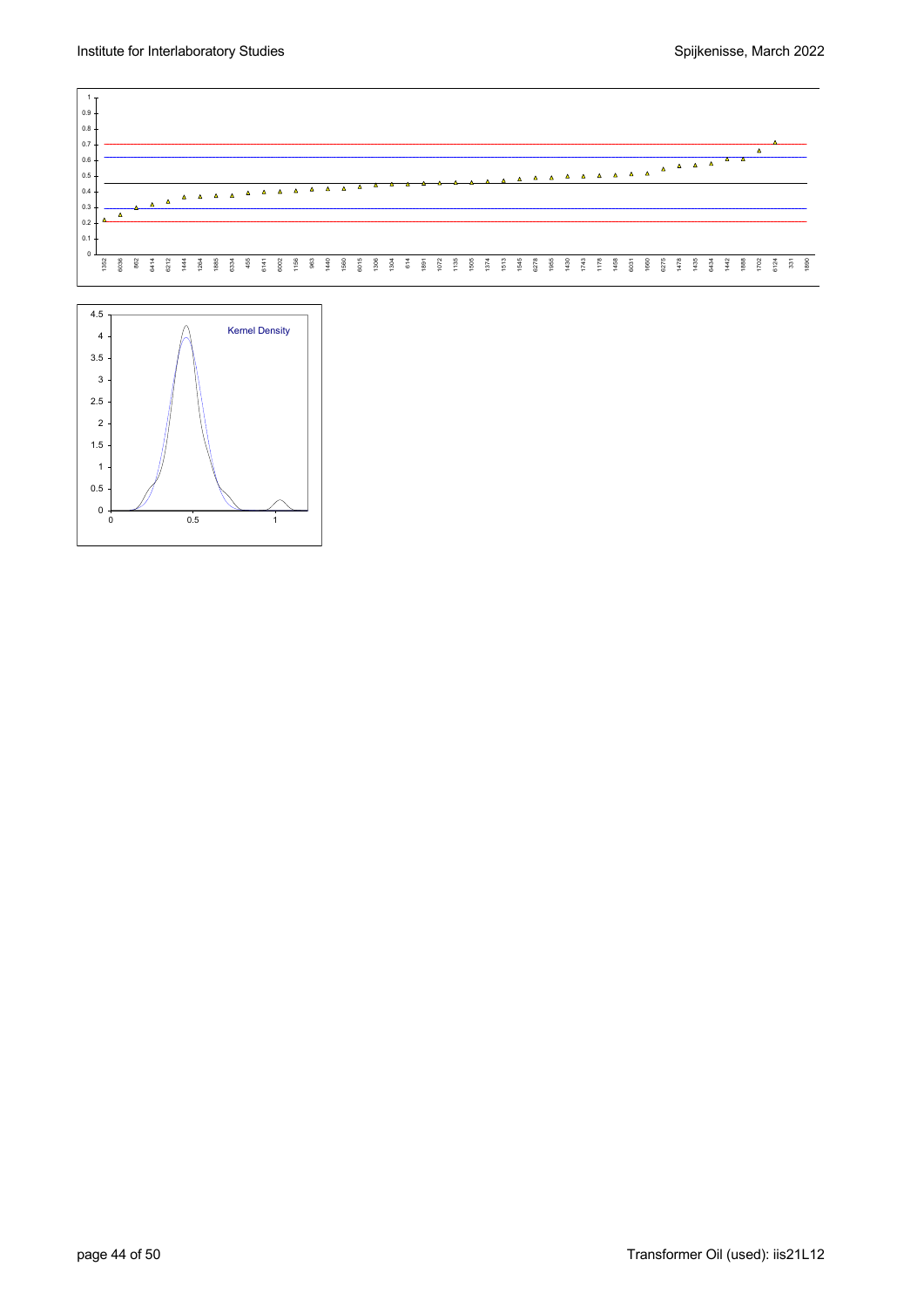# Determination of 5-Hydroxy Methyl-2-Furfural on sample #21242; results in mg/kg

| method<br>lab<br>value<br>mark<br>remarks<br>z(targ)<br>331<br>EN61198<br>5.34<br>1.03<br>R(0.01)<br>445<br>-----<br>-----<br>455 EN61198<br>0.448<br>$-0.89$<br><b>IEC61198</b><br>0.60<br>0.74<br>614<br>$-2.26$<br>862 IEC61198<br>0.32<br>R(0.05)<br>902<br>-----<br>-----<br>912<br>-----<br>-----<br>963<br>D5837<br>0.595<br>0.68<br>975<br>-----<br>-----<br>1072<br>EN61198<br>0.534<br>0.03<br>1135<br>0.60<br>0.74<br><b>IEC61198</b><br>1156 EN61198<br>0.537<br>0.06<br>1178<br>IEC61198<br>0.5424<br>0.12<br>1264<br>D5837<br>0.4465<br>-0.91<br>1304 In house<br>0.490<br>-0.44<br>1306 IEC61198<br>0.518035<br>-0.14<br>1352 IEC61198<br>$-1.23$<br>0.41610<br>1374 D5837<br>0.520<br>$-0.12$<br>1430 EN61198<br>0.53<br>$-0.01$<br>1435 IEC61198<br>0.52<br>$-0.12$<br>1440 EN61198<br>0.46<br>$-0.76$<br>0.58<br>0.52<br>1442 IEC61198<br>1444 D5837<br>0.451090<br>$-0.86$<br>1458 IEC61198<br>0.515<br>-0.17<br>1478 IEC61198<br>0.562<br>0.33<br>1505 D5837<br>0.242<br>$-3.09$<br>R(0.05)<br>1513 IEC61198<br>0.463<br>$-0.73$<br>1545 IEC61198<br>0.4413<br>$-0.96$<br>1560 IEC61198<br>0.576<br>0.48<br>1660 IEC61198<br>0.577<br>0.49<br>1702 IEC61198<br>0.852<br>R(0.05)<br>3.43<br>1743 IEC61198<br>0.64<br>1.16<br>1801 EN61198<br>0.48803<br>-0.46<br>1885 D5837<br>0.439<br>$-0.99$ |  |
|--------------------------------------------------------------------------------------------------------------------------------------------------------------------------------------------------------------------------------------------------------------------------------------------------------------------------------------------------------------------------------------------------------------------------------------------------------------------------------------------------------------------------------------------------------------------------------------------------------------------------------------------------------------------------------------------------------------------------------------------------------------------------------------------------------------------------------------------------------------------------------------------------------------------------------------------------------------------------------------------------------------------------------------------------------------------------------------------------------------------------------------------------------------------------------------------------------------------------------------------------------------------------------------------------------------------|--|
|                                                                                                                                                                                                                                                                                                                                                                                                                                                                                                                                                                                                                                                                                                                                                                                                                                                                                                                                                                                                                                                                                                                                                                                                                                                                                                                    |  |
|                                                                                                                                                                                                                                                                                                                                                                                                                                                                                                                                                                                                                                                                                                                                                                                                                                                                                                                                                                                                                                                                                                                                                                                                                                                                                                                    |  |
|                                                                                                                                                                                                                                                                                                                                                                                                                                                                                                                                                                                                                                                                                                                                                                                                                                                                                                                                                                                                                                                                                                                                                                                                                                                                                                                    |  |
|                                                                                                                                                                                                                                                                                                                                                                                                                                                                                                                                                                                                                                                                                                                                                                                                                                                                                                                                                                                                                                                                                                                                                                                                                                                                                                                    |  |
|                                                                                                                                                                                                                                                                                                                                                                                                                                                                                                                                                                                                                                                                                                                                                                                                                                                                                                                                                                                                                                                                                                                                                                                                                                                                                                                    |  |
|                                                                                                                                                                                                                                                                                                                                                                                                                                                                                                                                                                                                                                                                                                                                                                                                                                                                                                                                                                                                                                                                                                                                                                                                                                                                                                                    |  |
|                                                                                                                                                                                                                                                                                                                                                                                                                                                                                                                                                                                                                                                                                                                                                                                                                                                                                                                                                                                                                                                                                                                                                                                                                                                                                                                    |  |
|                                                                                                                                                                                                                                                                                                                                                                                                                                                                                                                                                                                                                                                                                                                                                                                                                                                                                                                                                                                                                                                                                                                                                                                                                                                                                                                    |  |
|                                                                                                                                                                                                                                                                                                                                                                                                                                                                                                                                                                                                                                                                                                                                                                                                                                                                                                                                                                                                                                                                                                                                                                                                                                                                                                                    |  |
|                                                                                                                                                                                                                                                                                                                                                                                                                                                                                                                                                                                                                                                                                                                                                                                                                                                                                                                                                                                                                                                                                                                                                                                                                                                                                                                    |  |
|                                                                                                                                                                                                                                                                                                                                                                                                                                                                                                                                                                                                                                                                                                                                                                                                                                                                                                                                                                                                                                                                                                                                                                                                                                                                                                                    |  |
|                                                                                                                                                                                                                                                                                                                                                                                                                                                                                                                                                                                                                                                                                                                                                                                                                                                                                                                                                                                                                                                                                                                                                                                                                                                                                                                    |  |
|                                                                                                                                                                                                                                                                                                                                                                                                                                                                                                                                                                                                                                                                                                                                                                                                                                                                                                                                                                                                                                                                                                                                                                                                                                                                                                                    |  |
|                                                                                                                                                                                                                                                                                                                                                                                                                                                                                                                                                                                                                                                                                                                                                                                                                                                                                                                                                                                                                                                                                                                                                                                                                                                                                                                    |  |
|                                                                                                                                                                                                                                                                                                                                                                                                                                                                                                                                                                                                                                                                                                                                                                                                                                                                                                                                                                                                                                                                                                                                                                                                                                                                                                                    |  |
|                                                                                                                                                                                                                                                                                                                                                                                                                                                                                                                                                                                                                                                                                                                                                                                                                                                                                                                                                                                                                                                                                                                                                                                                                                                                                                                    |  |
|                                                                                                                                                                                                                                                                                                                                                                                                                                                                                                                                                                                                                                                                                                                                                                                                                                                                                                                                                                                                                                                                                                                                                                                                                                                                                                                    |  |
|                                                                                                                                                                                                                                                                                                                                                                                                                                                                                                                                                                                                                                                                                                                                                                                                                                                                                                                                                                                                                                                                                                                                                                                                                                                                                                                    |  |
|                                                                                                                                                                                                                                                                                                                                                                                                                                                                                                                                                                                                                                                                                                                                                                                                                                                                                                                                                                                                                                                                                                                                                                                                                                                                                                                    |  |
|                                                                                                                                                                                                                                                                                                                                                                                                                                                                                                                                                                                                                                                                                                                                                                                                                                                                                                                                                                                                                                                                                                                                                                                                                                                                                                                    |  |
|                                                                                                                                                                                                                                                                                                                                                                                                                                                                                                                                                                                                                                                                                                                                                                                                                                                                                                                                                                                                                                                                                                                                                                                                                                                                                                                    |  |
|                                                                                                                                                                                                                                                                                                                                                                                                                                                                                                                                                                                                                                                                                                                                                                                                                                                                                                                                                                                                                                                                                                                                                                                                                                                                                                                    |  |
|                                                                                                                                                                                                                                                                                                                                                                                                                                                                                                                                                                                                                                                                                                                                                                                                                                                                                                                                                                                                                                                                                                                                                                                                                                                                                                                    |  |
|                                                                                                                                                                                                                                                                                                                                                                                                                                                                                                                                                                                                                                                                                                                                                                                                                                                                                                                                                                                                                                                                                                                                                                                                                                                                                                                    |  |
|                                                                                                                                                                                                                                                                                                                                                                                                                                                                                                                                                                                                                                                                                                                                                                                                                                                                                                                                                                                                                                                                                                                                                                                                                                                                                                                    |  |
|                                                                                                                                                                                                                                                                                                                                                                                                                                                                                                                                                                                                                                                                                                                                                                                                                                                                                                                                                                                                                                                                                                                                                                                                                                                                                                                    |  |
|                                                                                                                                                                                                                                                                                                                                                                                                                                                                                                                                                                                                                                                                                                                                                                                                                                                                                                                                                                                                                                                                                                                                                                                                                                                                                                                    |  |
|                                                                                                                                                                                                                                                                                                                                                                                                                                                                                                                                                                                                                                                                                                                                                                                                                                                                                                                                                                                                                                                                                                                                                                                                                                                                                                                    |  |
|                                                                                                                                                                                                                                                                                                                                                                                                                                                                                                                                                                                                                                                                                                                                                                                                                                                                                                                                                                                                                                                                                                                                                                                                                                                                                                                    |  |
|                                                                                                                                                                                                                                                                                                                                                                                                                                                                                                                                                                                                                                                                                                                                                                                                                                                                                                                                                                                                                                                                                                                                                                                                                                                                                                                    |  |
|                                                                                                                                                                                                                                                                                                                                                                                                                                                                                                                                                                                                                                                                                                                                                                                                                                                                                                                                                                                                                                                                                                                                                                                                                                                                                                                    |  |
|                                                                                                                                                                                                                                                                                                                                                                                                                                                                                                                                                                                                                                                                                                                                                                                                                                                                                                                                                                                                                                                                                                                                                                                                                                                                                                                    |  |
| 1888 EN61198<br>0.501<br>$-0.32$                                                                                                                                                                                                                                                                                                                                                                                                                                                                                                                                                                                                                                                                                                                                                                                                                                                                                                                                                                                                                                                                                                                                                                                                                                                                                   |  |
| 1890 IEC61198<br>3.05<br>R(0.01)<br>26.95<br>1891<br><b>IEC61198</b><br>0.653<br>1.30                                                                                                                                                                                                                                                                                                                                                                                                                                                                                                                                                                                                                                                                                                                                                                                                                                                                                                                                                                                                                                                                                                                                                                                                                              |  |
| 1955 IEC61198<br>2.57<br>0.7710                                                                                                                                                                                                                                                                                                                                                                                                                                                                                                                                                                                                                                                                                                                                                                                                                                                                                                                                                                                                                                                                                                                                                                                                                                                                                    |  |
| 6002 EN61198<br>0.437<br>$-1.01$                                                                                                                                                                                                                                                                                                                                                                                                                                                                                                                                                                                                                                                                                                                                                                                                                                                                                                                                                                                                                                                                                                                                                                                                                                                                                   |  |
| 6015<br>EN61198<br>0.5243<br>-0.07                                                                                                                                                                                                                                                                                                                                                                                                                                                                                                                                                                                                                                                                                                                                                                                                                                                                                                                                                                                                                                                                                                                                                                                                                                                                                 |  |
| 6031<br>IEC61198<br>0.40002<br>$-1.40$                                                                                                                                                                                                                                                                                                                                                                                                                                                                                                                                                                                                                                                                                                                                                                                                                                                                                                                                                                                                                                                                                                                                                                                                                                                                             |  |
| 6036<br>EN61198<br>0.490<br>-0.44                                                                                                                                                                                                                                                                                                                                                                                                                                                                                                                                                                                                                                                                                                                                                                                                                                                                                                                                                                                                                                                                                                                                                                                                                                                                                  |  |
| 6085<br>-----<br>-----                                                                                                                                                                                                                                                                                                                                                                                                                                                                                                                                                                                                                                                                                                                                                                                                                                                                                                                                                                                                                                                                                                                                                                                                                                                                                             |  |
| 6124 IEC61198<br>0.6225<br>0.98                                                                                                                                                                                                                                                                                                                                                                                                                                                                                                                                                                                                                                                                                                                                                                                                                                                                                                                                                                                                                                                                                                                                                                                                                                                                                    |  |
| 6141<br>D5837<br>0.441394<br>$-0.96$                                                                                                                                                                                                                                                                                                                                                                                                                                                                                                                                                                                                                                                                                                                                                                                                                                                                                                                                                                                                                                                                                                                                                                                                                                                                               |  |
| 6212 IEC61198<br>0.7932<br>2.80<br>6275 IEC61198<br>0.5372<br>0.07                                                                                                                                                                                                                                                                                                                                                                                                                                                                                                                                                                                                                                                                                                                                                                                                                                                                                                                                                                                                                                                                                                                                                                                                                                                 |  |
| 6278 D5837<br>0.577<br>0.49                                                                                                                                                                                                                                                                                                                                                                                                                                                                                                                                                                                                                                                                                                                                                                                                                                                                                                                                                                                                                                                                                                                                                                                                                                                                                        |  |
| 6334 IEC61198<br>0.509<br>$-0.24$                                                                                                                                                                                                                                                                                                                                                                                                                                                                                                                                                                                                                                                                                                                                                                                                                                                                                                                                                                                                                                                                                                                                                                                                                                                                                  |  |
| 6414 D5837<br>0.46<br>$-0.76$                                                                                                                                                                                                                                                                                                                                                                                                                                                                                                                                                                                                                                                                                                                                                                                                                                                                                                                                                                                                                                                                                                                                                                                                                                                                                      |  |
| 6434 EN61198<br>0.57<br>0.42                                                                                                                                                                                                                                                                                                                                                                                                                                                                                                                                                                                                                                                                                                                                                                                                                                                                                                                                                                                                                                                                                                                                                                                                                                                                                       |  |
| normality<br>not OK                                                                                                                                                                                                                                                                                                                                                                                                                                                                                                                                                                                                                                                                                                                                                                                                                                                                                                                                                                                                                                                                                                                                                                                                                                                                                                |  |
| 41<br>n                                                                                                                                                                                                                                                                                                                                                                                                                                                                                                                                                                                                                                                                                                                                                                                                                                                                                                                                                                                                                                                                                                                                                                                                                                                                                                            |  |
| 5<br>outliers                                                                                                                                                                                                                                                                                                                                                                                                                                                                                                                                                                                                                                                                                                                                                                                                                                                                                                                                                                                                                                                                                                                                                                                                                                                                                                      |  |
| 0.5311<br>mean $(n)$                                                                                                                                                                                                                                                                                                                                                                                                                                                                                                                                                                                                                                                                                                                                                                                                                                                                                                                                                                                                                                                                                                                                                                                                                                                                                               |  |
| st. dev. (n)<br>0.08553                                                                                                                                                                                                                                                                                                                                                                                                                                                                                                                                                                                                                                                                                                                                                                                                                                                                                                                                                                                                                                                                                                                                                                                                                                                                                            |  |
| 0.2395<br>R(calc.)                                                                                                                                                                                                                                                                                                                                                                                                                                                                                                                                                                                                                                                                                                                                                                                                                                                                                                                                                                                                                                                                                                                                                                                                                                                                                                 |  |
| st.dev.(Horwitz)<br>0.09347                                                                                                                                                                                                                                                                                                                                                                                                                                                                                                                                                                                                                                                                                                                                                                                                                                                                                                                                                                                                                                                                                                                                                                                                                                                                                        |  |
| R(Horwitz)<br>0.2617                                                                                                                                                                                                                                                                                                                                                                                                                                                                                                                                                                                                                                                                                                                                                                                                                                                                                                                                                                                                                                                                                                                                                                                                                                                                                               |  |
| Compare<br>R(IEC61198:93)<br>0.0797                                                                                                                                                                                                                                                                                                                                                                                                                                                                                                                                                                                                                                                                                                                                                                                                                                                                                                                                                                                                                                                                                                                                                                                                                                                                                |  |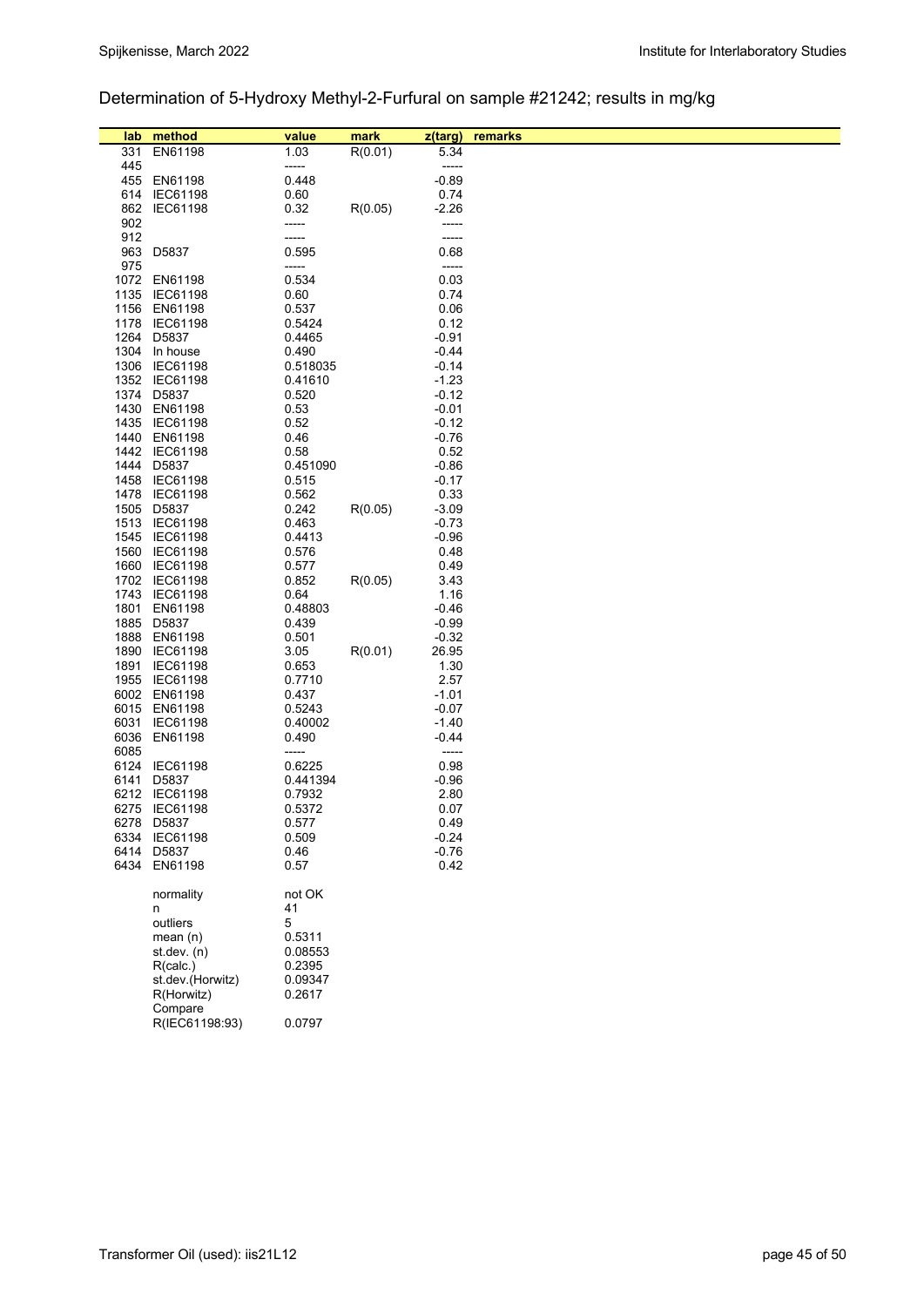

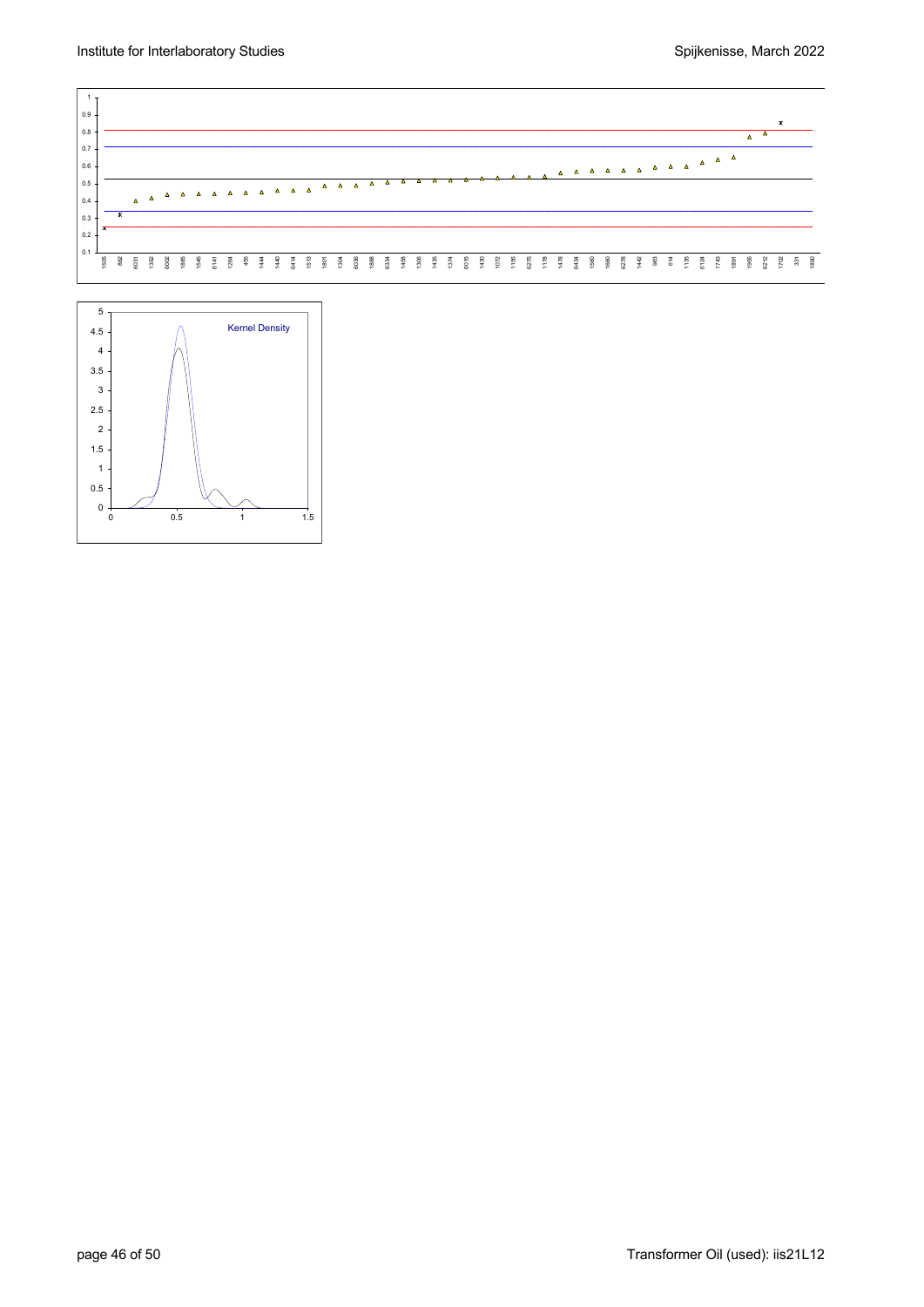# Determination of 5-Methyl-2-Furfural sample #21242; results in mg/kg

| lab  | method                          | value             | mark       | $z$ (targ)       | remarks             |
|------|---------------------------------|-------------------|------------|------------------|---------------------|
| 331  | EN61198                         | 1.05              | R(0.01)    | 7.51             |                     |
| 445  |                                 | -----             |            | -----            |                     |
|      | 455 EN61198                     | 0.394             |            | $-0.64$          |                     |
|      | 614 IEC61198                    | 0.37              |            | $-0.94$          |                     |
|      | 862 IEC61198                    | 0.30              |            | $-1.81$          |                     |
| 902  |                                 | -----             |            | -----            |                     |
| 912  | 963 D5837                       | 0.433             |            | -----<br>$-0.15$ |                     |
| 975  |                                 | -----             |            | -----            |                     |
|      | 1072 EN61198                    | 0.489             |            | 0.54             |                     |
| 1135 | <b>IEC61198</b>                 | 0.50              |            | 0.68             |                     |
|      | 1156 EN61198                    | 0.465             |            | 0.24             |                     |
|      | 1178 IEC61198                   | 0.4848            |            | 0.49             |                     |
|      | 1264 D5837                      | 0.33563           |            | $-1.36$          |                     |
|      | 1304 In house                   | 0.497             |            | 0.64             |                     |
|      | 1306 IEC61198                   | 0.466194          |            | 0.26             |                     |
|      | 1352 IEC61198                   | 0.40561           |            | -0.49            |                     |
|      | 1374 D5837                      | 0.479             |            | 0.42             |                     |
|      | 1430 EN61198                    | 0.48              |            | 0.43             |                     |
|      | 1435 IEC61198                   | 0.50              |            | 0.68             |                     |
|      | 1440 EN61198                    | 0.40              |            | $-0.56$          |                     |
|      | 1442 IEC61198                   | 0.57              |            | 1.55             |                     |
|      | 1444 D5837                      | 0.399323          |            | $-0.57$          |                     |
|      | 1458 IEC61198                   | 0.447             |            | 0.02             |                     |
|      | 1478 IEC61198                   | 0.530             |            | 1.05             |                     |
|      | 1505 D5837                      | 0.405             |            | $-0.50$          |                     |
|      | 1513 IEC61198                   | 0.497             |            | 0.64             |                     |
|      | 1545 IEC61198                   | 0.4405            |            | $-0.06$          |                     |
|      | 1560 IEC61198                   | 0.367             |            | $-0.97$          |                     |
|      | 1660 IEC61198                   | 0.525             |            | 0.99             |                     |
|      | 1702 IEC61198                   | 0.477             |            | 0.39             |                     |
|      | 1743 IEC61198                   | 0.47              | C          | 0.31             | First reported 2.61 |
| 1801 | EN61198                         | 0.4147            |            | $-0.38$          |                     |
|      | 1885 D5837                      | 0.380             |            | $-0.81$          |                     |
|      | 1888 EN61198                    | 0.579             |            | 1.66             |                     |
|      | 1890 IEC61198                   | 1.123             | C, R(0.01) | 8.42             | First reported 0.71 |
| 1891 | <b>IEC61198</b>                 | 0.516             |            | 0.88             |                     |
|      | 1955 IEC61198                   | 0.4990            |            | 0.67             |                     |
|      | 6002 EN61198                    | 0.438             |            | $-0.09$          |                     |
| 6031 | 6015 EN61198<br><b>IEC61198</b> | 0.4813<br>0.21685 |            | 0.45<br>$-2.84$  |                     |
|      | 6036 EN61198                    | 0.423             |            | $-0.28$          |                     |
| 6085 |                                 | -----             |            | -----            |                     |
|      | 6124 IEC61198                   | 0.5555            |            | 1.37             |                     |
| 6141 | D5837                           | 0.380551          |            | $-0.81$          |                     |
|      | 6212 IEC61198                   | 0.2952            |            | $-1.87$          |                     |
|      | 6275 IEC61198                   | 0.4952            |            | 0.62             |                     |
|      | 6278 D5837                      | 0.405             |            | $-0.50$          |                     |
|      | 6334 IEC61198                   | 0.413             |            | $-0.40$          |                     |
| 6414 | D5837                           | 0.53              |            | 1.05             |                     |
|      | 6434 EN61198                    | 0.45              |            | 0.06             |                     |
|      |                                 |                   |            |                  |                     |
|      | normality                       | OK                |            |                  |                     |
|      | n                               | 44                |            |                  |                     |
|      | outliers                        | 2                 |            |                  |                     |
|      | mean $(n)$                      | 0.4454            |            |                  |                     |
|      | st. dev. (n)                    | 0.07471           |            |                  |                     |
|      | R(calc.)                        | 0.2092            |            |                  |                     |
|      | st.dev.(Horwitz)                | 0.08050           |            |                  |                     |
|      | R(Horwitz)                      | 0.2254            |            |                  |                     |
|      | Compare                         |                   |            |                  |                     |
|      | R(IEC61198:93)                  | 0.0668            |            |                  |                     |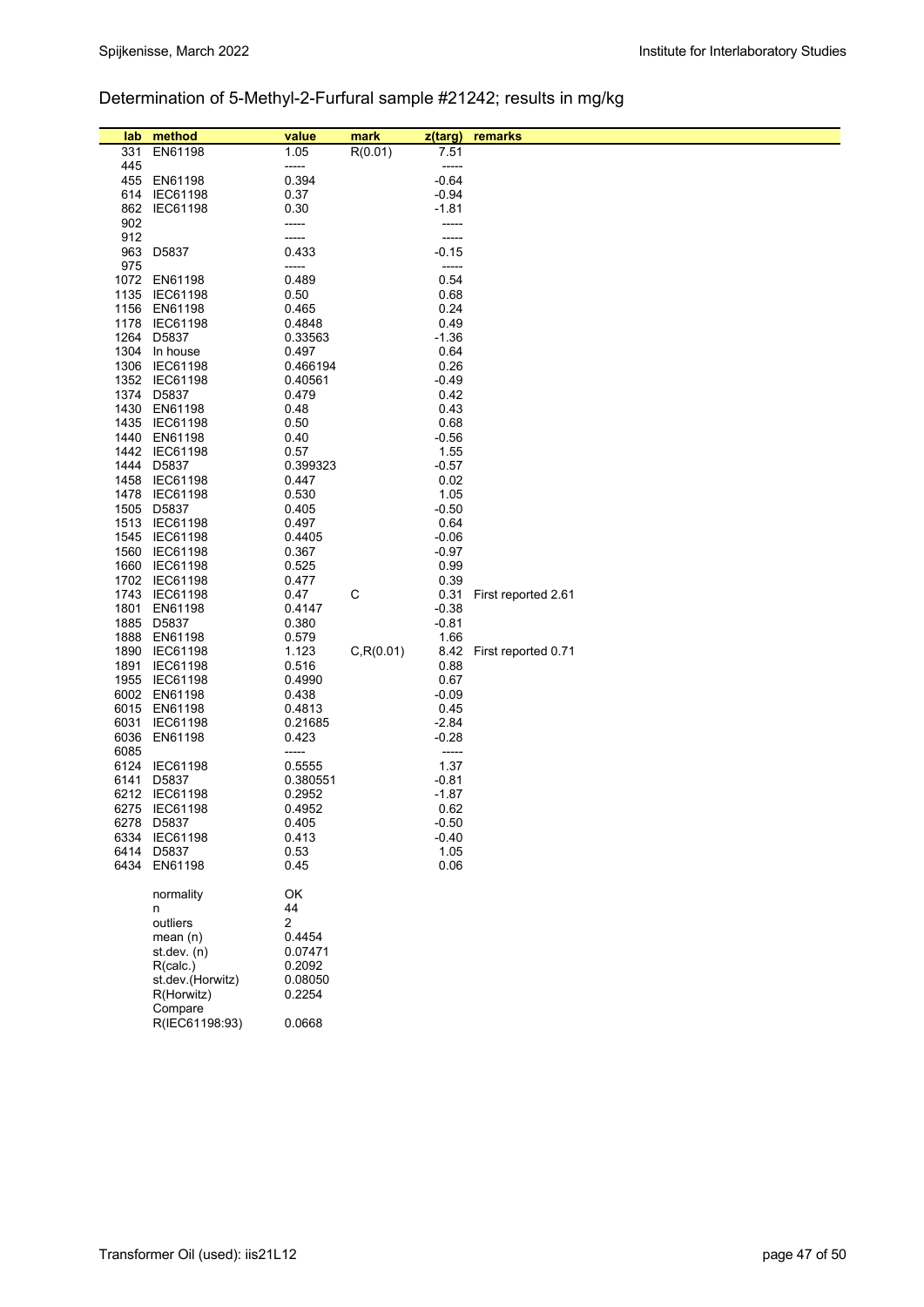

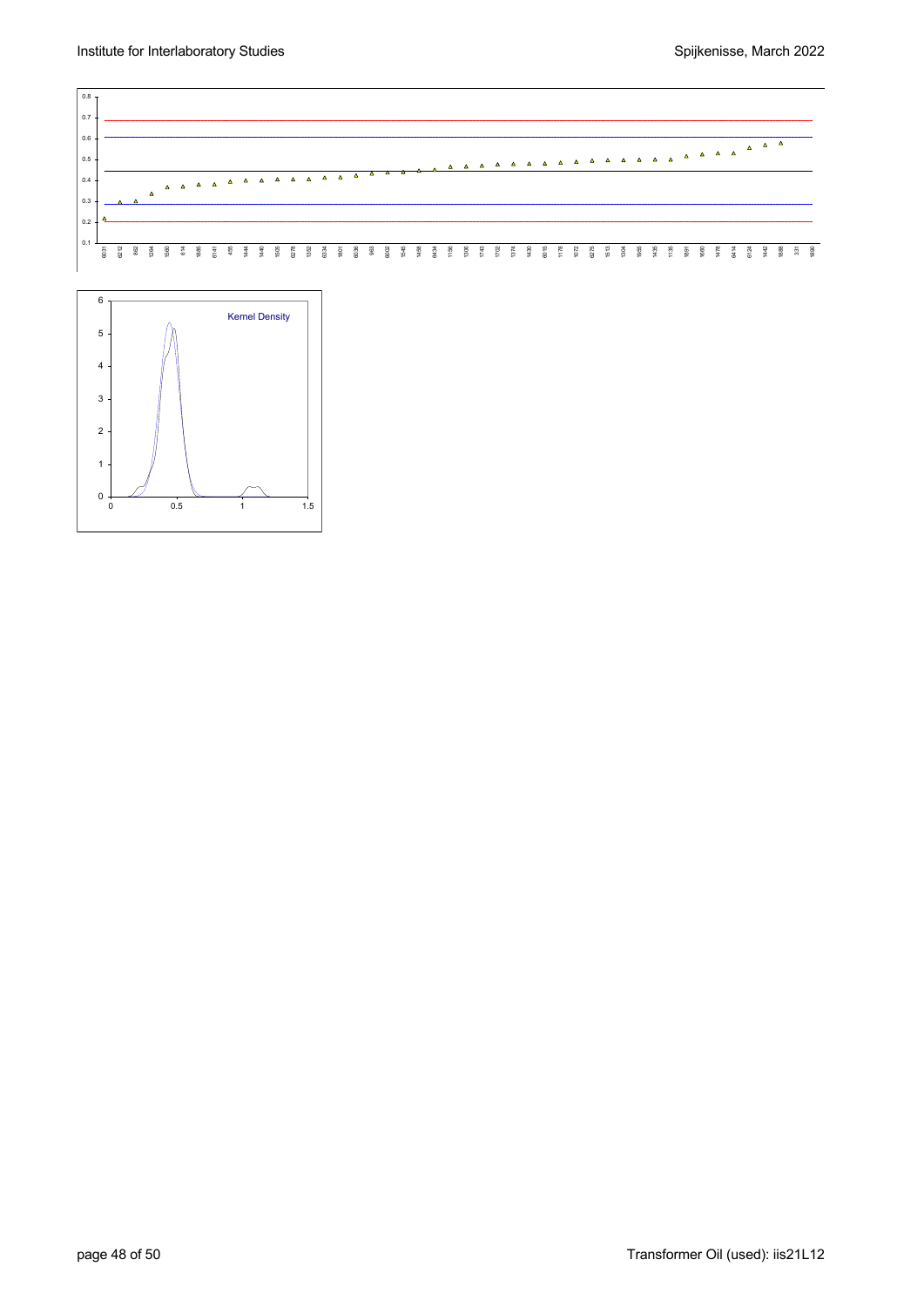#### **APPENDIX 2**

#### **Number of participants per country**

 7 labs in AUSTRALIA 4 labs in BELGIUM 1 lab in BOTSWANA 3 labs in BULGARIA 1 lab in CANADA 1 lab in CHINA, People's Republic 1 lab in CROATIA 3 labs in FRANCE 4 labs in GERMANY 2 labs in GREECE 2 labs in INDIA 1 lab in INDONESIA 1 lab in IRELAND 1 lab in ISRAEL 2 labs in ITALY 1 lab in KOREA, Republic of 1 lab in KUWAIT 2 labs in MALAYSIA 2 labs in MOROCCO 3 labs in NETHERLANDS 1 lab in NEW ZEALAND 1 lab in NIGERIA 1 lab in NORWAY 1 lab in PAKISTAN 1 lab in PERU 1 lab in PHILIPPINES 1 lab in POLAND 1 lab in PORTUGAL 1 lab in QATAR 1 lab in ROMANIA 3 labs in SAUDI ARABIA 2 labs in SINGAPORE 1 lab in SLOVAKIA 1 lab in SLOVENIA 1 lab in SOUTH AFRICA 7 labs in SPAIN 2 labs in SWITZERLAND 2 labs in TURKEY 3 labs in UNITED ARAB EMIRATES 4 labs in UNITED KINGDOM 1 lab in UNITED STATES OF AMERICA 1 lab in URUGUAY